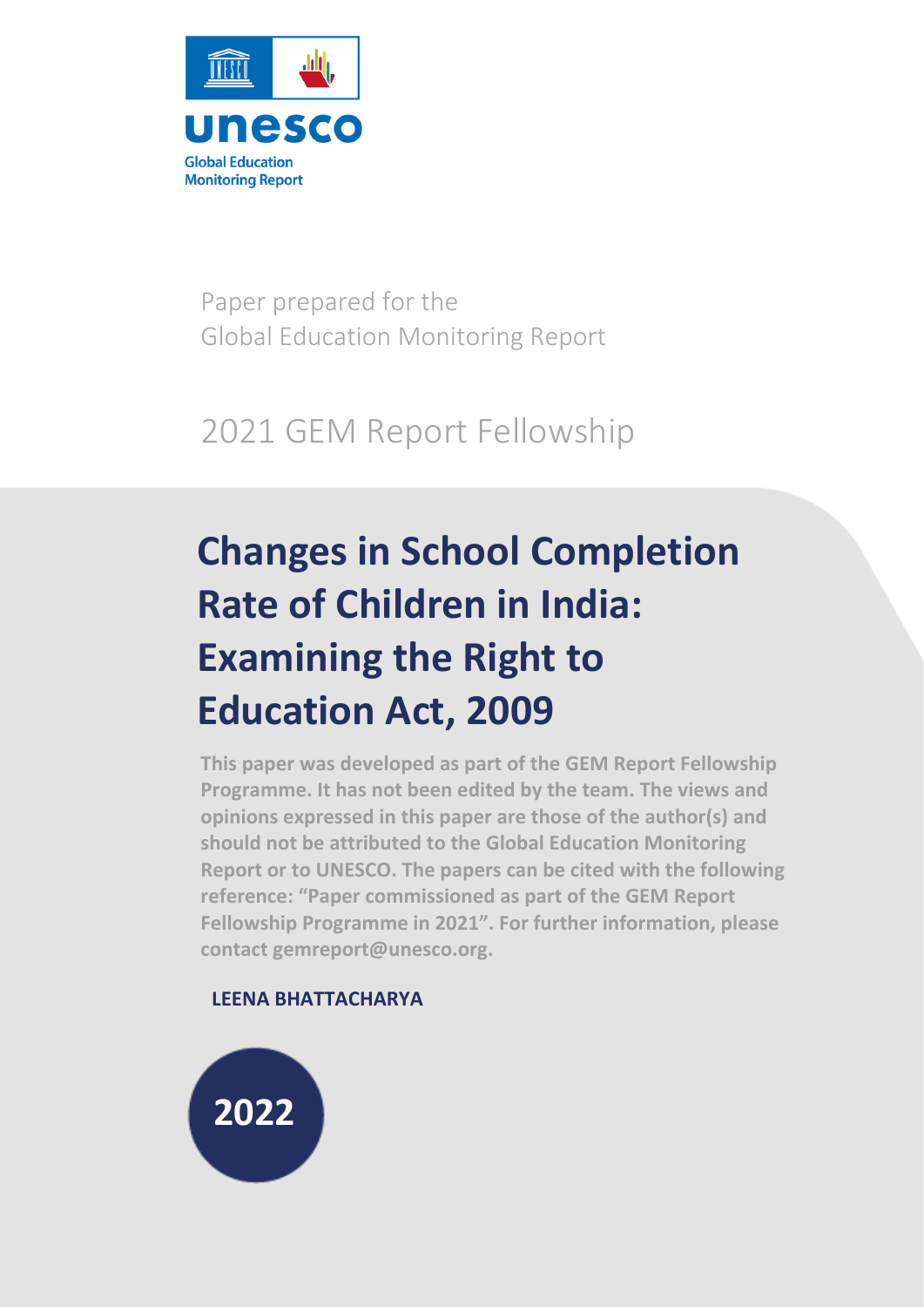#### <span id="page-1-0"></span>**ABSTRACT**

Over the last few decades, countries across the globe have taken active steps to increase school enrolment and completion of children. India passed the Right of Children to Free and Compulsory Education Act, commonly known as the Right to Education or RTE Act in 2009, making elementary education free and compulsory for all children aged 6-14 years. The paper argues that although the Act was universal by design, the clauses under RTE were more likely to improve the school completion rates of children from rural low-income backgrounds, relative to children from rural high-income backgrounds. The latter group would have had the resources and finances to afford and complete education even before the passage of the RTE Act. Given this context, the paper examines: has primary and lowersecondary school completion rates of children from rural low-income families improved relative to the children from rural high-income families due to the passage of the RTE Act? This is examined using three waves of National Sample Survey Organisation's Survey of Education data, which are nationally representative and span over the decade 2007-08 to 2017-18. The analysis is done by gender, socio-religious groups, and place of residence. The results indicate that there has been a significant increase in school completion rates of children from low-income backgrounds in the post-RTE period relative to the children from high-income backgrounds, but the increase has been uneven across groups. The paper examines one of the possible pathways for school completion, by looking into the role of private unaided schools in implementing the RTE Act. Under RTE, Section 12(1)(c) mandates private unaided schools to admit children from economically weaker sections and disadvantaged backgrounds at the entry-level of school. The results show that the participation of private schools has been low and the private sector has not fulfilled its roles to a large extent. Thus, the school completion rates increased for some groups, and it did mostly through the public sector, with limited help from the private sector. The results pave way for policy recommendations.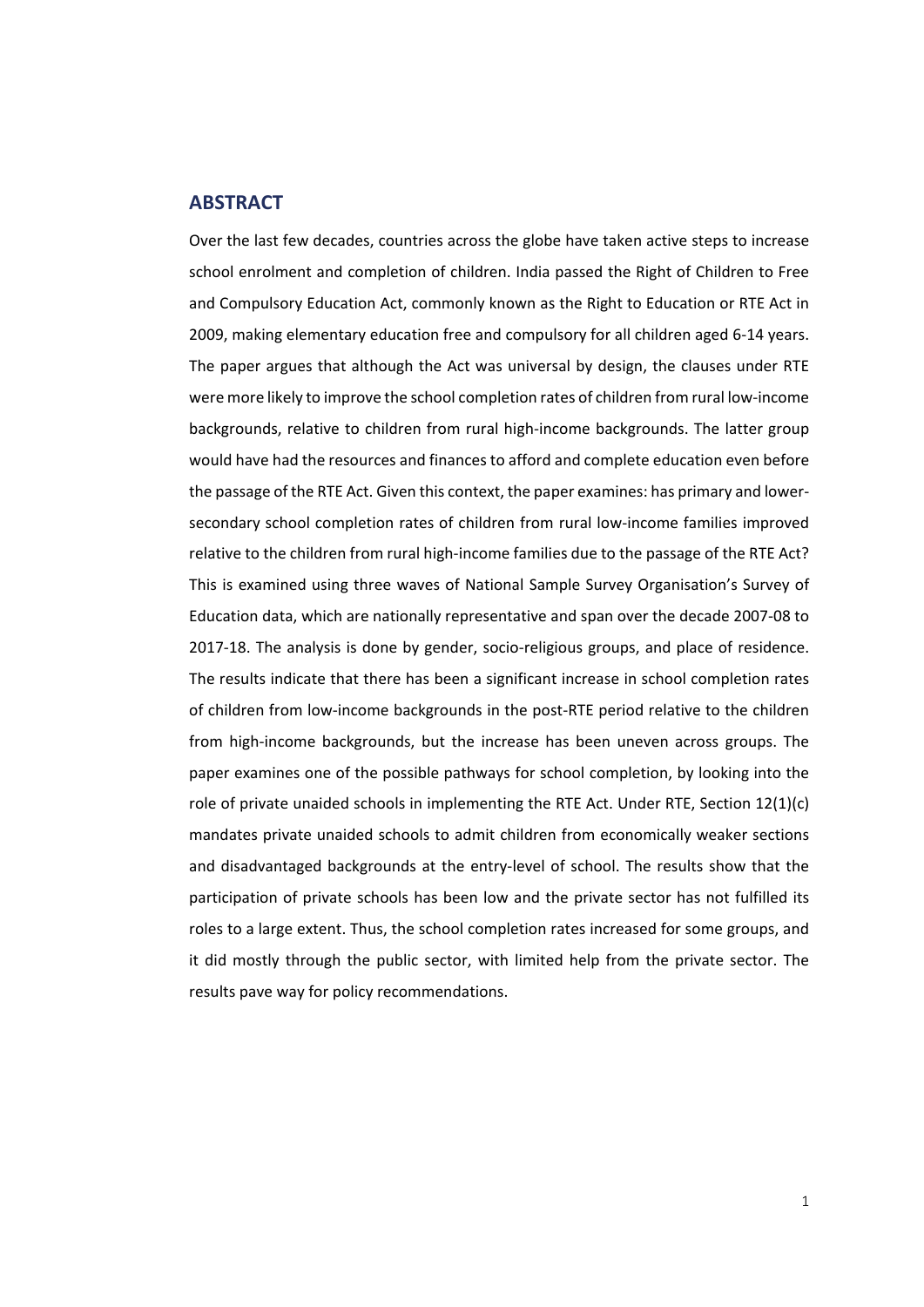### <span id="page-2-0"></span>**TABLE OF CONTENT**

|    | <b>Abstract</b>   |                                                                                                       | 1                       |
|----|-------------------|-------------------------------------------------------------------------------------------------------|-------------------------|
|    |                   | <b>Table of Content</b>                                                                               | $\mathbf{2}$            |
| 1. |                   | <b>Introduction</b>                                                                                   | $\overline{\mathbf{3}}$ |
| 2. |                   | The Right to Education Act, 2009                                                                      | 4                       |
| 3. |                   | <b>Literature Review</b>                                                                              | 6                       |
| 4. |                   | <b>Data and Methodology</b>                                                                           | 9                       |
|    | 4.1.<br>4.2.      | Data<br><b>Methodology Description</b>                                                                | 9<br>10                 |
| 5. |                   | <b>General Finding</b>                                                                                | 12                      |
|    | 5.1.<br>5.2.      | <b>Parallel Trend Assumption</b><br><b>Main Results</b>                                               | 12<br>15                |
| 6. |                   | <b>Differential Impact by Sub-groups</b>                                                              | 17                      |
|    | 6.1.<br>6.2.      | Socio-religious groups<br>State of residence                                                          | 17<br>20                |
| 7. |                   | <b>Role of Private Schools in Implementing RTE Act</b>                                                | 22                      |
| 8. |                   | <b>Conclusion and Policy Recommendation</b>                                                           | 28                      |
|    |                   | Acknowledgement                                                                                       | 30                      |
|    | <b>References</b> |                                                                                                       | 30                      |
|    | <b>Appendices</b> |                                                                                                       | 34                      |
|    |                   | Appendix 1: Details of the state population, caste composition and gross                              |                         |
|    |                   | domestic state product in India                                                                       | 34                      |
|    |                   | Appendix 2: Attendance percentage by state                                                            | 35                      |
|    |                   | Appendix 3: Number of children admitted and studying under clause<br>12(1)(c) of the RTE Act by state | 36                      |
|    |                   | Appendix 4: Lower-secondary school completion                                                         | 37                      |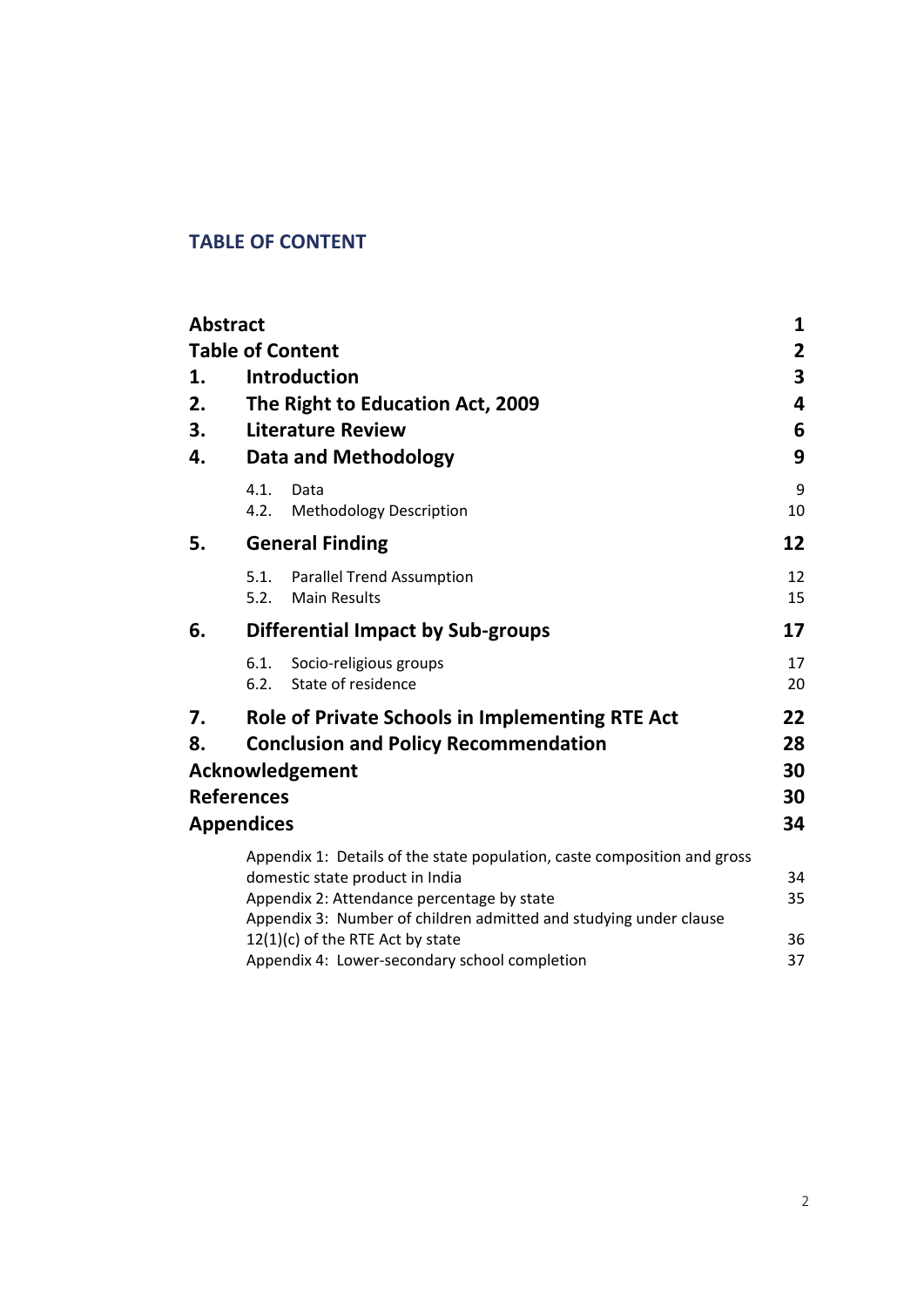### <span id="page-3-0"></span>**1. Introduction**

In the last few decades, the policy focus at the global level has been towards increasing school enrolment and completion rates, and on reducing gender disparity in education<sup>[1](#page-3-1)</sup>. The global impetus has resulted in a fall in the magnitude of out-of-school<sup>[2](#page-3-2)</sup> children and an increase in school enrolment rates across countries. An increase in enrolment, however, has not resulted in an equal increase in school completion rates as the drop-out rate has remained high. Household survey data over the years 2013-2017 shows that globally, 85 percent of children complete primary school, 73 percent complete lower-secondary school whereas only 49 percent complete secondary school (UNESCO, 2019).

Several factors like socio-economic status of the family, gender of child, country, and sector of residence, religion, ethnicity interplay to determine who completes school and who does not. Imchen & Nden (2020) shows that globally, among individuals aged 10-19 years, 34 percent of boys and 44 percent of girls in the poorest families have never attended school or had dropped out of school before completing primary education. The differences in school completion rate by household income have been echoed in UNESCO (2020). The Global Education Monitoring Report 2020 finds that adolescents from the richest 20 percent of households in low-and-middle-income countries are three times as likely to complete lower-secondary school as those from the poorest households. Given this stark difference in school completion by socio-economic status of a family, it becomes imperative to identify the policies that have enhanced school completion rates and bridged the socio-economic gaps in different countries.

This paper investigates whether the large-scale implementation of the Right of Children to Free and Compulsory Education (RTE) Act, 2009, which made elementary education free and compulsory for all children aged 6-14 years in India, was able to bridge the socio-economic gap in school completion. The study design stems from the argument that although the Act was universal by design, the clauses in RTE were more likely to improve school completion rates of children from low-income backgrounds, relative to children from high-income backgrounds, who would have had the resources and finances to afford education even before the passage of the RTE Act. Given this background the paper asks, has the school completion rates of children from the poorest 20 percent (low-income) families in rural India increased relative to that of children in the richest 20 percent (high-income) families due to the implementation of the RTE Act? The Act specifies the roles of various stakeholders, government as well as private providers of education in ensuring and protecting children's right to education. The paper, thus, examines one of the mechanisms of implementation, namely the participation of private unaided schools, to understand and contextualize the results.

<span id="page-3-1"></span><sup>1</sup> The fourth Sustainable Development Goal emphasises on provision of Quality education. Within the goal, target 4.1 is to "*ensure that all girls and boys complete free, equitable and quality primary and secondary education leading to relevant and effective learning outcomes*" by 2030.

<span id="page-3-2"></span><sup>&</sup>lt;sup>2</sup> At the global level, 1 in 12 primary school children and 1 in 6 lower-secondary school aged adolescents are out of school (UNESCO, 2020).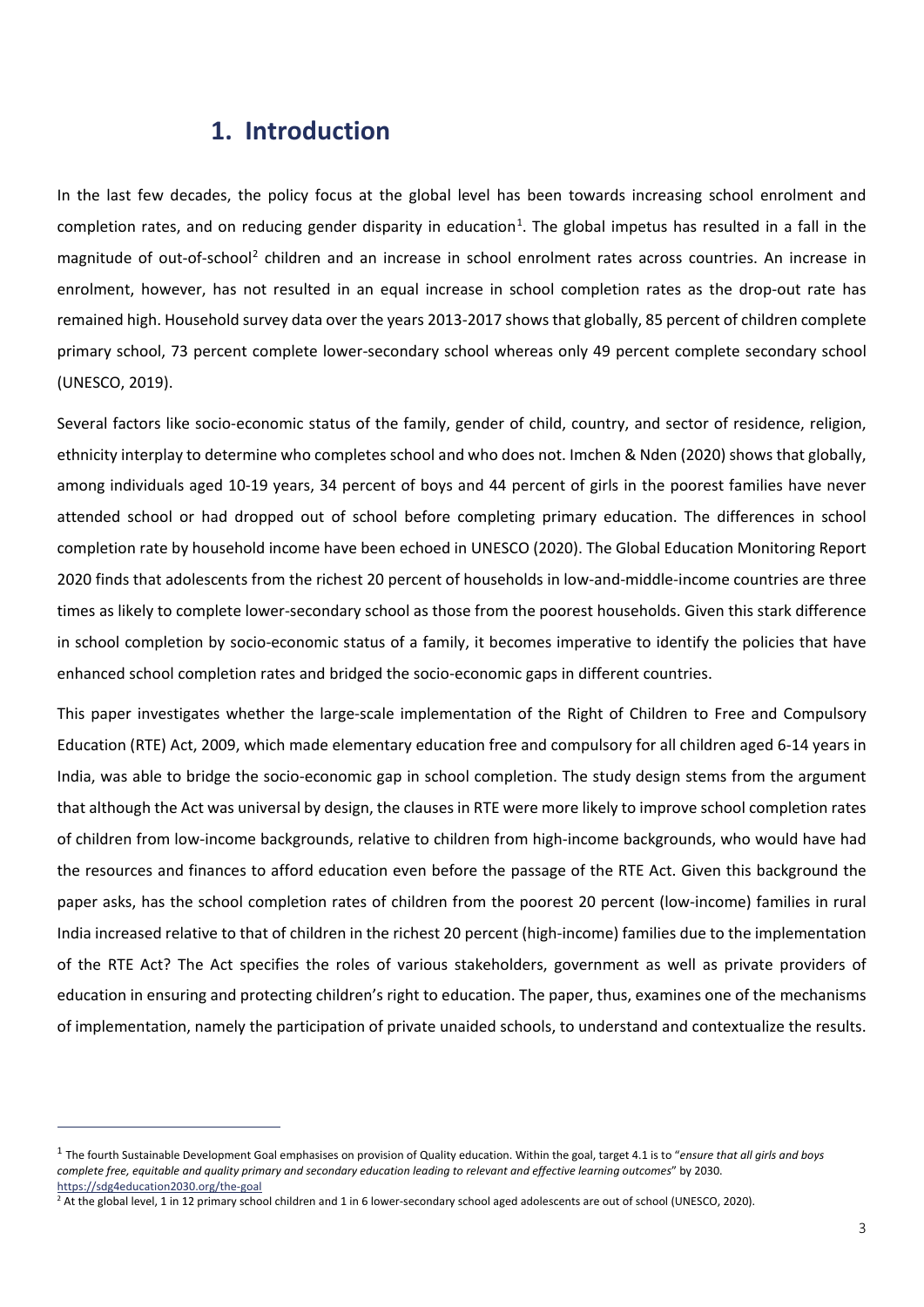The results show that the school completion rates increased for some groups, and it did mostly with limited help of private schools, that have fulfilled their roles to a limited extent.

The analysis uses three waves of nationally representative data from the National Sample Survey Organisation's (NSSO) Survey of Education, spanning the decade 2007-08 to 2017-18 to examine the causal effect of RTE on children from low-income families. Findings suggest that the primary school completion rate of rural low-income children increased by 6.3 percent due to the passage of the RTE Act. Classification by gender shows that the increase was by 4.8 percent for low-income boys, and it was 7.4 percent for rural low-income girls, relative to their respective comparison groups. A further inspection is done to check whether low-income children belonging to various subgroups saw an increase in school completion. This becomes important in the Indian context, given its vast diversity and social structure, where certain sub-groups of children are more disadvantaged than the others. The result of the within-group analysis suggests that low-income children belonging to Scheduled Caste (SC) communities and Scheduled Tribe (ST) communities saw an improvement in school completion rates relative to their respective comparison groups. Among the religious groups, low-income children from Muslim families did not see any improvement in the post-RTE period, but the ones from other religious minority groups did. A classification within states brings out the heterogeneity in school completion rates by state of residence.

This study builds on previous studies that have examined the policy implications of successive educational policies in India (Azam & Saing, 2017; Chatterjee et al., 2018; Datta Gupta et al., 2018) and complements the branch of literature that has examined the effect of the RTE Act in particular (Agarwal, 2020; Shah & Steinberg, 2019).

The paper unfolds as follows. Section 2 discusses the RTE Act and Section 3 presents the literature review. Section 4 discusses the data and methodology used for analysis. The main results are presented in Section 5, results by subgroups of religion, social group, and state of residence are presented in Section 6. Section 7 examines one of the possible mechanisms of implementation, namely the participation of private unaided schools. In Section 8, the results are discussed in the context of the National Education Policy 2020, and the study concludes with policy recommendations.

### <span id="page-4-0"></span>**2. The Right to Education Act, 2009**

Since the 2000s, India has implemented several policies to universalise primary and lower-secondary education for all children. In 2002, the 86<sup>th</sup> amendment of the Constitution of India made elementary education a fundamental right of children aged 6-14 years in India. Subsequently, India passed the RTE Act in 2009 making primary and lowersecondary education free, compulsory, and justiciable in the country.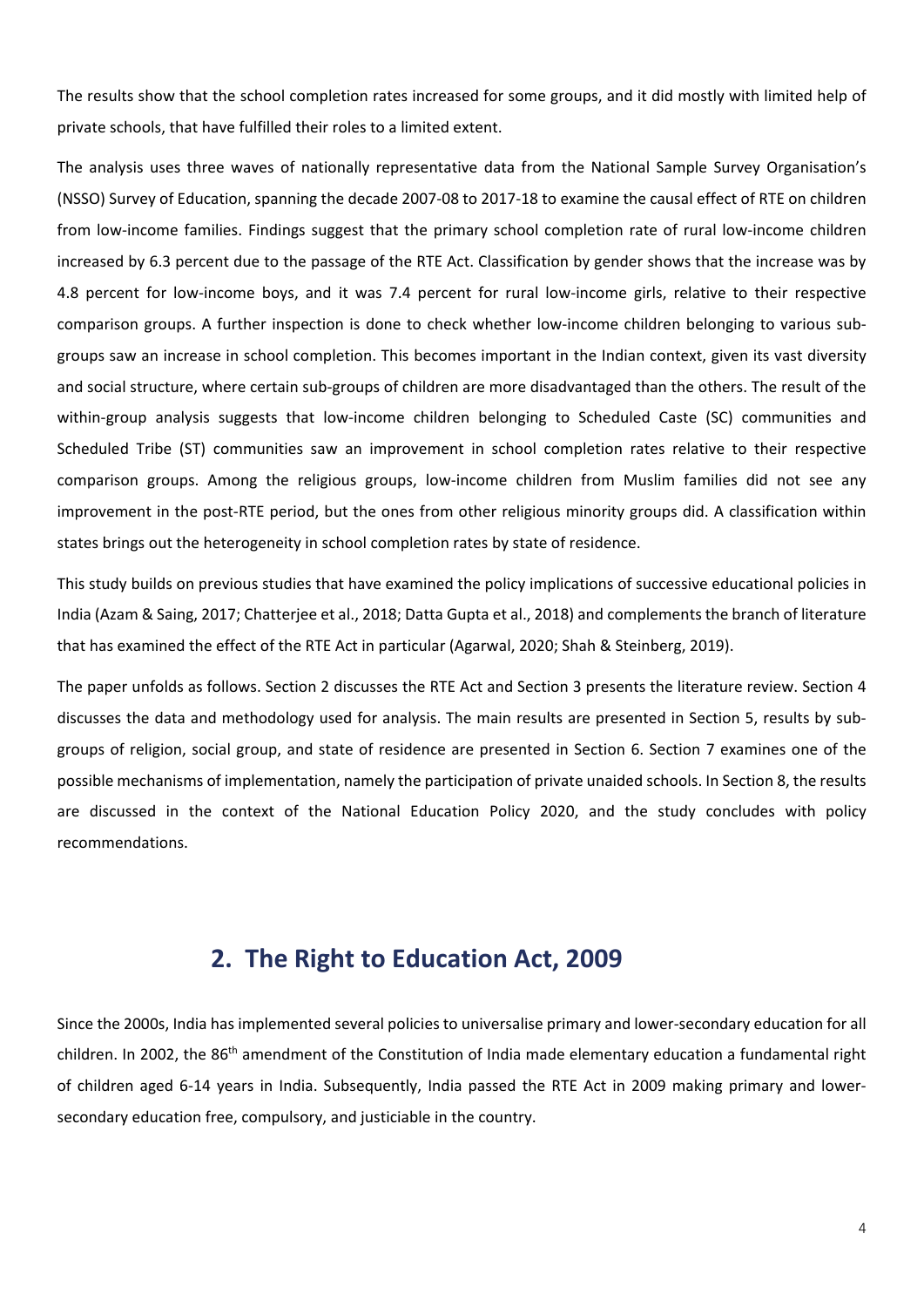Globally, 155 countries guarantee at least nine years of free and compulsory education, and 99 countries have a legal framework that guarantees 12 years of free education<sup>[3](#page-5-0)</sup>. In the South-Asian region, school education in Bangladesh is not justiciable, but the country mandates primary school for children, starting at the age of six years and continuing for five years thereafter (Amin, 2007). The legal framework in Nepal follows free and compulsory education for children in Grades 1-8, with provision for free books for all children and scholarships for the poor (Lohani et al., 2010). Basic education in Bhutan starts at the age of 6 years and is free till middle secondary level (or Grade 10), with seven years of primary education, however, it is neither justiciable nor compulsory (Gupta, 2007). School education is not compulsory in Pakistan as well, but the official age to attend primary school is 5-10 years (Siddiqui, 2017).

By making school education justiciable, India reached a major milestone. The Act was implemented in the year 2010 and was extended to all the states in India, except the state of Jammu and Kashmir, because of its special autonomous status. The Act decentralised<sup>[4](#page-5-1)</sup> education, provided legal backing to the fundamental right of education, and elaborated the role of the stakeholders, *viz.,* parents, teachers, and government authorities. The parents were made responsible to enrol their children in school. Local government authorities were responsible for maintaining the records of children aged 6-14 years residing in their jurisdiction, providing schools in the vicinity of the residences, and ensuring that the children were enrolled in school at the right age and completed primary and lower-secondary education.

The RTE rules, which were based on the Act, suggest that there should be a primary school within 1 kilometer (km) of the residence of children and a lower-secondary school within a range of 3 km (Government of India, 2009). An analysis of NSSO's Survey of Education shows that 93 percent of children in the rural sector had a primary school within 1 km<sup>[5](#page-5-2)</sup> in 2017-18. As for a lower-secondary school, 92 percent of the households had a lower-secondary school within 3 km in 2007-08 and it increased to 96 percent in 2017-18. Furthermore, the percentage of lower-secondary schools within 1 km increased from 66 percent in 2007-08 to 75 percent in 2017-18.

The pre-RTE period (2007-08) is used to examine who in rural India dropped out of school because school was far away. Data suggests that among every hundred students who dropped out of school, 35 children were from the lowest consumption quintile, whereas only 6 belonged to the topmost consumption expenditure quintile. This suggests that schools in the vicinity can improve school completion rates, especially for children from low-income backgrounds. Evidence from India shows that provision of a secondary school in the vicinity has improved enrolment at the primary levels (Mukhopadhyay & Sahoo, 2016).

Similarly, free and compulsory school education under RTE Act is more likely to benefit children from a low-income background. Among every hundred students who were not attending school in 2007-08 because of financial

<span id="page-5-1"></span><span id="page-5-0"></span><sup>&</sup>lt;sup>3</sup> https://en.unesco.org/news/what-you-need-know-about-right-education<br><sup>4</sup> Education is a joint responsibility of the central and state governments in India. The RTE Act also made the third tier of government, the local a (Panchayats in rural areas and Urban Local Bodies in the urban areas) central to the process of universalising education.<br><sup>5</sup> The access to school, measured by the distance between home and school, varies with the topology

<span id="page-5-2"></span>neighbourhood schools, but the rules acknowledge the presence of places "*with difficult terrain, risk of landslides, floods, lack of roads*" that can pose as danger for children, and asks the government to be cognizant of the same while locating schools in these neighbourhoods. Thus, distance can vary across states and this is not particular to India. Children residing in the eastern mountains and hills of Nepal face considerable disadvantages due to the geographical terrain, with only 78 percent of children having access to a school within a half-an-hour walking distance, compared to 98 percent in the western Terai (Lohani et al., 2010).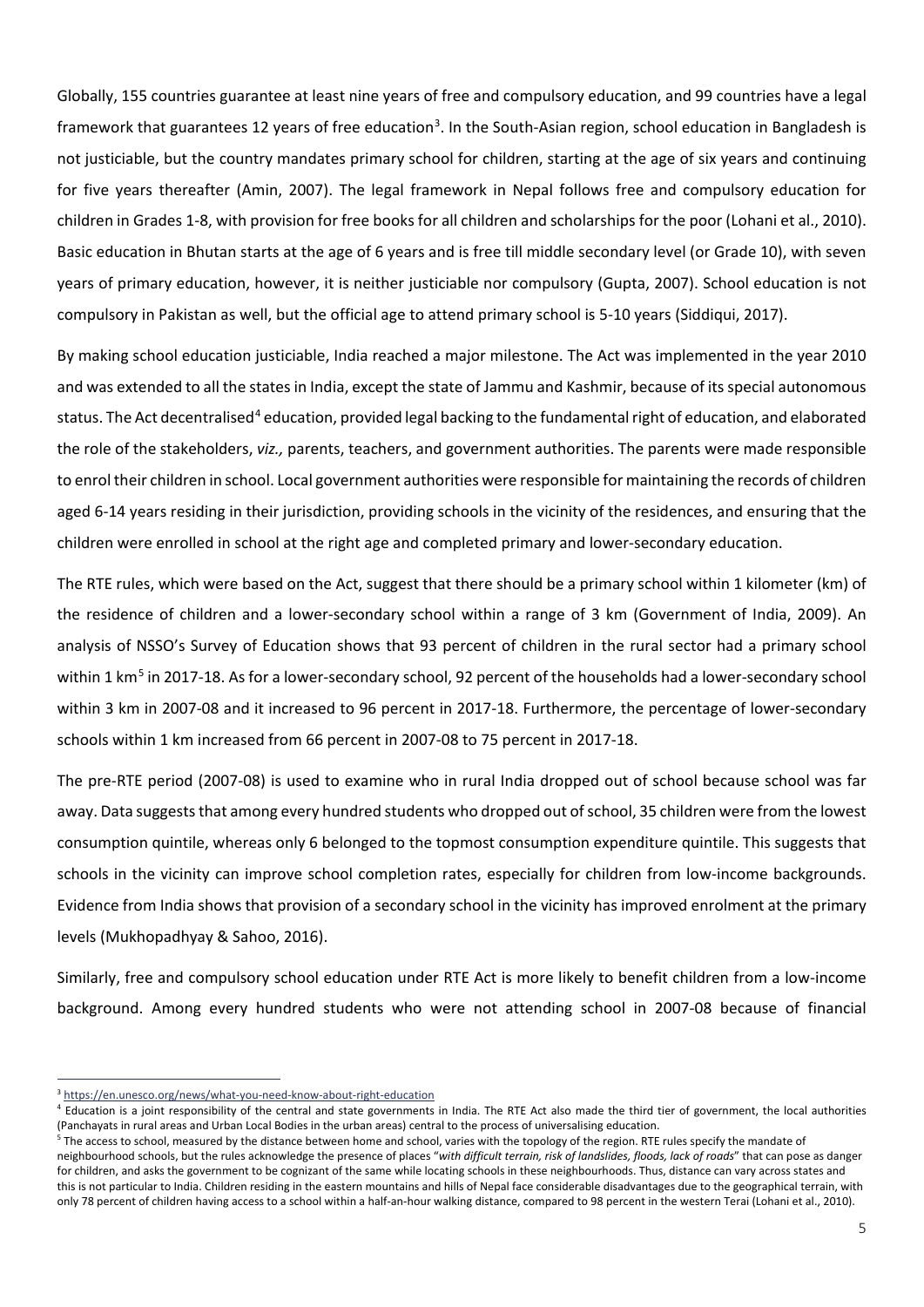constraints, 24 children belonged to the lowest consumption expenditure quintile whereas only 9 belonged to the topmost quintile.

Based on the RTE Act, the Sarva Shiksha Abhiyan (SSA - *Education for All*) framework was revamped, and a draft elaborated the guidelines to implement RTE across the states (Government of India, 2011). A closer look at the framework of implementation brings out the fact that children in rural India and children from low-income backgrounds, who were historically lagging relative to their counterparts in urban India or from richer families, were given more attention. For instance, higher attention was paid to children from the backward socio-economic groups of ST and SC and Other Backward Classes (OBC) relative to those from the General category.

The SSA draft recognised the unique challenges and lived realities of children hailing from socially backward groups. It suggested several strategies like providing Special Training to out-of-school children, consisting of children from ST, SC, and Muslim families. Under this arrangement, out-of-school children, or children with disrupted attendance in the academic year, are provided with the training to impart the necessary skills to integrate them with the other children in mainstream education. The draft addressed the exclusion of girls, and specified the urgency of preparing needbased and context-specific strategies to ensure enrolment, retention, and school completion of these hard-to-reach children.

Studies have shown that there has been an increase in school attendance and enrolment over time (Chatterjee et al., 2018; Shah & Steinberg, 2019), but have also indicated how the policy has failed to retain some of the hard-to-reach children, for example, children from short-term migrant families in rural India (Bhattacharya, 2019; Coffey, 2013). The challenge of retention has been commonly faced in other countries too, many of which have reached universal enrolment rates. Kono et al (2018) state that children in Bangladesh drop out of school due to seasonality, since the academic year overlaps with the farming calendar. In addition, an overlap of caste identity, parental occupation, age, and marital status has also been shown to affect drop-out rates in Nepal (Devkota et al., 2020).

Over time, as enrolment became near-universal across countries, the focus has evolved from tracking enrolment numbers to ensuring school completion. However, most of the countries do not consider access and quality as integrated concepts that need to be tackled together. Without quality education and access, school drop-outs can become more common, and retention and completion can pose a challenge, especially for those from low-income backgrounds. The next section discusses the literature in the context of the study.

### <span id="page-6-0"></span>**3. Literature Review**

Literature has widely discussed the schooling patterns of children in both developed and developing country contexts. This section presents a brief overview of the studies, drawing upon the factors that affect school completion and dropout rates of children.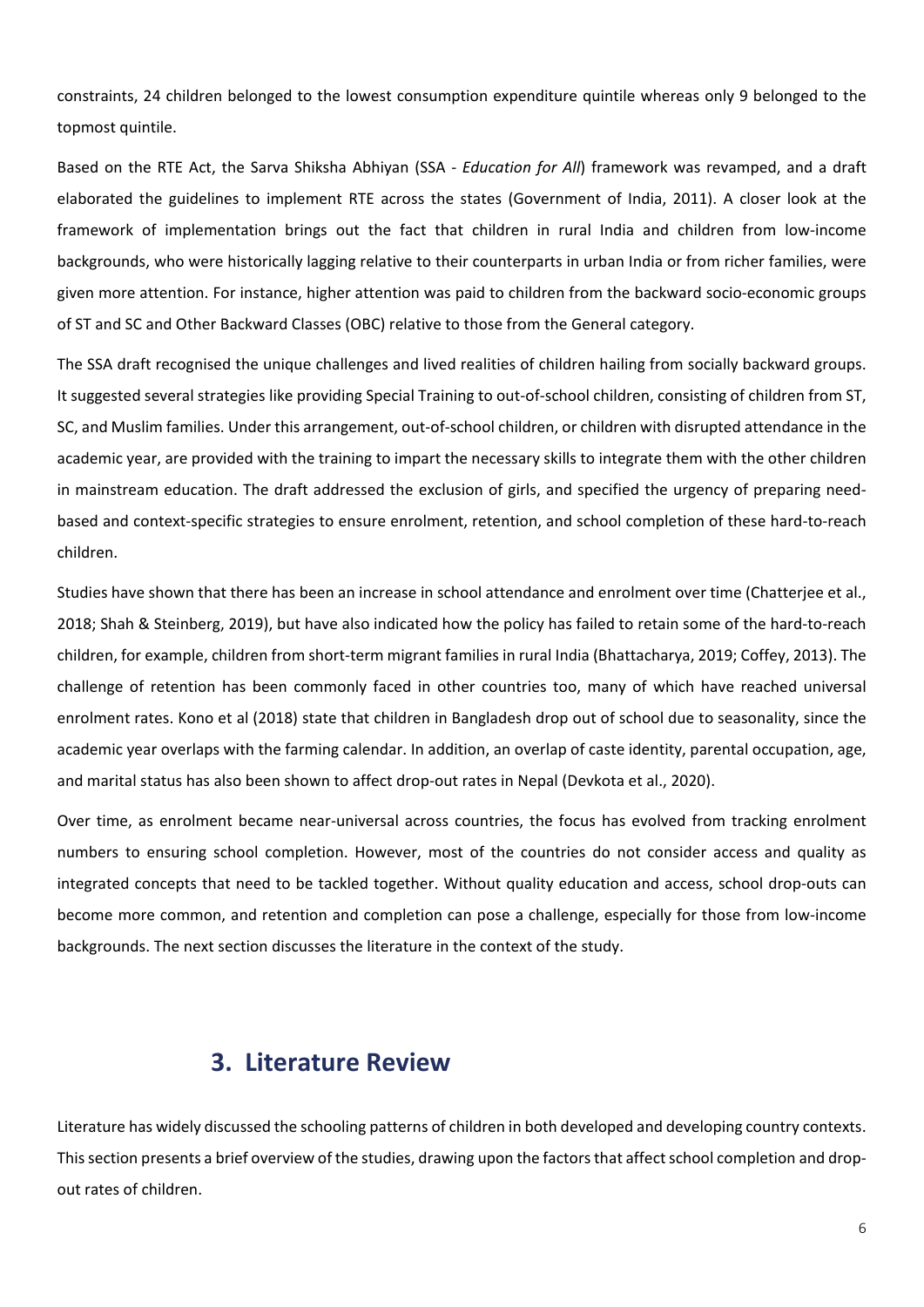The literature has provided evidence that free and compulsory education is beneficial for society. Angrist and Krueger (1991) state that 25 percent of the students who would potentially drop out of school, stay longer in school because of compulsory schooling laws. Compulsory schooling laws have been shown to increase earnings and wages, improve years of school attended, and reduce drop-out rates. Clay et al (2021) use 1940 US Census data and estimate that the first wave of compulsory schooling laws in the USA that required completion of seven or eight years of school, led to an increase in years of school attended by 0.1 years and an increase in returns to school.

Compulsory schooling reforms across Europe have proven to be beneficial in terms of years of school completed. An analysis of individual data from 14 European countries using microdata from the European Social Survey, conducted in various years between 2002 and 2013 shows that exposure to compulsory schooling reforms led to an increase in years of completed education and a fall in superstitious beliefs (Mocan & Pogorelova, 2017). The authors use the time of reform among these countries as a source of exogenous variation to estimate the causal impact. The countries included in this study are Austria, Belgium, Denmark, France, Germany, Greece, Hungary, Ireland, Italy, Poland, Portugal, Spain, Sweden, and the United Kingdom. In the Netherlands, the mandatory schooling age was increased in 2007 from 17 years of age, to the age of 18 years, or till the time the child completed a higher-secondary diploma. An analysis of combined register data by the Dutch Ministry of Education using difference-in-differences estimates shows that the one-year increase in compulsory schooling led to a fall in the drop-out rate by 2.5 percentage points (Cabus & De Witte, 2011).

Compulsory schooling laws in China have been examined in the context of different educational indicators. Shi (2016) uses a difference-in-difference approach and finds a positive causal impact of fee reduction reform on the school enrolment of children aged 13-16 years in rural China. A different study has shown that the effect of a free and compulsory education reform reduced the incidence of child labour for boys and the effect was stronger for households with lower socio-economic status (Tang et al., 2020).

The overlap between socio-economic characteristics, gender, and household resources as factors that affect school completion rates is also evident in the literature. Sznitman et al (2017) use the Norwegian Health Study and the U.S. National Longitudinal Survey of Youth 1997 and find that children from lower socio-economic backgrounds were more likely to repeat a grade, which could lead them to drop out of school and not complete education. In Spain, the socioeconomic identity of the family has been found to significantly affect the school completion rates of individuals (Peraita & Pastor, 2000). Langsten and Hassan (2018) use education data from the Egypt Demographic and Health Surveys (DHS) from 1988 to 2014 and find that while children from wealthy families achieve universal primary education, middle-class and poor families fall behind. Tas et al (2014) examine how gender and ethnic identity affect educational indicators in African and Latin American countries of Bolivia, Peru, Mexico, Senegal, and Sierra Leone using the Integrated Public Use Microdata Series-International (IPUMS-I) database. The authors use the difference-indifferences method and find that gender-based differences in literacy and school completion rates are greater among the ethnic minority groups relative to the others and ethnicity-based differences are larger for women than for men.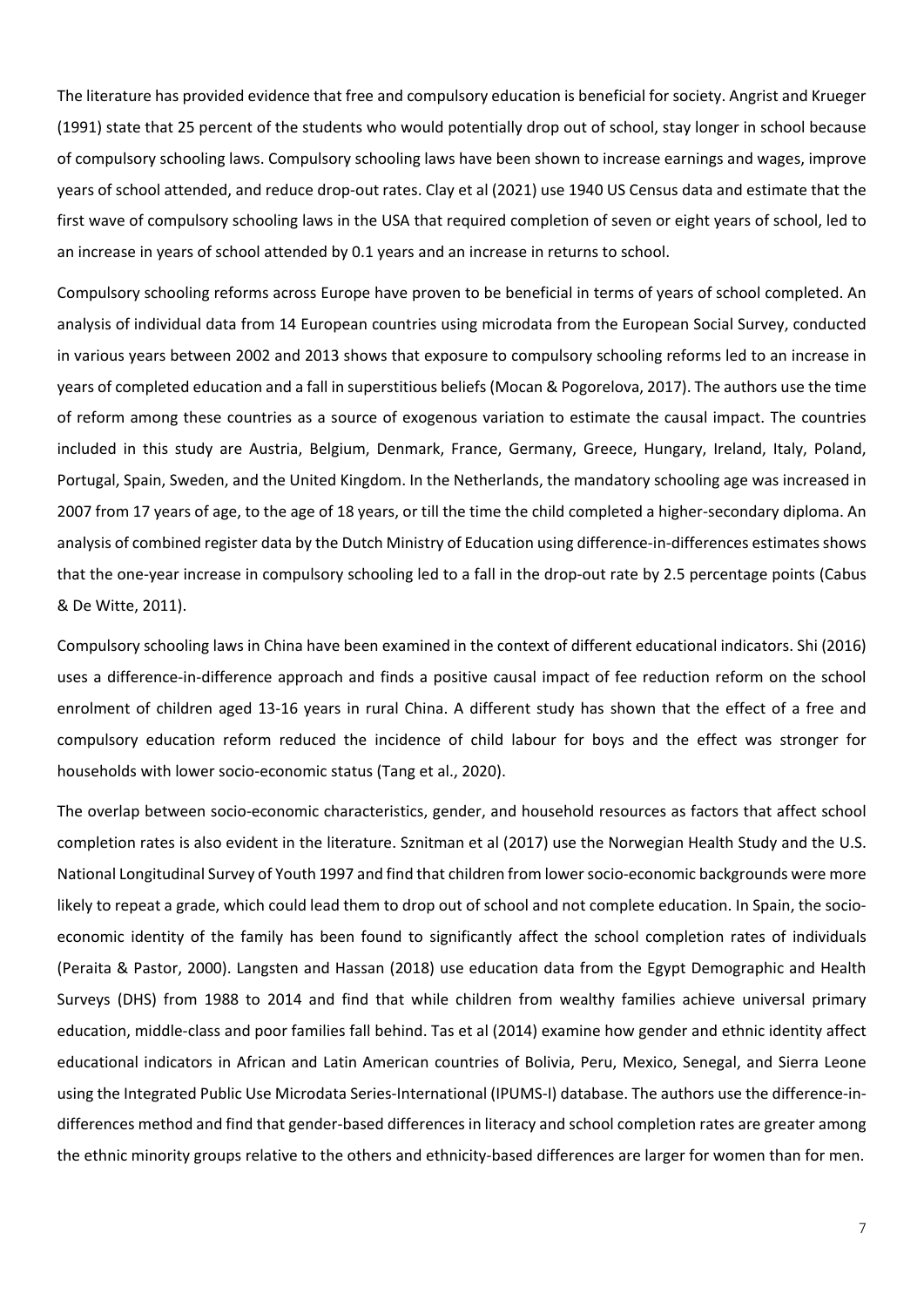In the Indian context, Borooah (2012) uses nationally representative data from India Human Development Survey (IHDS) 2005 and examines the inequalities within social groups for children aged 8-11 years. The author finds that compared to the upper-caste children, those from the other disadvantaged groups lagged in some or all of the three competencies of reading, writing, and mathematics. The disadvantage was especially evident for children belonging to ST, SC, or Muslim families. Completion of primary school in Nepal has also been found to vary considerably by caste. Conditional on every child enrolling in school, children belonging to high-caste families are consistently most likely to complete primary school, whereas the rate is quite low among the low caste families, with around half of the students completing primary school (Stash & Hannum, 2001).

Evidence from the state of West Bengal in India suggests that children from Muslim families are less likely to complete primary schools relative to Hindu upper-caste as well as Hindu lower-caste social groups (Husain & Chatterjee, 2009). Survival analysis using NSSO's Employment and Unemployment Survey 2011-12 shows that a high proportion of students who are enrolled in school complete primary levels, but there is a significant drop-out soon after that (Goel & Husain, 2018). The authors also highlight how children from Muslim families tend to fall behind their counterparts from Hindu forward castes and shed light on the persisting gender gap in the rural sector.

In this paper, the impact of RTE is inspected on the school completion rate for rural low-income children. By doing so, it adds to the recent literature that has examined the changes in the education landscape in India post the implementation of the RTE Act (Chatterjee et al., 2018; Shah & Steinberg, 2019). Chatterjee et al (2018) use IHDS, rounds 1 and 2, and show an increase in school enrolment of children over the period 2005-11. Shah and Steinberg (2019) use data from successive years of NSSO's Employment and Unemployment Survey, District Information System for Education (DISE), and Annual State of Education Report (ASER) for their analysis and find an increase in school attendance in the post-RTE period. The authors also note a stark fall in the number of students who repeated a grade, in line with the Act. Both the studies find an improvement in infrastructure, but a fall in learning levels in the post-RTE period. They mainly discuss the association of these factors with the RTE Act but establishing a causal link lies beyond the scope of these papers. Agarwal (2020) uses IHDS data and a difference-in-differences method to estimate the effect of the no-detention clause of the RTE Act on drop-out rates and learning outcomes of children in India. The study finds that the policy led to a fall in the drop-out rate of children and the effect was especially strong for children from low socio-economic backgrounds.

A study that is closely related to the design of the present study inspects the causal impact of educational reforms of the mid-1990s, that is, the mid-day meal scheme, Sarva Shiksha Abhiyan and District Primary Education Program, on school attendance of rural low-income children aged 6-14 years in India (Datta Gupta et al., 2018). The authors use five waves of nationally representative data and use a triple-difference framework, and find that the school attendance of rural low-income boys (girls) increased by 9 (5) percent in the post-reform period compared to the prereform period and relative to rural high-income children. The effect was driven by girls, and by children in the age group 11-16 years. A similar question in the context of the RTE Act is explored in this study.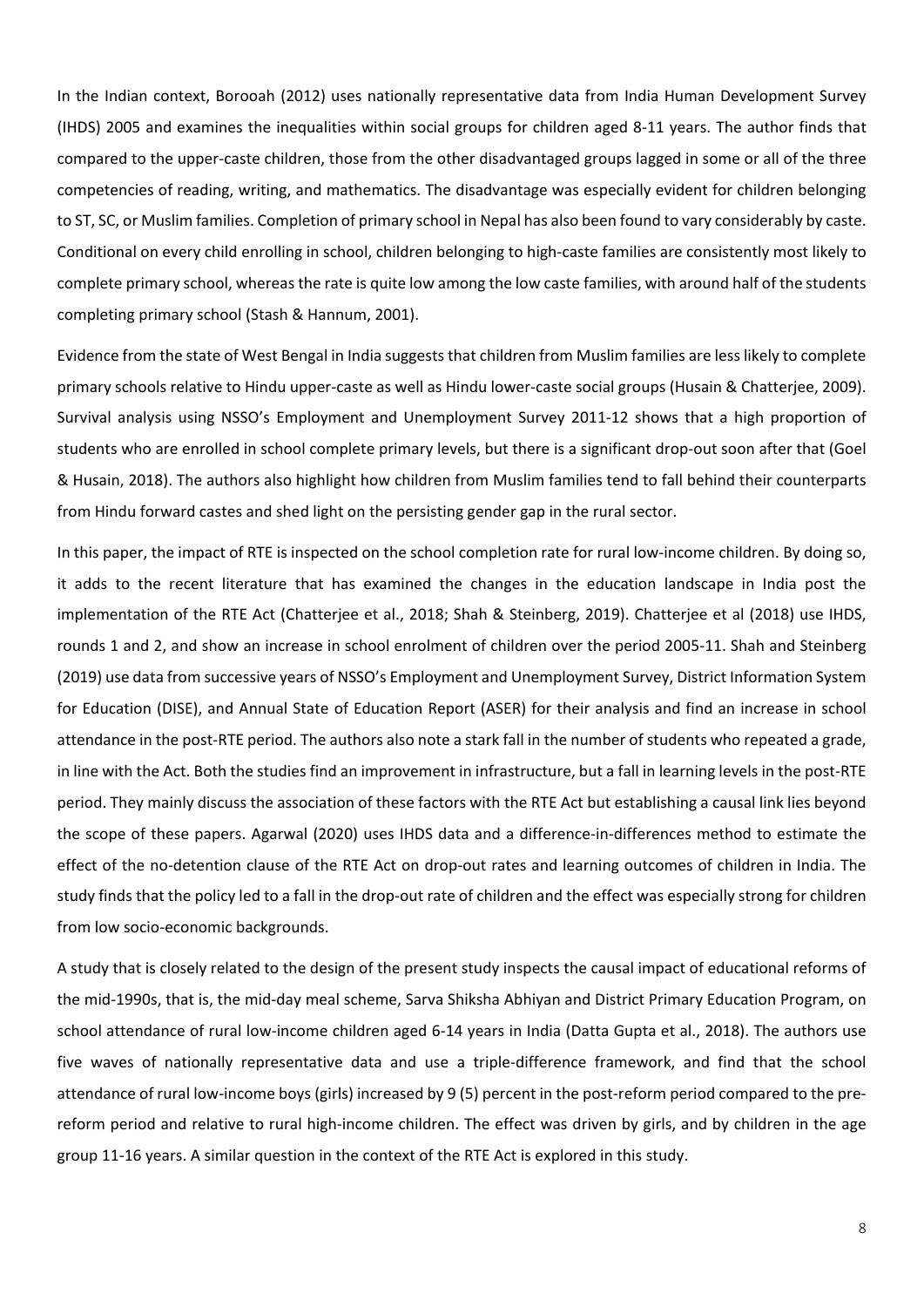### <span id="page-9-0"></span>**4. Data and Methodology**

#### <span id="page-9-1"></span>**4.1. Data**

The data sources used in this study are the Education surveys conducted by NSSO, the Ministry of Statistics and Program Implementation, Government of India. The study is based on three rounds of nationally representative data, spanning over the decade 2007-08 to 2017-18.

The first round of data used is the survey on 'Participation and Expenditure in Education', collected as part of the 64<sup>th</sup> round of NSSO that was conducted from July 2007 to June 2008 (Government of India, 2010). It was conducted for 7953 villages and 4682 sample blocks in rural and urban areas respectively. From each sample of villages or urban blocks, 8 households were selected to take part in the survey. The survey collected information on a total of 445,960 persons covering 63,318 households in the rural sector and 37,263 households in the urban sector from various states and Union Territories (UT) in India. The survey was specifically designed to collect information on participation and non-participation in educational institutions for people aged 5-29 years in India. For those individuals who were attending educational institutions, information was collected on private expenditure on education incurred, the type of school attended by the children, and the extent of usage of infrastructure, facilities, scholarships, and other incentives that were provided by the Government. For the ones who were not attending educational institutions during the study period, information was collected on the grade completed, type of school last attended, and the reason for discontinuing or never attending school among others. The survey collected information about the major activity performed by the children who were out of school.

The second round of data is taken from the survey on 'Social Consumption: Education' conducted as a part of the  $71<sup>st</sup>$ round of surveys conducted by NSSO (Government of India, 2015). This round was conducted from January to June 2014 covering a total of 4577 villages and 3720 blocks in rural and urban sectors respectively. In each of the sample villages or urban blocks, 8 households were selected to take part in the survey. Overall, 36,479 households were surveyed in rural India and 29,447 households were surveyed in urban India. Like the  $64<sup>th</sup>$  round of the Education Survey, the  $71<sup>st</sup>$  round collected information about individuals aged 5-29 years. The objective of the surveys was similar, that is, to collect details about the participation and non-participation of individuals in educational institutions. Details related to private expenditure on education and availing facilities were collected for those who were attending school. For the individuals who were not attending school, the survey collected information on the last grade completed before dropping out and the reason for discontinuing or never enrolling in school. The report prepared for the 71<sup>st</sup> round states that the survey in 2014 was '*broadly similar to that undertaken in the 64th round of NSS*' with certain additions and modifications made as per the needs of the stakeholders.

The third wave of data is used from the 'Household Social Consumption: Education' round conducted by NSSO from July 2017 to June 2018 (Government of India, 2019a). This round covered 8,097 villages and 6,188 urban blocks across India. From every village and urban block, a sample of 8 households was surveyed. In total, 64,519 rural households and 49,238 urban households were covered across states and UTs in India. This round collected information on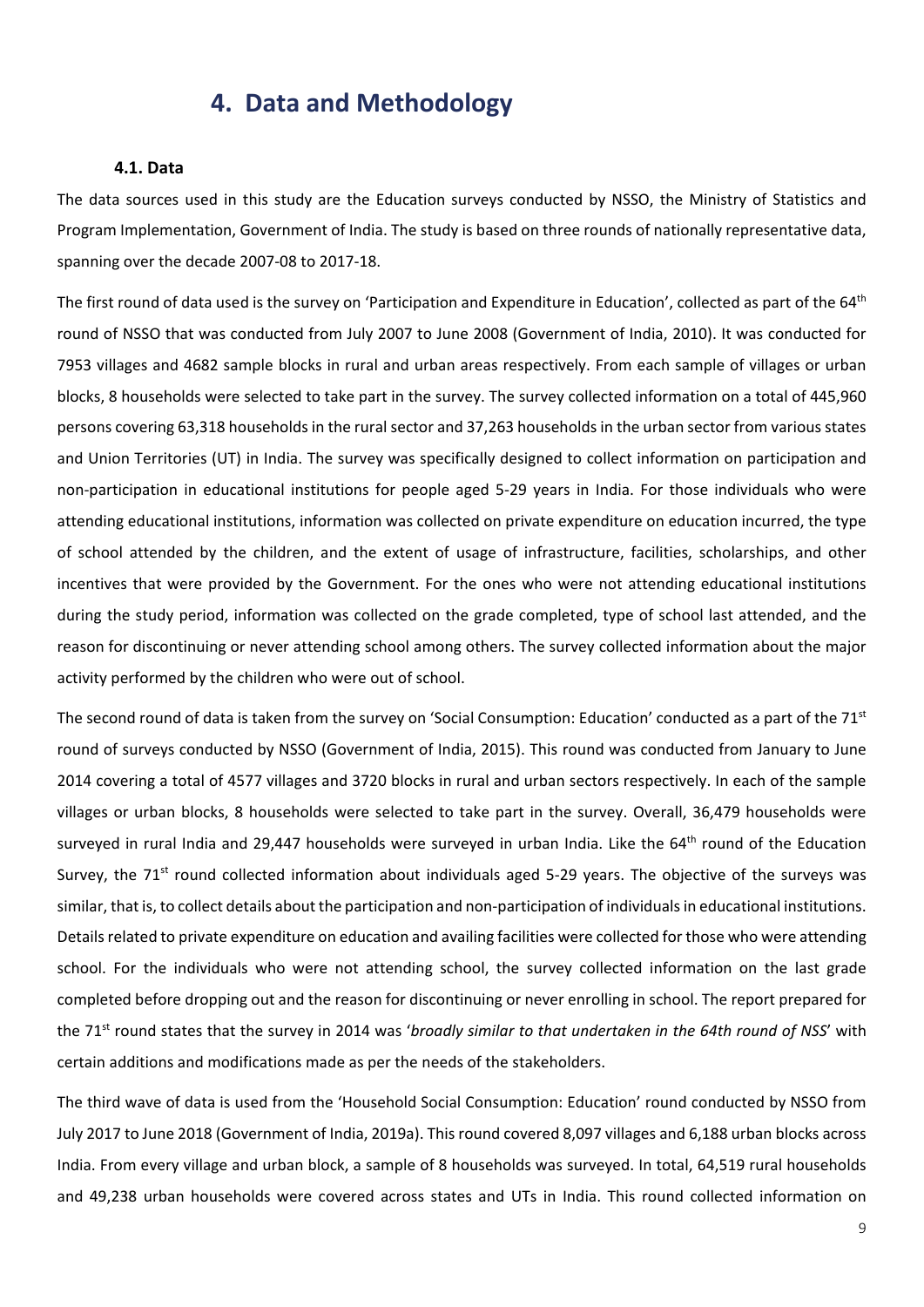individuals aged 3-35 years in India, which was an extension over the earlier age group of 5-29 years. Similar to the earlier rounds, the primary objective of this round was to assess the extent of benefits received by the individuals in India belonging to various sub-sections of the society. The survey collected information on private expenditure, and the reason for dropping out or discontinuing education, similar to the earlier rounds.

The additions and modifications to the three waves of data are specified as follows. The first is the definition followed in terms of measuring primary and lower-secondary grades. In the  $64<sup>th</sup>$  round of the surveys, the primary and lowersecondary completion of students were considered based on the respective state mandate, which varied across states. However, from the 71<sup>st</sup> round onward, the uniform cut-off was considered for all children, where Grades 1-5 were considered as primary and Grades 6-8 were considered as lower secondary, irrespective of the practices followed by states and UTs. To maintain consistency across rounds, primary completion is defined as the completion of Grade 5 and lower-secondary completion as completion of Grade 8, disregarding the state-specific mandates. Additionally, the state boundaries are adjusted to have consistency across the three rounds. That is, the newer state of Telangana, which was formed out of Andhra Pradesh, and the newly formed sub-part of Andhra Pradesh are considered as one unit, for comparability across rounds. The RTE Act 2009 only became applicable in the state of Jammu and Kashmir with the enactment of The Jammu and Kashmir Reorganisation Act 2019<sup>[6](#page-10-1)</sup> in August 2019. Since this is beyond the period of analysis, the state is excluded from the analysis.

The RTE Act was passed in 2009 but it was implemented in 2010. Some of the clauses under RTE, like setting up of neighbourhood schools, had a timeline of 3 years from the date of implementation of the Act. Furthermore, the immediate effect of RTE could be reflected in examining school enrolment or attendance, but an effect on school completion is likely to be observed with a lag. Taking these considerations into account, this study considers the  $64<sup>th</sup>$ (2007-08) and the 71<sup>st</sup> (2014) rounds as the pre-RTE period and the 75<sup>th</sup> round, that is the round corresponding to the years 2017-18, as the post-RTE period.

#### <span id="page-10-0"></span>**4.2. Methodology Description**

The study design compares school completion rates of children from low-income families and that of children from high-income families in rural India. To make this classification, first, each state is divided into the rural and urban sectors. In each sector, the households are divided into five groups, based on their monthly per-capita consumption expenditure. The households in the lowest consumption quintile (bottom 20 percent) are considered low-income households and the ones in the highest quintile (top 20 percent) as high-income households. The analysis is based on the rural sector, which is likely to be more impacted by the RTE Act.

The main variable of interest is the completion of primary school. A child is considered to have completed primary school if she or he has completed at least fifth grade. According to the RTE Act, a child should complete primary grade

<span id="page-10-1"></span><sup>&</sup>lt;sup>6</sup> For more details see the minutes of Project Approval and Board (PAB) minutes of the year 2020-21 her[e https://dsel.education.gov.in/sites/default/files/2020-](https://dsel.education.gov.in/sites/default/files/2020-08/J%26K.pdf) [08/J%26K.pdf](https://dsel.education.gov.in/sites/default/files/2020-08/J%26K.pdf)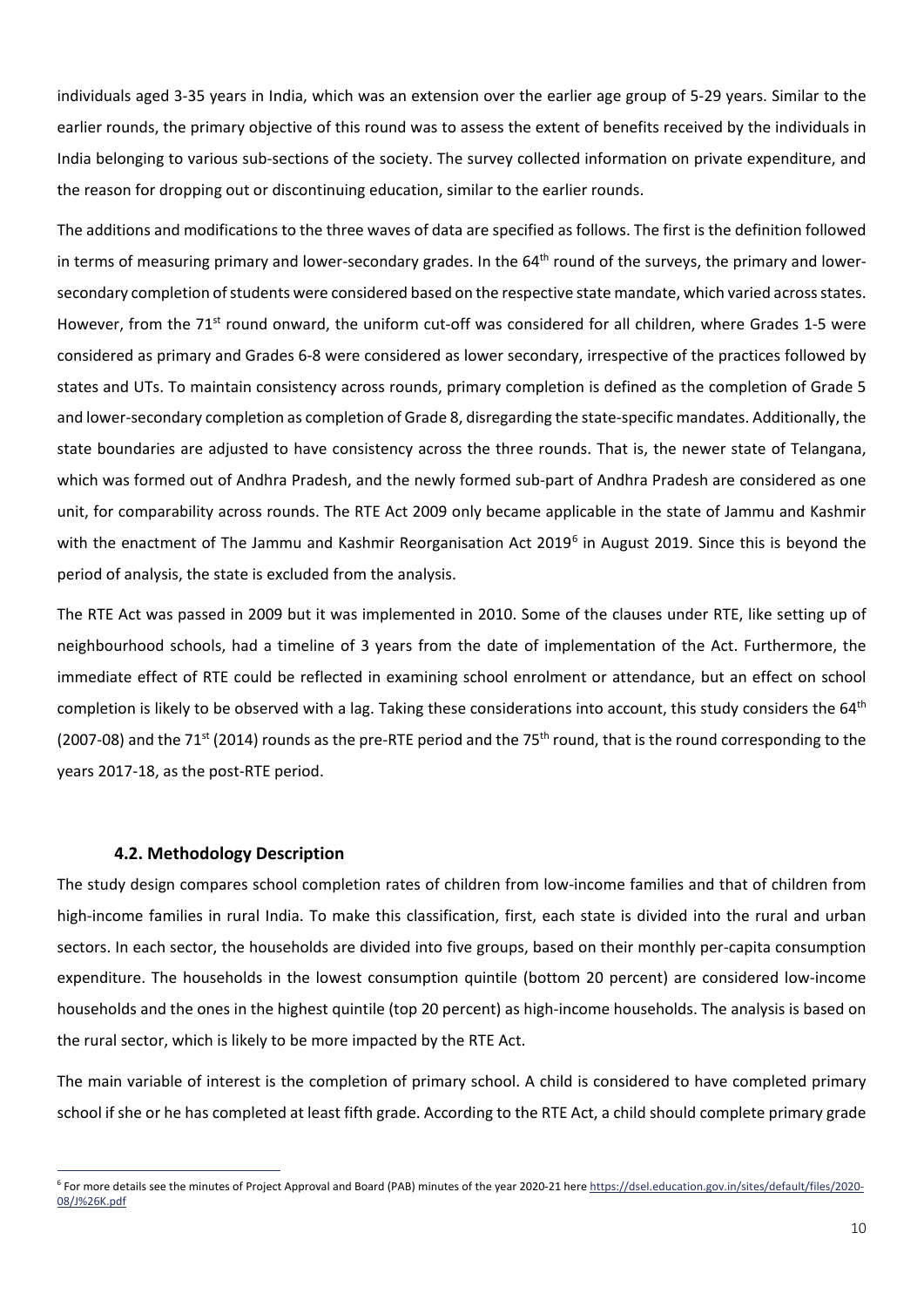by the age of 10 years. Hence, it is checked whether a child aged 13-15 years has completed primary education or not. The age group considered in this study corresponds to 3-5 years after the ideal age of completing primary school. This is consistent with the protocol followed while measuring progress in Sustainable Development Goal 4 (SDG 4) to compare school completion rates across the countries (UIS, 2018). The second outcome variable that is focused on is the lower-secondary completion rate of children. The age group considered is 17-19 years, which corresponds to 3-5 years after the expected lower-secondary school completion age of 14 years.

The control variables used are in line with the reviewed literature and include age, the square of the age of the child, and gender of the child (Datta Gupta et al., 2018). Among the household controls (HH), religion and social group are accounted for. The children from Muslim families have historically fallen behind their counterparts from Hindu and other religious groups of India, as discussed in the literature. Children from Hindu families are considered as the base category and the progress of children from Muslim families, and the other minority groups are examined relative to the base category. Among the social groups, children from SC and ST fall behind their counterparts from the 'general' social groups, who are relatively advantaged. Children from the general social groups are considered as the base category and changes in ST, SC, and OBC social groups are examined relative to that. The other household controls include the gender of the household head and whether or not the head is literate and the number of children below the age of 6 years in the family.

As an additional variable, the distance (*Distance*) from the house to the nearest lower-secondary school is controlled, for examining the change in the primary completion rate of children. It is argued that a nearby school that could provide the next level of schooling could be an incentive to complete the last grade of the present level of education. The state-fixed effects are considered and standard errors are clustered at the state level<sup>[7](#page-11-0)</sup>.

The difference-in-differences estimates are obtained through a linear probability model<sup>[8](#page-11-1)</sup> with the following specification

$$
Complete_{\text{inds}} = \alpha + \delta_1 treated_{\text{inds}} + \delta_2 (treated_{\text{inds}} * after_{\text{inds}}) + \delta_3 after_{\text{inds}} + \beta_1 Age_{\text{inds}} + \beta_2 Age\_sq_{\text{inds}} + \beta_3 Gender_{\text{inds}} + \beta_4 Distance_{\text{inds}} + \beta_5 HH_{\text{inds}} + \gamma_s + \varepsilon_{\text{inds}}
$$

Where 'Complete' is a binary variable representing completion of primary or lower-secondary levels for individual 'i' residing in household 'h', district 'd', state 's' in the rural sector. The variable 'treated' takes the value 1 for children from rural low-income families and 0 for children from rural high-income families, and the variable 'after' takes the value 0 for 2007-08 and 2014 and 1 for the year 2017-18. It is argued that children from low-income families are more likely than children from high-income families to get treated under the RTE Act, but it is not known who in the group received the treatment. Hence, intention-to-treat (ITT) estimates are obtained here.

<span id="page-11-0"></span> $7$  The results are presented using sampling weights in the main text for representation of the entire population. Unweighted regressions yield similar results and are available upon request.

<span id="page-11-1"></span><sup>&</sup>lt;sup>8</sup> Difference-in-differences model is empirically difficult to estimate through the non-linear method, hence linear probability model is used for estimation.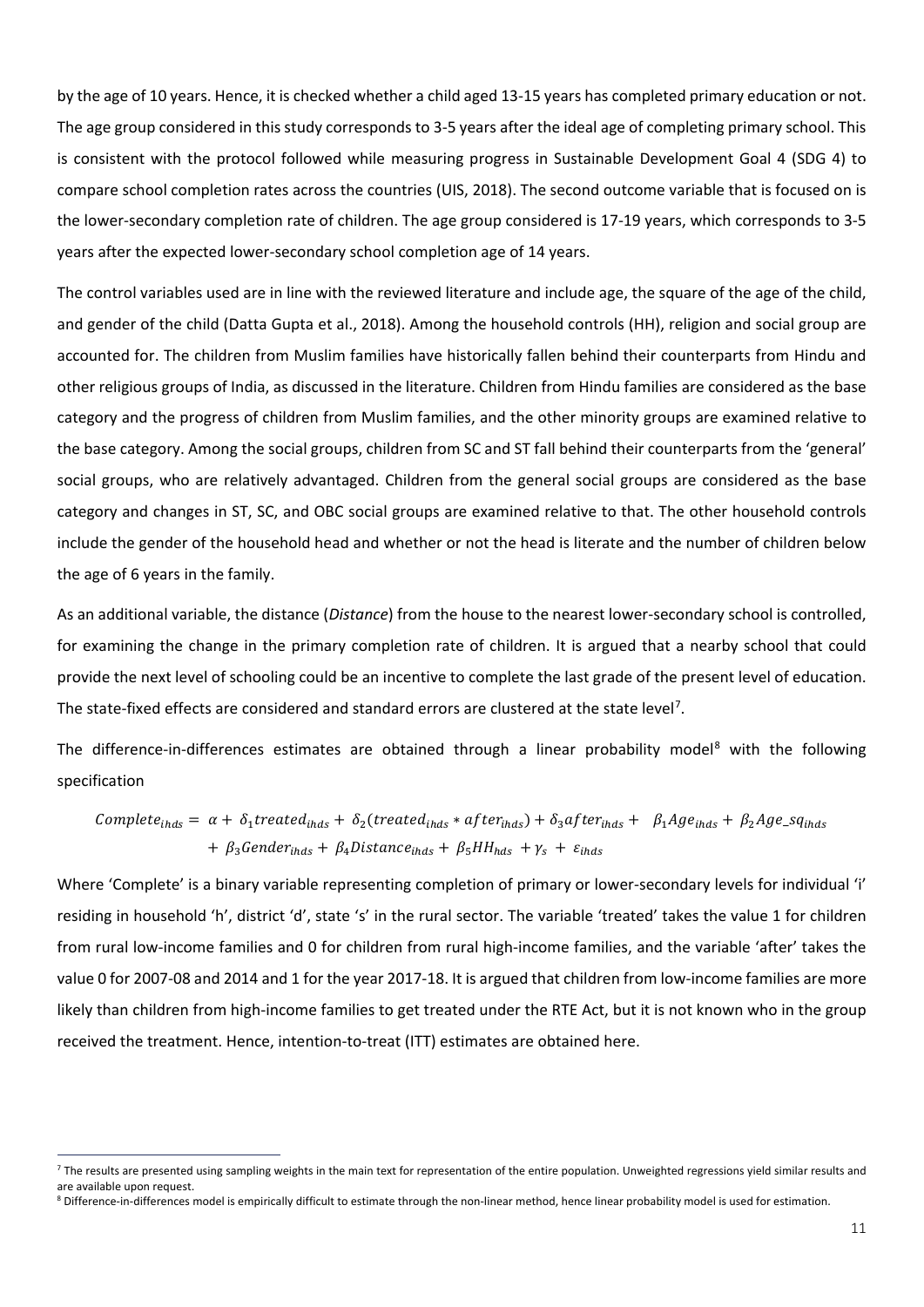The coefficient of interest is  $\delta_2$  which would give the change in the school completion rate of the rural low-income children, that is the treatment group, in the post-RTE period<sup>[9](#page-12-2)</sup>. The models are estimated separately by gender. Subgroup analysis is done by the state of residence, social group, and by religious groups.

### <span id="page-12-0"></span>**5. General Finding**

The section begins by checking the parallel trend assumption that needs to hold for estimating the causal impact through the difference-in-differences approach. Following that, the main results for the whole sample and the results by sub-group are presented. The section primarily examines and discusses the completion of primary level and briefly dwells on the lower-secondary completion of children. The entire analysis is presented for individuals residing in rural India.

#### <span id="page-12-1"></span>**5.1. Parallel Trend Assumption**

The change in primary school completion rate is presented graphically. Figure 1 shows the proportion of children aged 13-15 years who have completed primary school each year. It is seen that the slope of improvement was similar for children from high-income families and children from low-income families between 2007-08 and 2014, indicating the possibility of parallel trends in school completion rate. On the other hand, a convergence in school completion is observed over time.





The causal impact of the difference-in-difference estimation hinges upon the fulfillment of the parallel trend assumption. For checking the parallel-trend assumption, the 64<sup>th</sup> round is considered as the pre-RTE period and the

<span id="page-12-2"></span><sup>&</sup>lt;sup>9</sup> There is a possibility of serial correlation in outcome variables when a DID model is considered. Studies that ignore this possibility, often tend to obtain incorrect estimates as standard errors understate the standard deviation of the DID estimator (Bertrand et al., 2004). This is corrected by the method suggested by Bertrand et al. (2004).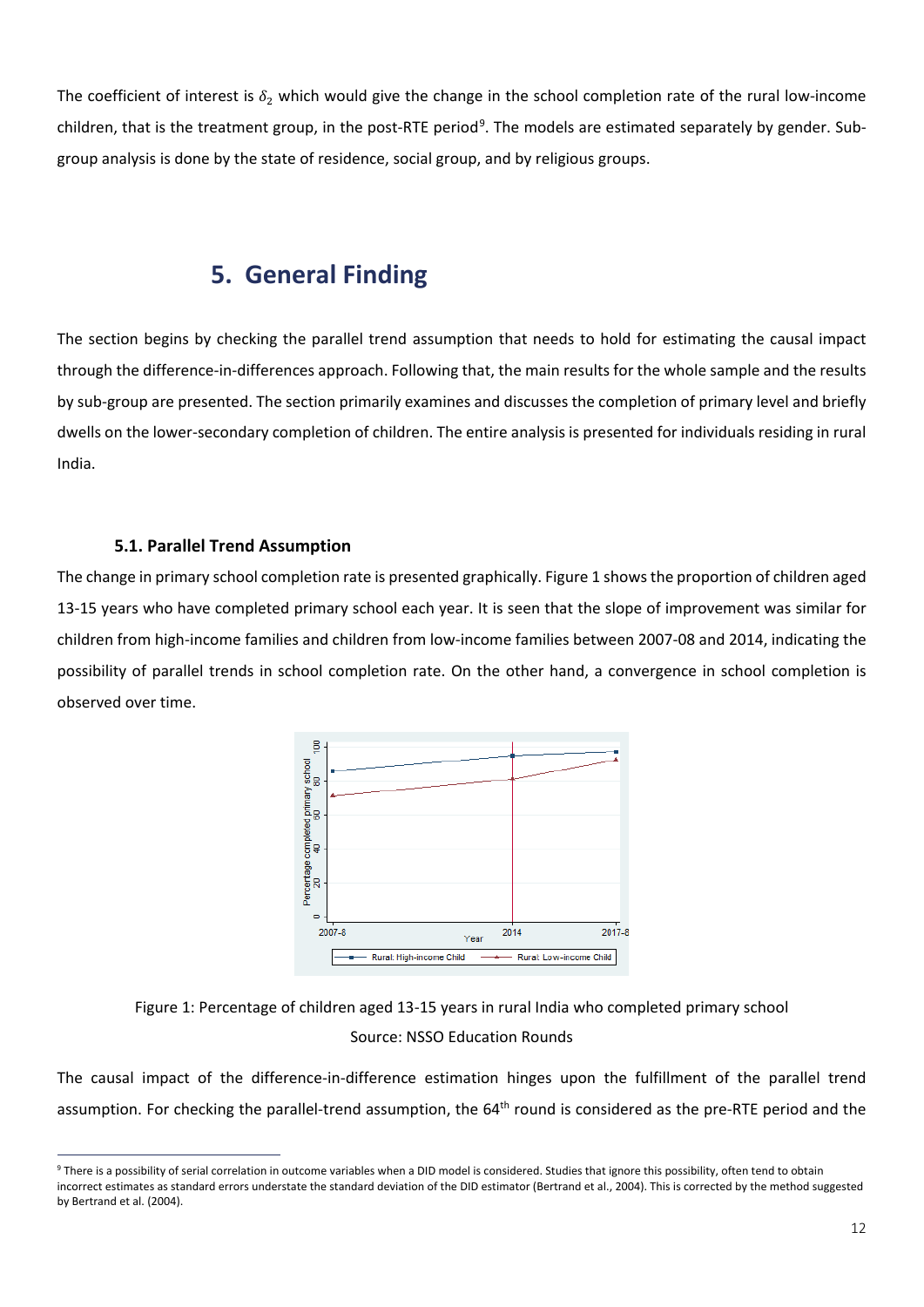$71<sup>st</sup>$  round as the placebo post-RTE period. A difference-in-differences model is estimated under this specification. Any observed change within this period would lead to the belief that the changes were not specific to the RTE Act, whereas insignificant results would strengthen the argument about the causal effects of the Act. The estimates from the parallel trend assumption are presented in Table 1. The difference-in-difference estimator is insignificant and close to zero, suggesting that there was no significant change in primary school completion rate between children from lowincome families and high-income families between 2007-08 and 2014. This was seen for both genders as well. Hence, it can be argued that the results obtained for school completion rates in the post-RTE period in rural India can be attributed to the implementation of the RTE Act.

While focusing on children who were falling behind, RTE emphasised urban deprived children as well. School completion rates of low-income children in urban India increased from 77 percent in 2007-08 to 92 percent in 2017- 18. The primary completion rate for children from urban high-income families was already 98 percent in 2007-08 and has remained very high throughout. Thus, in the present study design, the trend in urban India did not satisfy parallel assumption and the change in completion rate cannot be attributed to the RTE Act. Owing to this reason, we restrict our analysis on causality in the rural sector.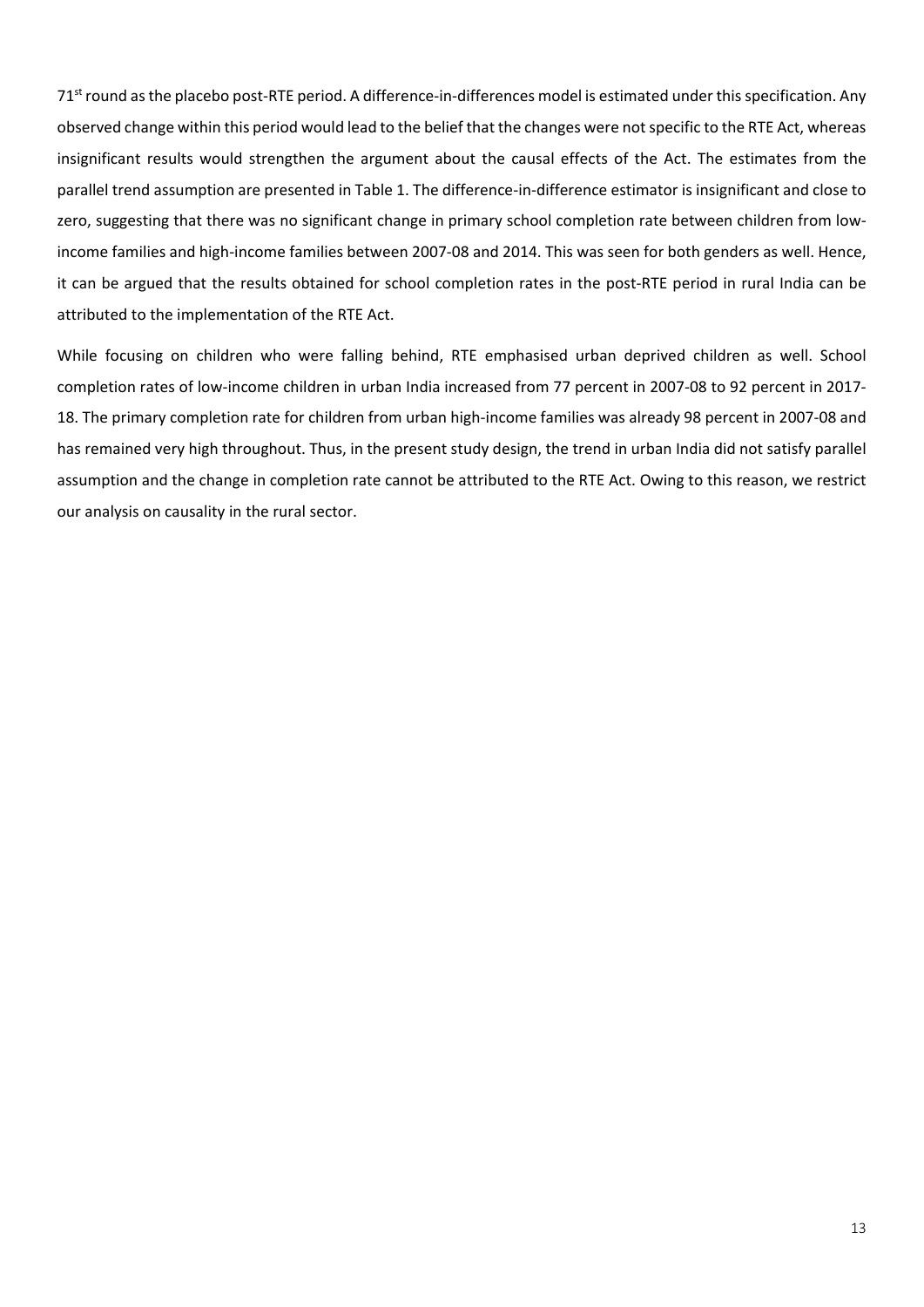| pre-Rife period and 2014 as the placebo post-Rife period                                                                      |                            |             |             |
|-------------------------------------------------------------------------------------------------------------------------------|----------------------------|-------------|-------------|
|                                                                                                                               | <b>Both Boys and Girls</b> | <b>Boys</b> | Girls       |
| VARIABLES                                                                                                                     | (1)                        | (2)         | (3)         |
| Treated*after                                                                                                                 | $-0.016$                   | $-0.031$    | 0.002       |
|                                                                                                                               | (0.031)                    | (0.025)     | (0.043)     |
| Treated                                                                                                                       | $-0.063***$                | $-0.059***$ | $-0.066***$ |
|                                                                                                                               | (0.011)                    | (0.015)     | (0.015)     |
| After                                                                                                                         | $0.063**$                  | $0.049**$   | $0.079**$   |
|                                                                                                                               | (0.026)                    | (0.023)     | (0.033)     |
| Age                                                                                                                           | $0.455**$                  | $0.665***$  | 0.206       |
|                                                                                                                               | (0.175)                    | (0.185)     | (0.296)     |
| Age squared                                                                                                                   | $-0.016**$                 | $-0.023***$ | $-0.007$    |
|                                                                                                                               | (0.006)                    | (0.006)     | (0.011)     |
| Female child                                                                                                                  | $-0.024**$                 |             |             |
|                                                                                                                               | (0.011)                    |             |             |
| Household head literate                                                                                                       | $0.135***$                 | $0.133***$  | $0.135***$  |
|                                                                                                                               | (0.022)                    | (0.025)     | (0.024)     |
| Female household head                                                                                                         | $0.028*$                   | 0.022       | $0.041*$    |
|                                                                                                                               | (0.017)                    | (0.016)     | (0.020)     |
| Religion: Hindu                                                                                                               |                            |             |             |
| Muslim                                                                                                                        | $-0.131***$                | $-0.097***$ | $-0.169***$ |
|                                                                                                                               | (0.034)                    | (0.021)     | (0.055)     |
| Other religion                                                                                                                | $-0.007$                   | $-0.016$    | $-0.001$    |
|                                                                                                                               | (0.025)                    | (0.022)     | (0.033)     |
| Social group: General                                                                                                         |                            |             |             |
| <b>ST</b>                                                                                                                     | $-0.064***$                | $-0.062***$ | $-0.065**$  |
|                                                                                                                               | (0.022)                    | (0.022)     | (0.031)     |
| SC                                                                                                                            | $-0.052**$                 | $-0.060**$  | $-0.044$    |
|                                                                                                                               | (0.023)                    | (0.024)     | (0.027)     |
| OBC                                                                                                                           | $-0.010$                   | $-0.019$    | $-0.000$    |
|                                                                                                                               | (0.011)                    | (0.015)     | (0.017)     |
| Total number of children below 6 years                                                                                        | $-0.033**$                 | $-0.034***$ | $-0.032**$  |
|                                                                                                                               | (0.013)                    | (0.011)     | (0.015)     |
| Distance to the nearest lower-secondary school: Less than 1 km                                                                |                            |             |             |
| $>=1$ & $<$ 2 km                                                                                                              | $-0.031**$                 | $-0.024**$  | $-0.037$    |
|                                                                                                                               | (0.012)                    | (0.011)     | (0.024)     |
| $>=2 km$                                                                                                                      | $-0.052***$                | $-0.045***$ | $-0.058**$  |
|                                                                                                                               | (0.011)                    | (0.015)     | (0.024)     |
|                                                                                                                               |                            |             |             |
| Constant                                                                                                                      | $-2.343*$                  | $-3.817***$ | $-0.632$    |
|                                                                                                                               | (1.192)                    | (1.334)     | (2.053)     |
|                                                                                                                               |                            |             |             |
| Observations                                                                                                                  | 10,797                     | 5,741       | 5,056       |
| R-squared                                                                                                                     | 0.137                      | 0.141       | 0.144       |
| State FE                                                                                                                      | Yes                        | Yes         | Yes         |
| Course: Author's salsulation from NSSO Survey of Education 2007 08, 2014. Robust standard errors slustered at the state level |                            |             |             |

Table 1: DID estimates of primary school completion of children aged 13-15 years in rural India considering 2007-08 as the<br>area BTE posiad and 2014 as the placebe post BTE posiad pre-RTE period and 2014 as the placebo post-RTE period

Source: Author's calculation from NSSO Survey of Education 2007-08, 2014. Robust standard errors clustered at the state level are presented in the parentheses. Sampling weights have been used for estimation. Level of significance \* <0.1, \*\* <0.05, \*\*\* <0.01.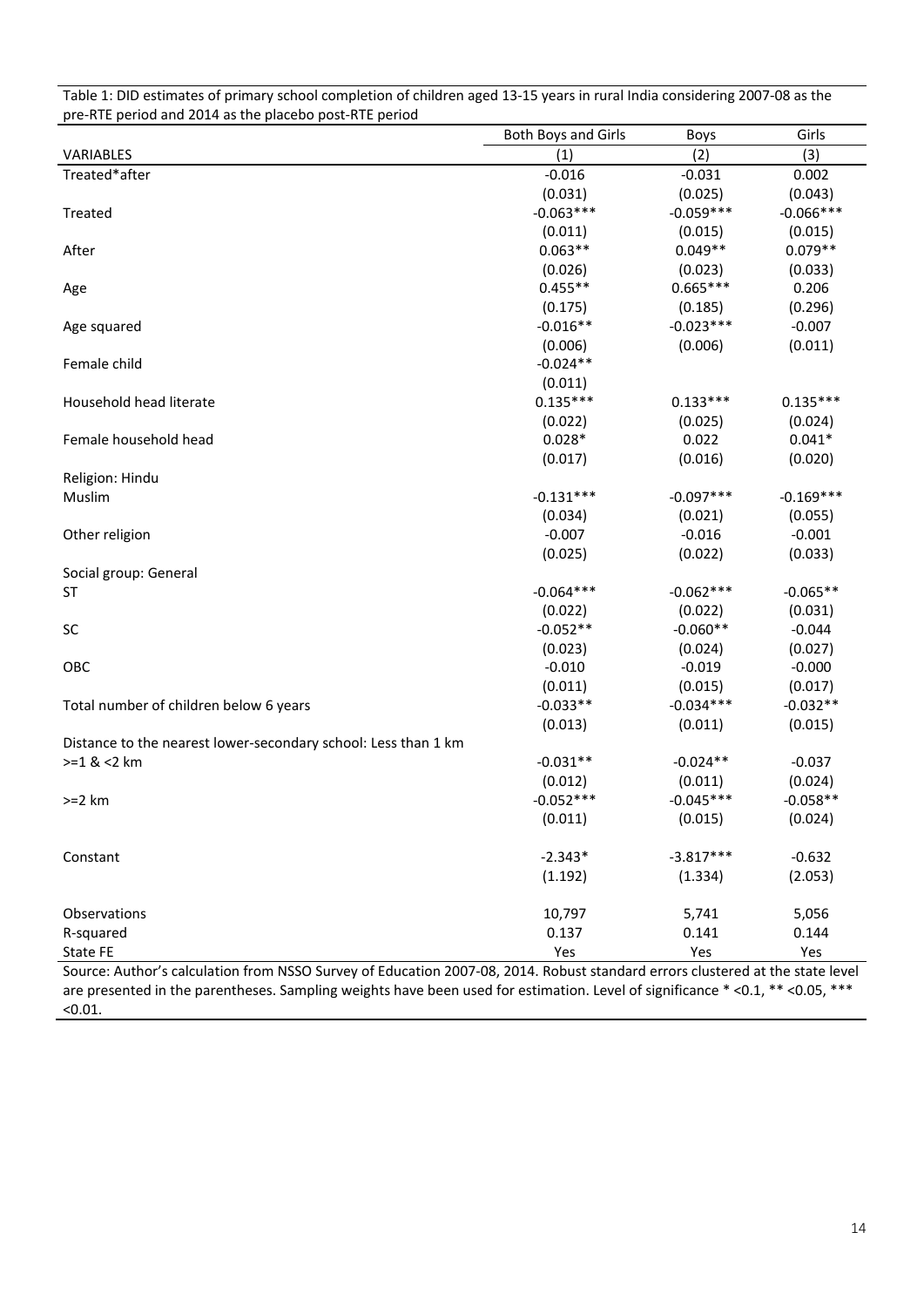#### <span id="page-15-0"></span>**5.2. Main Results**

The regression results for primary school completion rate are presented for all children, as well as separately, for boys and girls aged 13-15 years in rural India (Table 2). The slope parameter (treated\*after) shows a 6 percent statistically significant increase in the school completion rate in the post-RTE period. There was a higher increase for girls, as compared to boys. The result suggests that the school completion rate statistically increased for children from lowincome backgrounds due to the passage of the RTE Act.

The rest of the variables, their statistical significance, and direction remain similar for both boys and girls. The estimates and the effects of the other control variables are briefly explained here. It is important to keep in mind that the control variables represent associations and cannot be given a causal interpretation. It is seen that relative to a household head who is illiterate, the effect of school completion rate is stronger for children with a literate household head. Having a literate head is associated with a 12 percent increase in the school completion rate for children. A literate head might place a greater value on the education of children, resulting in a greater school completion rate. On the other hand, the presence of small children in the household can negatively affect school completion rates of the older children in the family, further mediated by gender norms prevalent in society. For instance, having a greater number of younger children might push the older brother to drop out of school and join work, leading to a fall in the school completion rate. On the other hand, an increase in the burden of child care can lead to a lower school completion rate for an older girl child. It is found that the presence of smaller children in a family weakens school completion of children by 3 percent overall, slightly more for boys than girls.

An inspection of the socio-religious identity of the children and their association with school completion rates deserves merit. The base category is formed by children belonging to Hindu families. The result shows that the effect is weaker for children belonging to Muslim families. The result also suggests that relative to the base category of children from the general social groups, the effect is weaker for children from SC and ST backgrounds.

Further, the result suggests that RTE has a stronger effect on households that have a lower-secondary school nearby, but the effect is weaker as the distance between home and the nearby school increases. As the distance between home and the nearest lower-secondary school increases, it has a stronger negative effect on the primary completion rate of girls. If the nearest lower-secondary school is greater than 2 km from the residence of the child, it reduces the primary school completion rate of boys by 4 percent and that of girls by 6 percent.

Overall, the results suggest that the primary school completion rate of children in rural India has increased for lowincome children due to the passage of the RTE Act. This result suggests that eventually, the gap in primary school completion rate between children from high-income families and those from low-income families will fall, leading to convergence over time. This is similar to what was observed in Figure 1.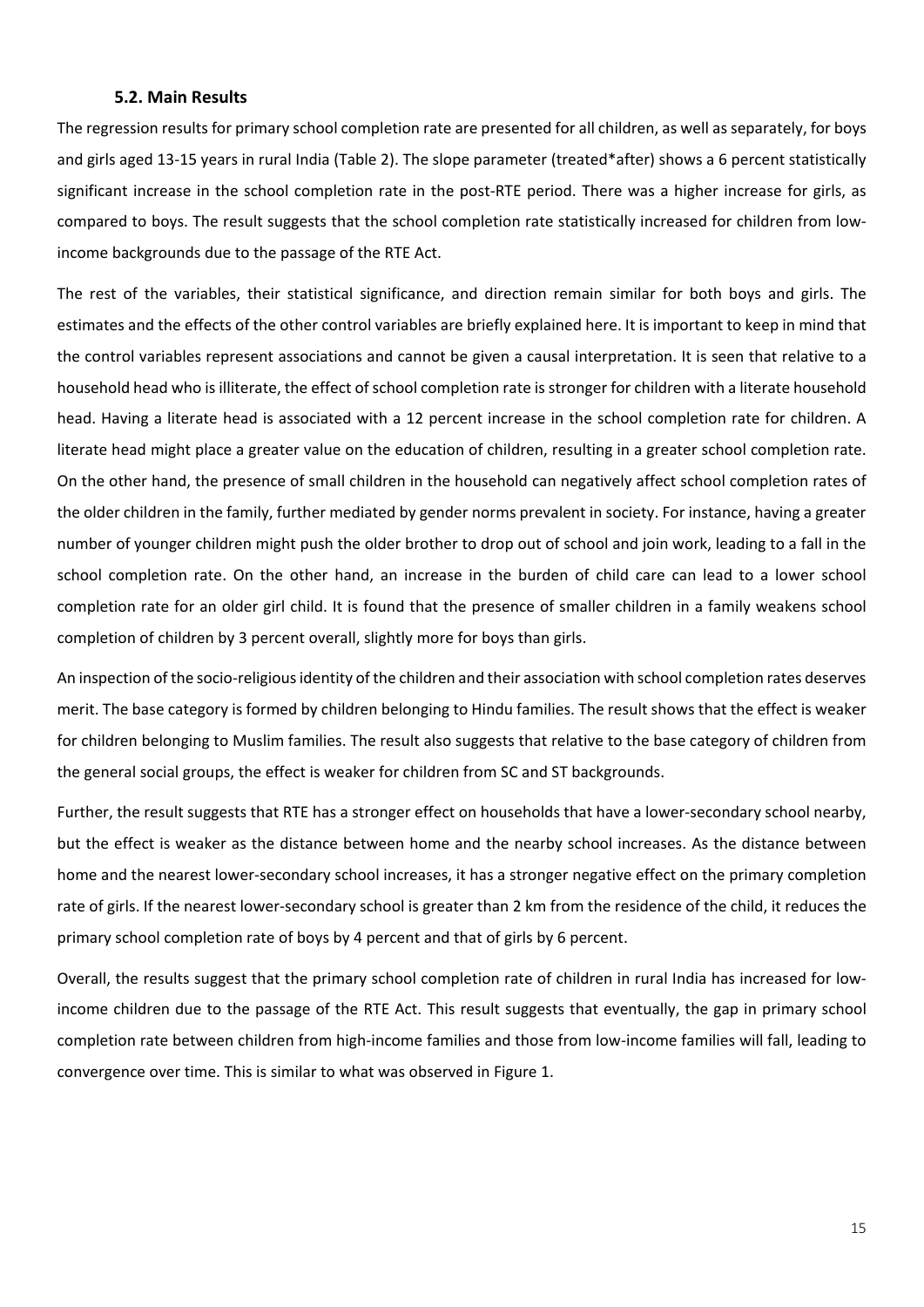| <b>Both Boys and Girls</b><br>Girls<br>Boys<br>(2)<br>(3)<br>(1)<br>VARIABLES<br>Treated*after<br>$0.048***$<br>$0.063**$<br>$0.074*$<br>(0.023)<br>(0.015)<br>(0.042)<br>$-0.076***$<br>$-0.081***$<br>$-0.067***$<br>Treated<br>(0.008)<br>(0.010)<br>(0.019)<br>$0.049***$<br>$0.047***$<br>$0.056***$<br>After<br>(0.014)<br>(0.015)<br>(0.019)<br>$0.378***$<br>$0.661***$<br>0.041<br>Age<br>(0.117)<br>(0.282)<br>(0.160)<br>$-0.013***$<br>$-0.023***$<br>$-0.001$<br>Age squared<br>(0.005)<br>(0.010)<br>(0.004)<br>$-0.016*$<br>Female child<br>(0.008)<br>Social Group: General<br>$-0.068***$<br>$-0.070***$<br>$-0.063**$<br><b>ST</b><br>(0.020)<br>(0.023)<br>(0.026)<br>$-0.048**$<br>$-0.033*$<br><b>SC</b><br>$-0.018$<br>(0.017)<br>(0.021)<br>(0.021)<br>OBC<br>$-0.009$<br>$-0.018$<br>$-0.000$<br>(0.009)<br>(0.013)<br>(0.014)<br>Religion: Hindu<br>$-0.098***$<br>$-0.117***$<br>$-0.138***$<br>Muslim<br>(0.026)<br>(0.023)<br>(0.034)<br>0.003<br>$-0.005$<br>0.011<br>Other religion<br>(0.019)<br>(0.019)<br>(0.022)<br>Household head illiterate<br>$0.110***$<br>Household head literate<br>$0.117***$<br>$0.124***$<br>(0.017)<br>(0.014)<br>(0.024)<br>0.021<br>0.018<br>0.025<br>Female household head<br>(0.012)<br>(0.011)<br>(0.016)<br>$-0.027***$<br>$-0.038***$<br>$-0.017*$<br>Total number of children below six years<br>(0.009)<br>(0.010)<br>(0.009)<br>Distance to the nearest lower-secondary school: Less than 1 km<br>$>=1$ & $<$ 2 km<br>$-0.022***$<br>$-0.026**$<br>$-0.030*$<br>(0.010)<br>(0.015)<br>(0.008)<br>$-0.049***$<br>$-0.039***$<br>$-0.062***$<br>$>=2 km$<br>(0.012)<br>(0.008)<br>(0.022)<br>$-3.741***$<br>$-1.776**$<br>0.543<br>Constant<br>(1.933)<br>(0.793)<br>(1.169)<br>Observations<br>18,163<br>9,686<br>8,477<br>R-squared<br>0.131<br>0.135<br>0.134<br>State FE<br>Yes<br>Yes<br>Yes | Table 2: DID estimates of primary school completion of children aged 13-15 years in rural India |  |  |
|-----------------------------------------------------------------------------------------------------------------------------------------------------------------------------------------------------------------------------------------------------------------------------------------------------------------------------------------------------------------------------------------------------------------------------------------------------------------------------------------------------------------------------------------------------------------------------------------------------------------------------------------------------------------------------------------------------------------------------------------------------------------------------------------------------------------------------------------------------------------------------------------------------------------------------------------------------------------------------------------------------------------------------------------------------------------------------------------------------------------------------------------------------------------------------------------------------------------------------------------------------------------------------------------------------------------------------------------------------------------------------------------------------------------------------------------------------------------------------------------------------------------------------------------------------------------------------------------------------------------------------------------------------------------------------------------------------------------------------------------------------------------------------------------------------------------------------------------------------------------------|-------------------------------------------------------------------------------------------------|--|--|
|                                                                                                                                                                                                                                                                                                                                                                                                                                                                                                                                                                                                                                                                                                                                                                                                                                                                                                                                                                                                                                                                                                                                                                                                                                                                                                                                                                                                                                                                                                                                                                                                                                                                                                                                                                                                                                                                       |                                                                                                 |  |  |
|                                                                                                                                                                                                                                                                                                                                                                                                                                                                                                                                                                                                                                                                                                                                                                                                                                                                                                                                                                                                                                                                                                                                                                                                                                                                                                                                                                                                                                                                                                                                                                                                                                                                                                                                                                                                                                                                       |                                                                                                 |  |  |
|                                                                                                                                                                                                                                                                                                                                                                                                                                                                                                                                                                                                                                                                                                                                                                                                                                                                                                                                                                                                                                                                                                                                                                                                                                                                                                                                                                                                                                                                                                                                                                                                                                                                                                                                                                                                                                                                       |                                                                                                 |  |  |
|                                                                                                                                                                                                                                                                                                                                                                                                                                                                                                                                                                                                                                                                                                                                                                                                                                                                                                                                                                                                                                                                                                                                                                                                                                                                                                                                                                                                                                                                                                                                                                                                                                                                                                                                                                                                                                                                       |                                                                                                 |  |  |
|                                                                                                                                                                                                                                                                                                                                                                                                                                                                                                                                                                                                                                                                                                                                                                                                                                                                                                                                                                                                                                                                                                                                                                                                                                                                                                                                                                                                                                                                                                                                                                                                                                                                                                                                                                                                                                                                       |                                                                                                 |  |  |
|                                                                                                                                                                                                                                                                                                                                                                                                                                                                                                                                                                                                                                                                                                                                                                                                                                                                                                                                                                                                                                                                                                                                                                                                                                                                                                                                                                                                                                                                                                                                                                                                                                                                                                                                                                                                                                                                       |                                                                                                 |  |  |
|                                                                                                                                                                                                                                                                                                                                                                                                                                                                                                                                                                                                                                                                                                                                                                                                                                                                                                                                                                                                                                                                                                                                                                                                                                                                                                                                                                                                                                                                                                                                                                                                                                                                                                                                                                                                                                                                       |                                                                                                 |  |  |
|                                                                                                                                                                                                                                                                                                                                                                                                                                                                                                                                                                                                                                                                                                                                                                                                                                                                                                                                                                                                                                                                                                                                                                                                                                                                                                                                                                                                                                                                                                                                                                                                                                                                                                                                                                                                                                                                       |                                                                                                 |  |  |
|                                                                                                                                                                                                                                                                                                                                                                                                                                                                                                                                                                                                                                                                                                                                                                                                                                                                                                                                                                                                                                                                                                                                                                                                                                                                                                                                                                                                                                                                                                                                                                                                                                                                                                                                                                                                                                                                       |                                                                                                 |  |  |
|                                                                                                                                                                                                                                                                                                                                                                                                                                                                                                                                                                                                                                                                                                                                                                                                                                                                                                                                                                                                                                                                                                                                                                                                                                                                                                                                                                                                                                                                                                                                                                                                                                                                                                                                                                                                                                                                       |                                                                                                 |  |  |
|                                                                                                                                                                                                                                                                                                                                                                                                                                                                                                                                                                                                                                                                                                                                                                                                                                                                                                                                                                                                                                                                                                                                                                                                                                                                                                                                                                                                                                                                                                                                                                                                                                                                                                                                                                                                                                                                       |                                                                                                 |  |  |
|                                                                                                                                                                                                                                                                                                                                                                                                                                                                                                                                                                                                                                                                                                                                                                                                                                                                                                                                                                                                                                                                                                                                                                                                                                                                                                                                                                                                                                                                                                                                                                                                                                                                                                                                                                                                                                                                       |                                                                                                 |  |  |
|                                                                                                                                                                                                                                                                                                                                                                                                                                                                                                                                                                                                                                                                                                                                                                                                                                                                                                                                                                                                                                                                                                                                                                                                                                                                                                                                                                                                                                                                                                                                                                                                                                                                                                                                                                                                                                                                       |                                                                                                 |  |  |
|                                                                                                                                                                                                                                                                                                                                                                                                                                                                                                                                                                                                                                                                                                                                                                                                                                                                                                                                                                                                                                                                                                                                                                                                                                                                                                                                                                                                                                                                                                                                                                                                                                                                                                                                                                                                                                                                       |                                                                                                 |  |  |
|                                                                                                                                                                                                                                                                                                                                                                                                                                                                                                                                                                                                                                                                                                                                                                                                                                                                                                                                                                                                                                                                                                                                                                                                                                                                                                                                                                                                                                                                                                                                                                                                                                                                                                                                                                                                                                                                       |                                                                                                 |  |  |
|                                                                                                                                                                                                                                                                                                                                                                                                                                                                                                                                                                                                                                                                                                                                                                                                                                                                                                                                                                                                                                                                                                                                                                                                                                                                                                                                                                                                                                                                                                                                                                                                                                                                                                                                                                                                                                                                       |                                                                                                 |  |  |
|                                                                                                                                                                                                                                                                                                                                                                                                                                                                                                                                                                                                                                                                                                                                                                                                                                                                                                                                                                                                                                                                                                                                                                                                                                                                                                                                                                                                                                                                                                                                                                                                                                                                                                                                                                                                                                                                       |                                                                                                 |  |  |
|                                                                                                                                                                                                                                                                                                                                                                                                                                                                                                                                                                                                                                                                                                                                                                                                                                                                                                                                                                                                                                                                                                                                                                                                                                                                                                                                                                                                                                                                                                                                                                                                                                                                                                                                                                                                                                                                       |                                                                                                 |  |  |
|                                                                                                                                                                                                                                                                                                                                                                                                                                                                                                                                                                                                                                                                                                                                                                                                                                                                                                                                                                                                                                                                                                                                                                                                                                                                                                                                                                                                                                                                                                                                                                                                                                                                                                                                                                                                                                                                       |                                                                                                 |  |  |
|                                                                                                                                                                                                                                                                                                                                                                                                                                                                                                                                                                                                                                                                                                                                                                                                                                                                                                                                                                                                                                                                                                                                                                                                                                                                                                                                                                                                                                                                                                                                                                                                                                                                                                                                                                                                                                                                       |                                                                                                 |  |  |
|                                                                                                                                                                                                                                                                                                                                                                                                                                                                                                                                                                                                                                                                                                                                                                                                                                                                                                                                                                                                                                                                                                                                                                                                                                                                                                                                                                                                                                                                                                                                                                                                                                                                                                                                                                                                                                                                       |                                                                                                 |  |  |
|                                                                                                                                                                                                                                                                                                                                                                                                                                                                                                                                                                                                                                                                                                                                                                                                                                                                                                                                                                                                                                                                                                                                                                                                                                                                                                                                                                                                                                                                                                                                                                                                                                                                                                                                                                                                                                                                       |                                                                                                 |  |  |
|                                                                                                                                                                                                                                                                                                                                                                                                                                                                                                                                                                                                                                                                                                                                                                                                                                                                                                                                                                                                                                                                                                                                                                                                                                                                                                                                                                                                                                                                                                                                                                                                                                                                                                                                                                                                                                                                       |                                                                                                 |  |  |
|                                                                                                                                                                                                                                                                                                                                                                                                                                                                                                                                                                                                                                                                                                                                                                                                                                                                                                                                                                                                                                                                                                                                                                                                                                                                                                                                                                                                                                                                                                                                                                                                                                                                                                                                                                                                                                                                       |                                                                                                 |  |  |
|                                                                                                                                                                                                                                                                                                                                                                                                                                                                                                                                                                                                                                                                                                                                                                                                                                                                                                                                                                                                                                                                                                                                                                                                                                                                                                                                                                                                                                                                                                                                                                                                                                                                                                                                                                                                                                                                       |                                                                                                 |  |  |
|                                                                                                                                                                                                                                                                                                                                                                                                                                                                                                                                                                                                                                                                                                                                                                                                                                                                                                                                                                                                                                                                                                                                                                                                                                                                                                                                                                                                                                                                                                                                                                                                                                                                                                                                                                                                                                                                       |                                                                                                 |  |  |
|                                                                                                                                                                                                                                                                                                                                                                                                                                                                                                                                                                                                                                                                                                                                                                                                                                                                                                                                                                                                                                                                                                                                                                                                                                                                                                                                                                                                                                                                                                                                                                                                                                                                                                                                                                                                                                                                       |                                                                                                 |  |  |
|                                                                                                                                                                                                                                                                                                                                                                                                                                                                                                                                                                                                                                                                                                                                                                                                                                                                                                                                                                                                                                                                                                                                                                                                                                                                                                                                                                                                                                                                                                                                                                                                                                                                                                                                                                                                                                                                       |                                                                                                 |  |  |
|                                                                                                                                                                                                                                                                                                                                                                                                                                                                                                                                                                                                                                                                                                                                                                                                                                                                                                                                                                                                                                                                                                                                                                                                                                                                                                                                                                                                                                                                                                                                                                                                                                                                                                                                                                                                                                                                       |                                                                                                 |  |  |
|                                                                                                                                                                                                                                                                                                                                                                                                                                                                                                                                                                                                                                                                                                                                                                                                                                                                                                                                                                                                                                                                                                                                                                                                                                                                                                                                                                                                                                                                                                                                                                                                                                                                                                                                                                                                                                                                       |                                                                                                 |  |  |
|                                                                                                                                                                                                                                                                                                                                                                                                                                                                                                                                                                                                                                                                                                                                                                                                                                                                                                                                                                                                                                                                                                                                                                                                                                                                                                                                                                                                                                                                                                                                                                                                                                                                                                                                                                                                                                                                       |                                                                                                 |  |  |
|                                                                                                                                                                                                                                                                                                                                                                                                                                                                                                                                                                                                                                                                                                                                                                                                                                                                                                                                                                                                                                                                                                                                                                                                                                                                                                                                                                                                                                                                                                                                                                                                                                                                                                                                                                                                                                                                       |                                                                                                 |  |  |
|                                                                                                                                                                                                                                                                                                                                                                                                                                                                                                                                                                                                                                                                                                                                                                                                                                                                                                                                                                                                                                                                                                                                                                                                                                                                                                                                                                                                                                                                                                                                                                                                                                                                                                                                                                                                                                                                       |                                                                                                 |  |  |
|                                                                                                                                                                                                                                                                                                                                                                                                                                                                                                                                                                                                                                                                                                                                                                                                                                                                                                                                                                                                                                                                                                                                                                                                                                                                                                                                                                                                                                                                                                                                                                                                                                                                                                                                                                                                                                                                       |                                                                                                 |  |  |
|                                                                                                                                                                                                                                                                                                                                                                                                                                                                                                                                                                                                                                                                                                                                                                                                                                                                                                                                                                                                                                                                                                                                                                                                                                                                                                                                                                                                                                                                                                                                                                                                                                                                                                                                                                                                                                                                       |                                                                                                 |  |  |
|                                                                                                                                                                                                                                                                                                                                                                                                                                                                                                                                                                                                                                                                                                                                                                                                                                                                                                                                                                                                                                                                                                                                                                                                                                                                                                                                                                                                                                                                                                                                                                                                                                                                                                                                                                                                                                                                       |                                                                                                 |  |  |
|                                                                                                                                                                                                                                                                                                                                                                                                                                                                                                                                                                                                                                                                                                                                                                                                                                                                                                                                                                                                                                                                                                                                                                                                                                                                                                                                                                                                                                                                                                                                                                                                                                                                                                                                                                                                                                                                       |                                                                                                 |  |  |
|                                                                                                                                                                                                                                                                                                                                                                                                                                                                                                                                                                                                                                                                                                                                                                                                                                                                                                                                                                                                                                                                                                                                                                                                                                                                                                                                                                                                                                                                                                                                                                                                                                                                                                                                                                                                                                                                       |                                                                                                 |  |  |
|                                                                                                                                                                                                                                                                                                                                                                                                                                                                                                                                                                                                                                                                                                                                                                                                                                                                                                                                                                                                                                                                                                                                                                                                                                                                                                                                                                                                                                                                                                                                                                                                                                                                                                                                                                                                                                                                       |                                                                                                 |  |  |
|                                                                                                                                                                                                                                                                                                                                                                                                                                                                                                                                                                                                                                                                                                                                                                                                                                                                                                                                                                                                                                                                                                                                                                                                                                                                                                                                                                                                                                                                                                                                                                                                                                                                                                                                                                                                                                                                       |                                                                                                 |  |  |
|                                                                                                                                                                                                                                                                                                                                                                                                                                                                                                                                                                                                                                                                                                                                                                                                                                                                                                                                                                                                                                                                                                                                                                                                                                                                                                                                                                                                                                                                                                                                                                                                                                                                                                                                                                                                                                                                       |                                                                                                 |  |  |
|                                                                                                                                                                                                                                                                                                                                                                                                                                                                                                                                                                                                                                                                                                                                                                                                                                                                                                                                                                                                                                                                                                                                                                                                                                                                                                                                                                                                                                                                                                                                                                                                                                                                                                                                                                                                                                                                       |                                                                                                 |  |  |
|                                                                                                                                                                                                                                                                                                                                                                                                                                                                                                                                                                                                                                                                                                                                                                                                                                                                                                                                                                                                                                                                                                                                                                                                                                                                                                                                                                                                                                                                                                                                                                                                                                                                                                                                                                                                                                                                       |                                                                                                 |  |  |

Source: Author's calculation from NSSO Survey of Education 2007-08, 2014, 2017-18. Robust standard errors clustered at the state level are presented in the parentheses. Sampling weights have been used for estimation. Level of significance \*<0.1, \*\*<  $0.05$ , \*\*\* <  $0.01$ .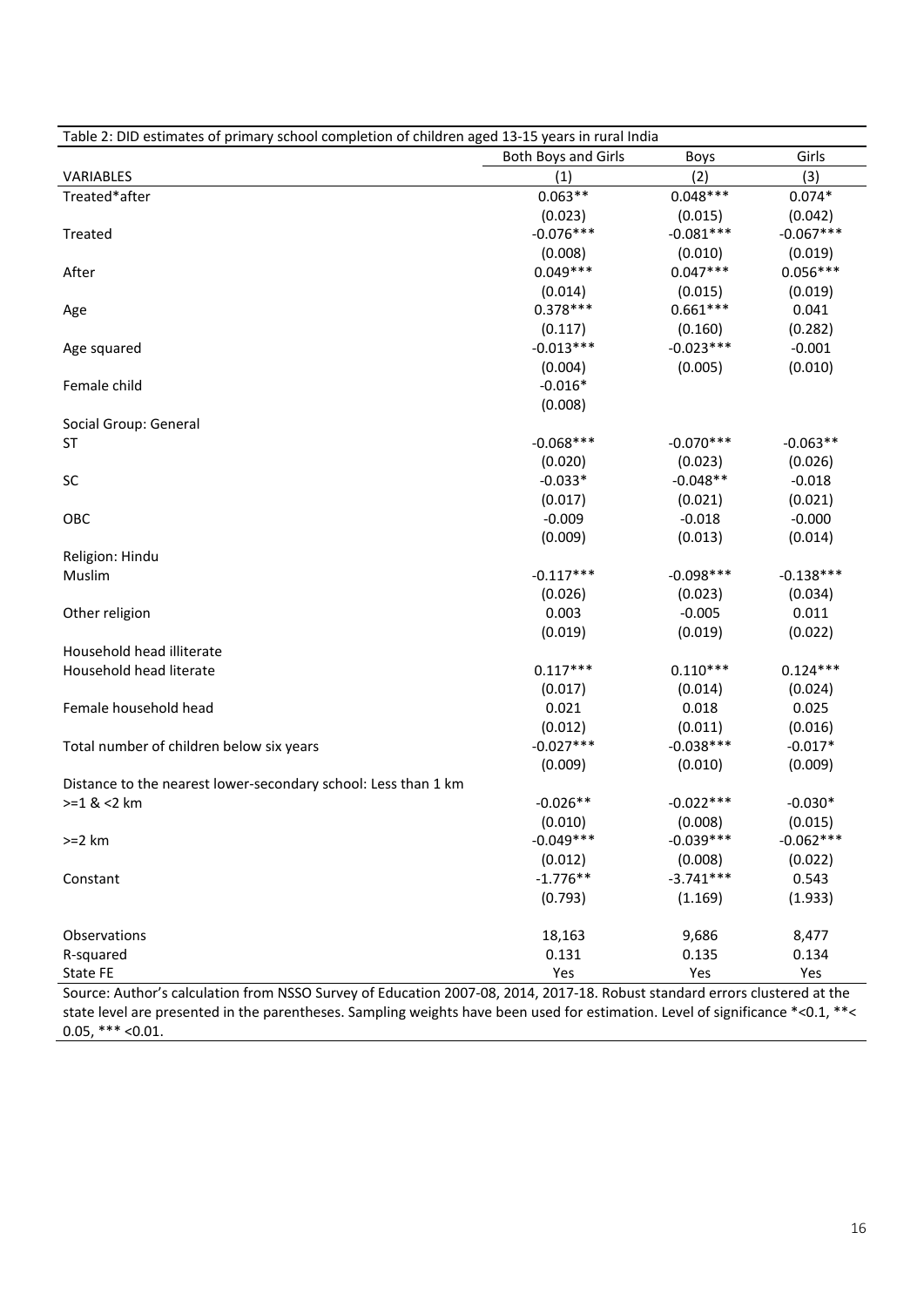A similar analysis is done to check whether the lower-secondary school completion of low-income children improved due to the implementation of the RTE Act. Individuals aged 17-19 years and residing in rural India are considered in the analysis and the definitions of low-and-high income children are kept the same as before. A possible caveat of this analysis is the age group considered for this specific analysis. The legal marriage age in India is 18 years for girls and 21 years for boys. Given the patrilocal nature of society, the girls change their residence post marriage. Hence, the household controls used in the estimation will not be able to correctly represent the characteristics of a married individual who has changed her residence. Accounting for this, the analysis is performed for different groups based on their marital status (Appendix Table A4.2). The first model considers the full sample and estimates the regression by using individual controls of age and gender, which will not change irrespective of the marital status of an individual. To check whether the result is an artifact of the study design, in the second model, the sub-sample of unmarried individuals is considered and regression is estimated with the whole set of control variables. The result suggests that low-income individuals in both groups have seen an improvement in lower-secondary completion rates due to the implementation of the RTE Act. The improvement was seen for both boys and girls. The methodology and tables are elaborated in Appendix 4.

### <span id="page-17-0"></span>**6. Differential Impact by Sub-groups**

#### <span id="page-17-1"></span>**6.1. Socio-religious groups**

The impact of RTE on school completion rates of children from different socio-religious identities becomes important to examine. This is more so because the RTE Act had special provisions for children from disadvantaged socioeconomic groups. While certain groups have consistently performed well on education indicators, others from ST and SC backgrounds have faced historical disadvantages. The policy documents have been cognizant of the challenges faced by these groups of children who get excluded. For instance, the framework that was drafted to implement the RTE Act '*attempts to reach out to girls and children belonging to SC, ST and Muslim Minority communities*' (pp. 23, Government of India, 2011). The framework addresses the need to create equal opportunity for every child and provide access to them. In doing so, it stresses including '*children of SC, ST, a Muslim minority, landless agricultural workers and children with special needs*. (pp. 24, Government of India, 2011).

Given this background, it is examined how RTE affected school completion rates within each of the socio-religious groups. The focus is primarily on children belonging to socially disadvantaged ST and SC families. Among the religious groups, the changes for children belonging to Muslim religious groups and those from the other minority religious groups are examined.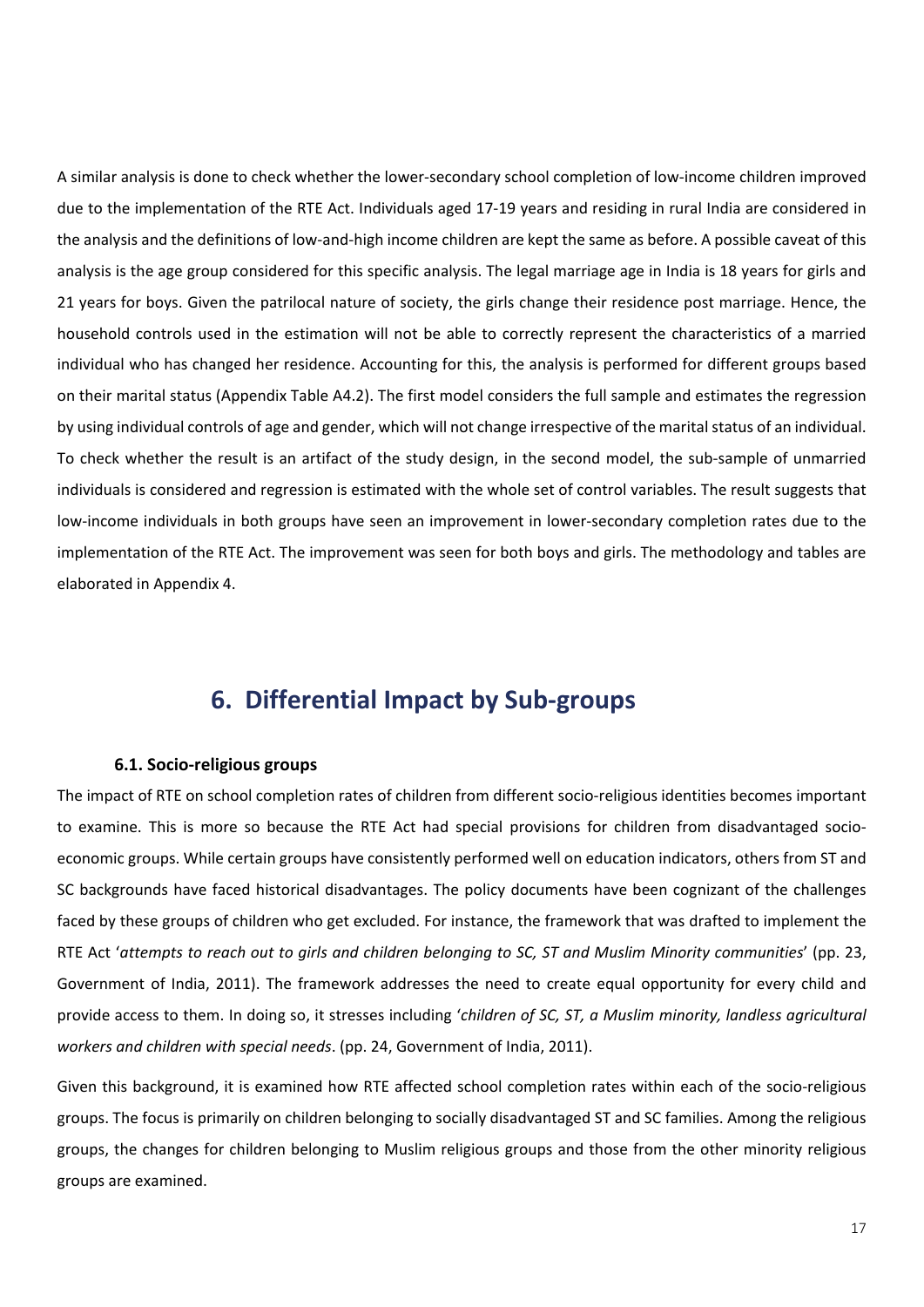The regression results are presented in Table 3. It can be seen that children from low-income families belonging to ST or SC communities have seen considerable improvement in primary school completion rate due to the implementation of the RTE Act.

Low-income children from 'other' religious minority groups saw around 12 percent improvement in school completion. However, those belonging to Muslim religious groups did not see any improvement. A classification by gender shows that the insignificant result is not particular to either gender and is seen in both boys and girls in the rural areas. The results of the control variables are comparable to the ones that were obtained from the baseline model.

The results obtained for the social groups were not surprising given the focus of RTE on improving the education of children from backward social groups. What poses a question is the lack of improvement in the education of children from Muslim communities. An inspection of data from NSSO's Survey of Education 2017-18 suggests that 13 percent of children aged 6-14 years hailing from Muslim families in rural India had never enrolled in school, or had enrolled in school but were not attending in the academic year. Disinterest in education and financial constraint was the most often cited reasons for discontinuing school. A large share of boys also cited participating in economic activities as a reason to discontinue school, whereas engagement in domestic activities was more common among girls. Among lowincome Muslim families, 17 percent of children were not attending school.

Furthermore, among those who were attending school, 25 percent of the children were attending 'unrecognised institutions'. Among the other minority groups, 7 percent were attending unrecognised institutions. The data does not allow to identify which schools the children were attending – whether it was a minority institution or not.

Primary school completion rates increased for children from other religious minority groups. Further research needs to explore the pathway between religion, type of school attended, and its relation with school completion rates. There is a need to identify the possible barriers for children from Muslim families, especially those from low-income backgrounds, and examine possible strategies to mitigate the same.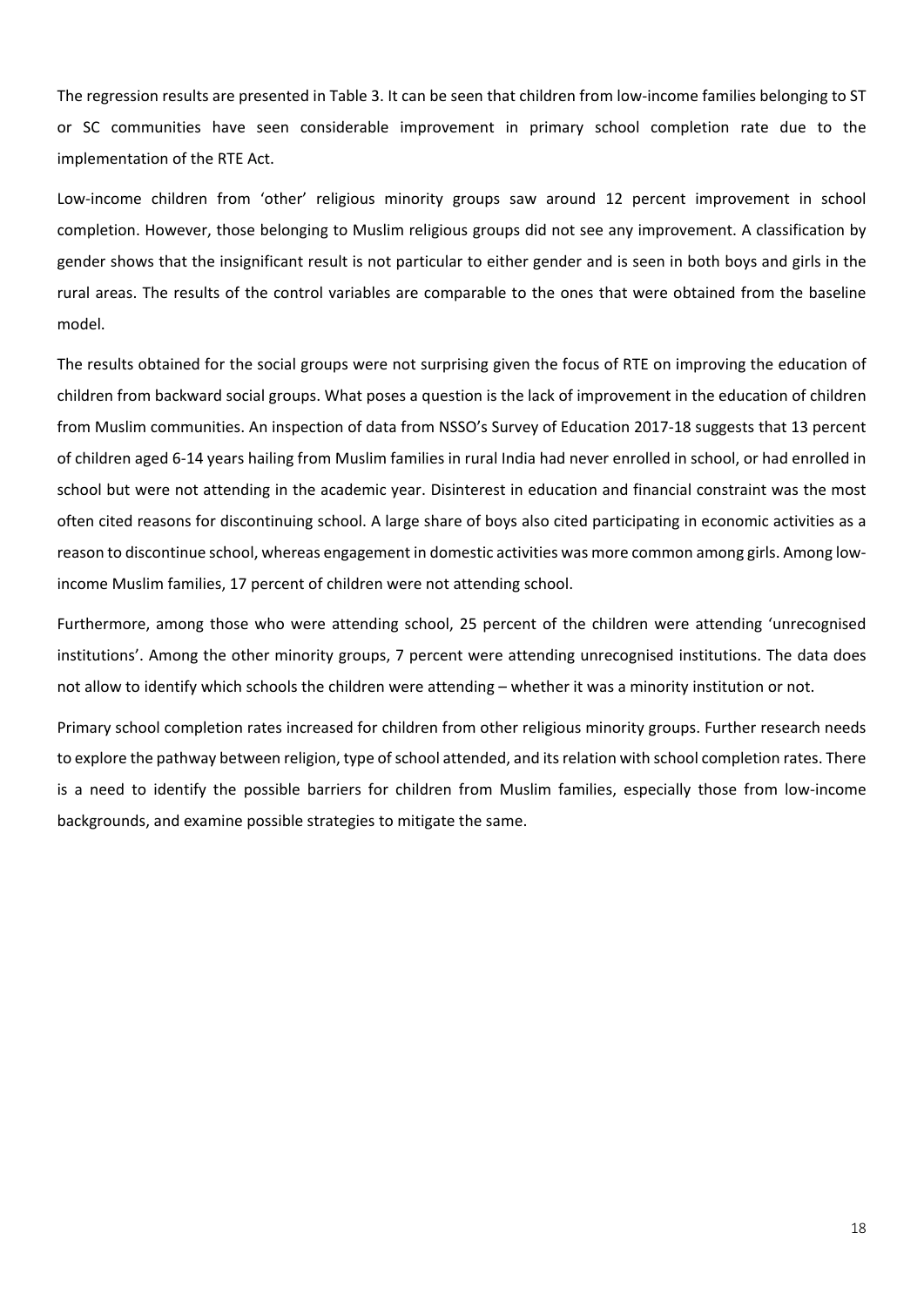| Table 3: DID estimates of primary school completion of children aged 13-15 years in rural India by socio-religious groups  |             |             |            |             |  |  |  |  |
|----------------------------------------------------------------------------------------------------------------------------|-------------|-------------|------------|-------------|--|--|--|--|
| VARIABLES                                                                                                                  | <b>ST</b>   | SC          | Muslim     | Others      |  |  |  |  |
|                                                                                                                            | (1)         | (2)         | (3)        | (4)         |  |  |  |  |
| Treated*after                                                                                                              | $0.109*$    | $0.087**$   | $-0.019$   | $0.129***$  |  |  |  |  |
|                                                                                                                            | (0.056)     | (0.035)     | (0.096)    | (0.046)     |  |  |  |  |
| Treated                                                                                                                    | $-0.136***$ | $-0.088***$ | $-0.059$   | $-0.132***$ |  |  |  |  |
|                                                                                                                            | (0.035)     | (0.021)     | (0.045)    | (0.042)     |  |  |  |  |
| After                                                                                                                      | $-0.015$    | $0.075***$  | $0.143**$  | 0.026       |  |  |  |  |
|                                                                                                                            | (0.042)     | (0.019)     | (0.068)    | (0.024)     |  |  |  |  |
| Age                                                                                                                        | 0.271       | $0.923**$   | $-0.133$   | 0.419       |  |  |  |  |
|                                                                                                                            | (0.530)     | (0.348)     | (0.705)    | (0.385)     |  |  |  |  |
| Age squared                                                                                                                | $-0.010$    | $-0.032**$  | 0.005      | $-0.015$    |  |  |  |  |
|                                                                                                                            | (0.019)     | (0.012)     | (0.025)    | (0.014)     |  |  |  |  |
| Female child                                                                                                               | $-0.016$    | 0.003       | $-0.041$   | 0.002       |  |  |  |  |
|                                                                                                                            | (0.022)     | (0.016)     | (0.027)    | (0.011)     |  |  |  |  |
| Household head illiterate                                                                                                  |             |             |            |             |  |  |  |  |
| Household head literate                                                                                                    | $0.148***$  | $0.137***$  | $0.160***$ | $0.090***$  |  |  |  |  |
|                                                                                                                            | (0.025)     | (0.032)     | (0.047)    | (0.028)     |  |  |  |  |
| Female household head                                                                                                      | $-0.033*$   | $0.040*$    | 0.041      | $-0.014$    |  |  |  |  |
|                                                                                                                            | (0.019)     | (0.021)     | (0.032)    | (0.058)     |  |  |  |  |
| Number of children below 6 years                                                                                           | $-0.032*$   | $-0.020$    | $-0.037**$ | $-0.033*$   |  |  |  |  |
|                                                                                                                            | (0.016)     | (0.018)     | (0.016)    | (0.019)     |  |  |  |  |
| Distance to the nearest lower-secondary school: Less than                                                                  |             |             |            |             |  |  |  |  |
| 1 km                                                                                                                       |             |             |            |             |  |  |  |  |
| $>=1$ & <2 km                                                                                                              | $-0.004$    | $-0.061$    | $-0.067$   | 0.001       |  |  |  |  |
|                                                                                                                            | (0.019)     | (0.037)     | (0.040)    | (0.021)     |  |  |  |  |
| $>=2 km$                                                                                                                   | $-0.061**$  | $-0.051$    | $-0.054*$  | $-0.002$    |  |  |  |  |
|                                                                                                                            | (0.025)     | (0.035)     | (0.027)    | (0.022)     |  |  |  |  |
| Constant                                                                                                                   | $-0.877$    | $-5.720**$  | 1.522      | $-2.091$    |  |  |  |  |
|                                                                                                                            | (3.697)     | (2.445)     | (4.933)    | (2.716)     |  |  |  |  |
|                                                                                                                            |             |             |            |             |  |  |  |  |
| Observations                                                                                                               | 3,530       | 3,436       | 2,036      | 2,147       |  |  |  |  |
| R-squared                                                                                                                  | 0.121       | 0.159       | 0.161      | 0.140       |  |  |  |  |
| State FE                                                                                                                   | Yes         | Yes         | Yes        | Yes         |  |  |  |  |
| Source: Author's calculation from NSSO Survey of Education 2007-08, 2014, 2017-18. Robust standard errors clustered at the |             |             |            |             |  |  |  |  |

state level are presented in the parentheses. Sampling weights have been used for estimation. Level of significance \*<0.1, \*\*< 0.05, \*\*\* <0.01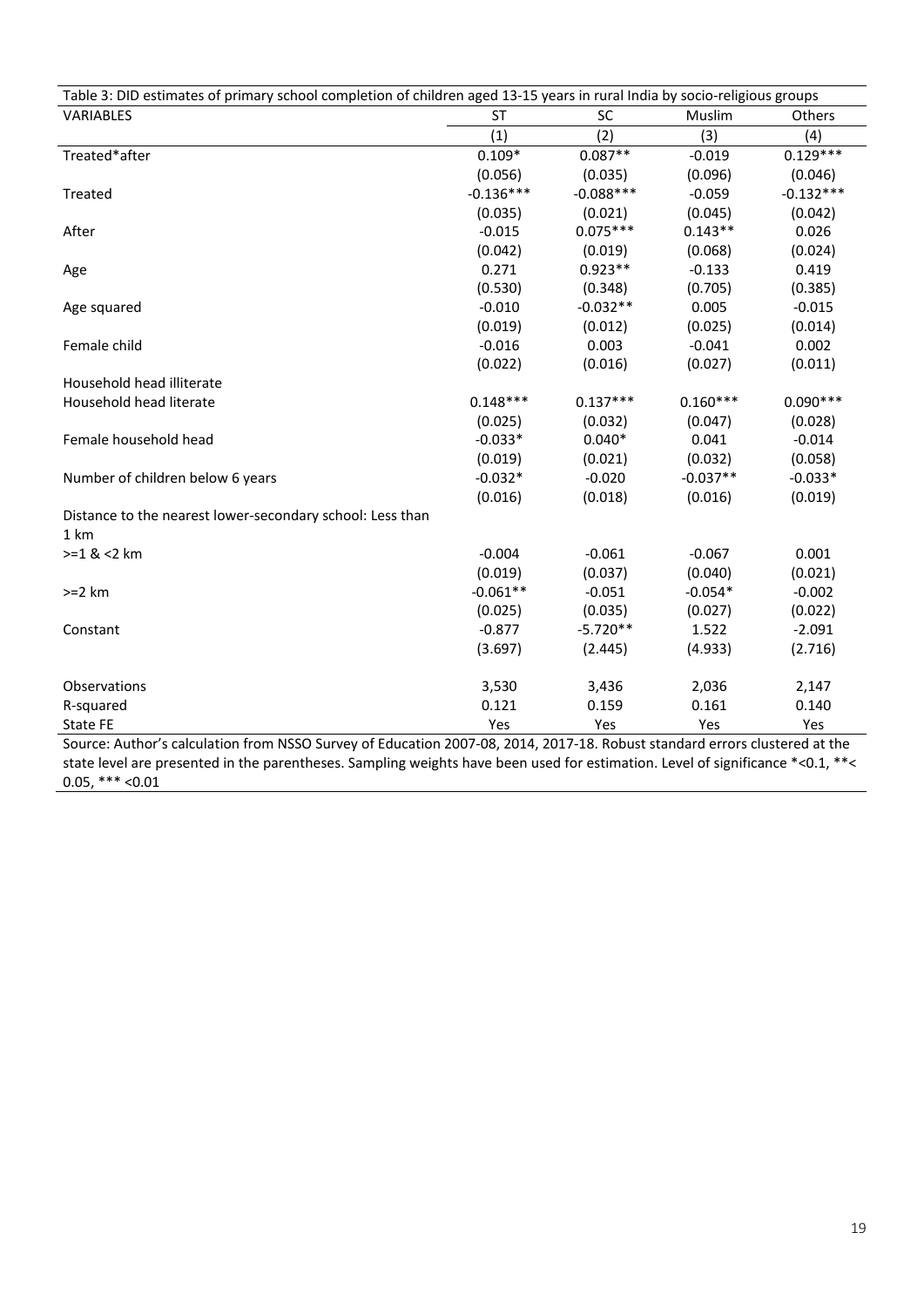#### <span id="page-20-0"></span>**6.2. State of residence**

India is quite diverse in terms of geography; the states differ in terms of population, GDP, level of development, caste composition, progress in school enrolment, and language among the others (Appendix Table A1). A closer look at the school attendance for the years 2007-08 shows that Bihar and Uttar Pradesh, two of the populous and relatively poor states of India, had lower school attendance relative to that at the national level (Appendix Table A2). The differences are also evident upon grouping the states. For instance, the states in the southern part of India have out-performed the other states in terms of school attendance even before the RTE Act (Datta Gupta et al., 2018). Of all the Indian states, Kerala, a south-western coastal state of India, has the highest mean average years of schooling and lowest variance in terms of educational attainment (Varughese & Bairagya, 2020). On the other hand, states in the western and central regions have been found to lag behind. Chatterjee et al (2018) examine the changes in educational indicators over the period 2005-11 and find regional disparity to be persisting even in 2011. States in northern and eastern areas performed poorly whereas those in the extreme north and extreme south have reached near-universal enrolment rates.

The states also differ in how they have adopted and implemented RTE. The RTE Act was passed centrally in 2010. Based on that, each of the states formed their own RTE state rules<sup>[10](#page-20-1)</sup> to implement the Act in their respective states. All the states stress providing non-discriminatory and free education to children aged 6-14 years. They differ in definitions, for instance, in terms of the definition of children from disadvantaged groups or economically weaker sections. How the Act is implemented in each state, and the extent of implementation, will also determine the eventual changes in educational indicators of children.

The states in India are divided into six groups – North, Central, East, North-East, West and South India, to understand the progress made within each of the groups. The states and UTs are classified as follows: North India comprises Himachal Pradesh, Punjab, Chandigarh, Uttarakhand, Haryana, Delhi, and Uttar Pradesh; Central India comprises of Chhattisgarh and Madhya Pradesh; East India is comprised of Bihar, Jharkhand, Odisha, and West Bengal; West India comprises of Gujarat, Rajasthan, Daman & Diu, Dadra, and Nagar Haveli, Maharashtra and Goa; North-East India comprises of Assam, Arunachal Pradesh, Manipur, Mizoram, Meghalaya, Nagaland, Sikkim, and Tripura; and South India comprises of Andhra Pradesh, Karnataka, Kerala, Tamil Nadu, Lakshadweep, Pondicherry and Andaman, and the Nicobar Islands.

The results are presented in Table 4. The estimates suggest that children from low-income families in North or Central India have not seen improvement in school completion rates after the implementation of the RTE Act. Among the states in North India, Uttar Pradesh was driving the result. The improvement seen by children from low-income families in Western India is low and only weakly significant. A stronger result is obtained in the Eastern, North-Eastern region and the Southern states.

<span id="page-20-1"></span><sup>&</sup>lt;sup>10</sup> https://www.education.gov.in/en/rte\_state\_rules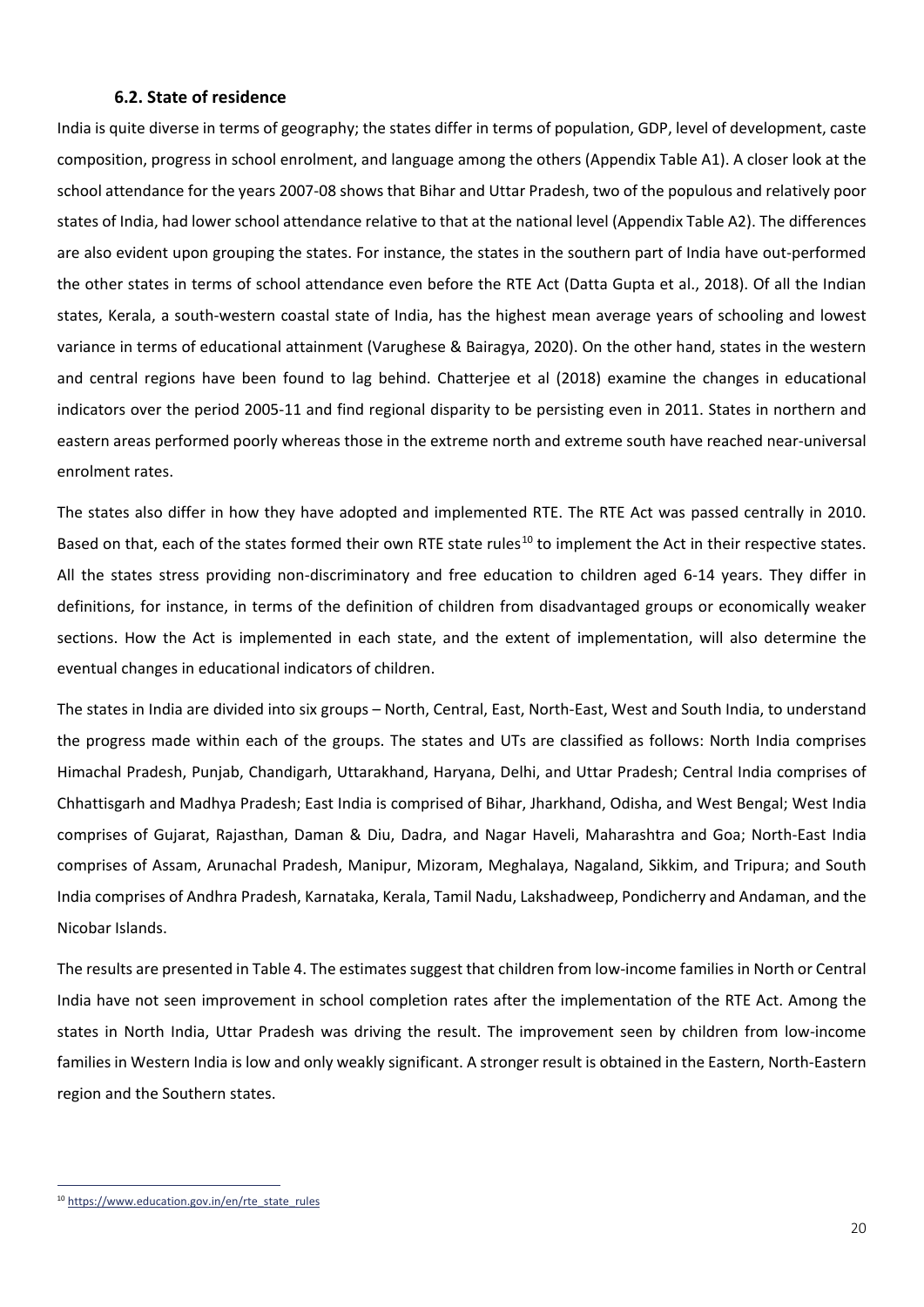| Table 4: DID estimates of primary school completion of children aged 13-15 years in rural India by the state of residence |             |             |             |             |             |            |
|---------------------------------------------------------------------------------------------------------------------------|-------------|-------------|-------------|-------------|-------------|------------|
|                                                                                                                           | North       | Central     | East        | North-East  | West        | South      |
| VARIABLES                                                                                                                 | (1)         | (2)         | (3)         | (4)         | (5)         | (6)        |
| Treated*after                                                                                                             | $-0.001$    | 0.059       | $0.121**$   | $0.139***$  | $0.033*$    | $0.083**$  |
|                                                                                                                           | (0.022)     | (0.021)     | (0.024)     | (0.018)     | (0.014)     | (0.029)    |
| Treated                                                                                                                   | $-0.064***$ | $-0.069*$   | $-0.115***$ | $-0.118***$ | $-0.057**$  | $-0.061**$ |
|                                                                                                                           | (0.009)     | (0.007)     | (0.015)     | (0.016)     | (0.015)     | (0.025)    |
| After                                                                                                                     | $0.088***$  | 0.035       | $0.055***$  | $0.048***$  | $0.034***$  | 0.006      |
|                                                                                                                           | (0.015)     | (0.013)     | (0.009)     | (0.008)     | (0.002)     | (0.009)    |
| Age                                                                                                                       | $0.189*$    | 0.706       | 0.546       | 0.096       | $0.663**$   | 0.208      |
|                                                                                                                           | (0.081)     | (0.378)     | (0.261)     | (0.124)     | (0.247)     | (0.153)    |
| Age squared                                                                                                               | $-0.006$    | $-0.025$    | $-0.019$    | $-0.004$    | $-0.023**$  | $-0.008$   |
|                                                                                                                           | (0.003)     | (0.013)     | (0.009)     | (0.004)     | (0.009)     | (0.006)    |
| Female child                                                                                                              | $-0.011$    | $-0.030***$ | $-0.003$    | 0.008       | $-0.043$    | $-0.010$   |
|                                                                                                                           | (0.008)     | (0.000)     | (0.023)     | (0.009)     | (0.028)     | (0.013)    |
| Household head literate                                                                                                   | $0.124***$  | $0.070**$   | $0.161**$   | $0.158***$  | $0.096***$  | $0.055***$ |
|                                                                                                                           | (0.021)     | (0.005)     | (0.035)     | (0.025)     | (0.018)     | (0.009)    |
| Female household head                                                                                                     | $0.052***$  | $-0.056$    | $-0.004$    | $-0.004$    | 0.062       | 0.015      |
|                                                                                                                           | (0.003)     | (0.026)     | (0.020)     | (0.009)     | (0.034)     | (0.021)    |
| Hindu                                                                                                                     |             |             |             |             |             |            |
| Muslim                                                                                                                    | $-0.176***$ | $-0.084$    | $-0.109*$   | $-0.021$    | $-0.111$    | $-0.013$   |
|                                                                                                                           | (0.011)     | (0.021)     | (0.039)     | (0.016)     | (0.085)     | (0.013)    |
| Other religion                                                                                                            | $-0.050***$ | 0.013       | $0.074**$   | $-0.015$    | $0.072***$  | 0.016      |
|                                                                                                                           | (0.012)     | (0.042)     | (0.019)     | (0.009)     | (0.013)     | (0.027)    |
| General                                                                                                                   |             |             |             |             |             |            |
| <b>ST</b>                                                                                                                 | $-0.026**$  | 0.022       | $-0.129**$  | 0.036       | $-0.052$    | $-0.085$   |
|                                                                                                                           | (0.010)     | (0.032)     | (0.032)     | (0.021)     | (0.053)     | (0.054)    |
| SC                                                                                                                        | $-0.034*$   | 0.035       | $-0.056$    | $-0.053***$ | $-0.037$    | $-0.012$   |
|                                                                                                                           | (0.016)     | (0.044)     | (0.051)     | (0.012)     | (0.037)     | (0.034)    |
| OBC                                                                                                                       | $-0.014$    | 0.068       | $-0.019$    | 0.005       | $-0.013$    | 0.013      |
|                                                                                                                           | (0.014)     | (0.021)     | (0.019)     | (0.004)     | (0.019)     | (0.019)    |
| Number of children                                                                                                        | $-0.009**$  | $-0.023*$   | $-0.041$    | $-0.021***$ | $-0.036***$ | $-0.057*$  |
| below 6 years                                                                                                             |             |             |             |             |             |            |
|                                                                                                                           | (0.003)     | (0.003)     | (0.020)     | (0.003)     | (0.004)     | (0.024)    |
| Distance to the nearest                                                                                                   |             |             |             |             |             |            |
| lower-secondary school                                                                                                    |             |             |             |             |             |            |
| Less than 1 km                                                                                                            |             |             |             |             |             |            |
| $>=1$ & <2 km                                                                                                             | $-0.022*$   | 0.013       | $-0.055$    | $-0.008$    | $-0.017**$  | $-0.008$   |
|                                                                                                                           | (0.010)     | (0.008)     | (0.024)     | (0.005)     | (0.005)     | (0.021)    |
| $>=2 km$                                                                                                                  | $-0.062**$  | $-0.036$    | $-0.062$    | $-0.021**$  | $-0.049**$  | $-0.024$   |
|                                                                                                                           | (0.022)     | (0.014)     | (0.032)     | (0.007)     | (0.018)     | (0.035)    |
| Constant                                                                                                                  | $-0.636$    | $-4.096$    | $-3.109$    | 0.064       | $-3.787*$   | $-0.488$   |
|                                                                                                                           | (0.574)     | (2.616)     | (1.830)     | (0.898)     | (1.745)     | (1.061)    |
|                                                                                                                           |             |             |             |             |             |            |
| Observations                                                                                                              | 4,059       | 1,595       | 4,087       | 2,599       | 2,848       | 2,975      |
| R-squared                                                                                                                 | 0.126       | 0.067       | 0.171       | 0.148       | 0.116       | 0.115      |
| State FE                                                                                                                  | Yes         | Yes         | Yes         | Yes         | Yes         | Yes        |

Source: Author's calculation from NSSO Survey of Education 2007-08, 2014, 2017-18. Robust standard errors clustered at the state level are presented in the parentheses. Sampling weights have been used for estimation. Level of significance \*<0.1, \*\*< 0.05, \*\*\*  $< 0.01$ .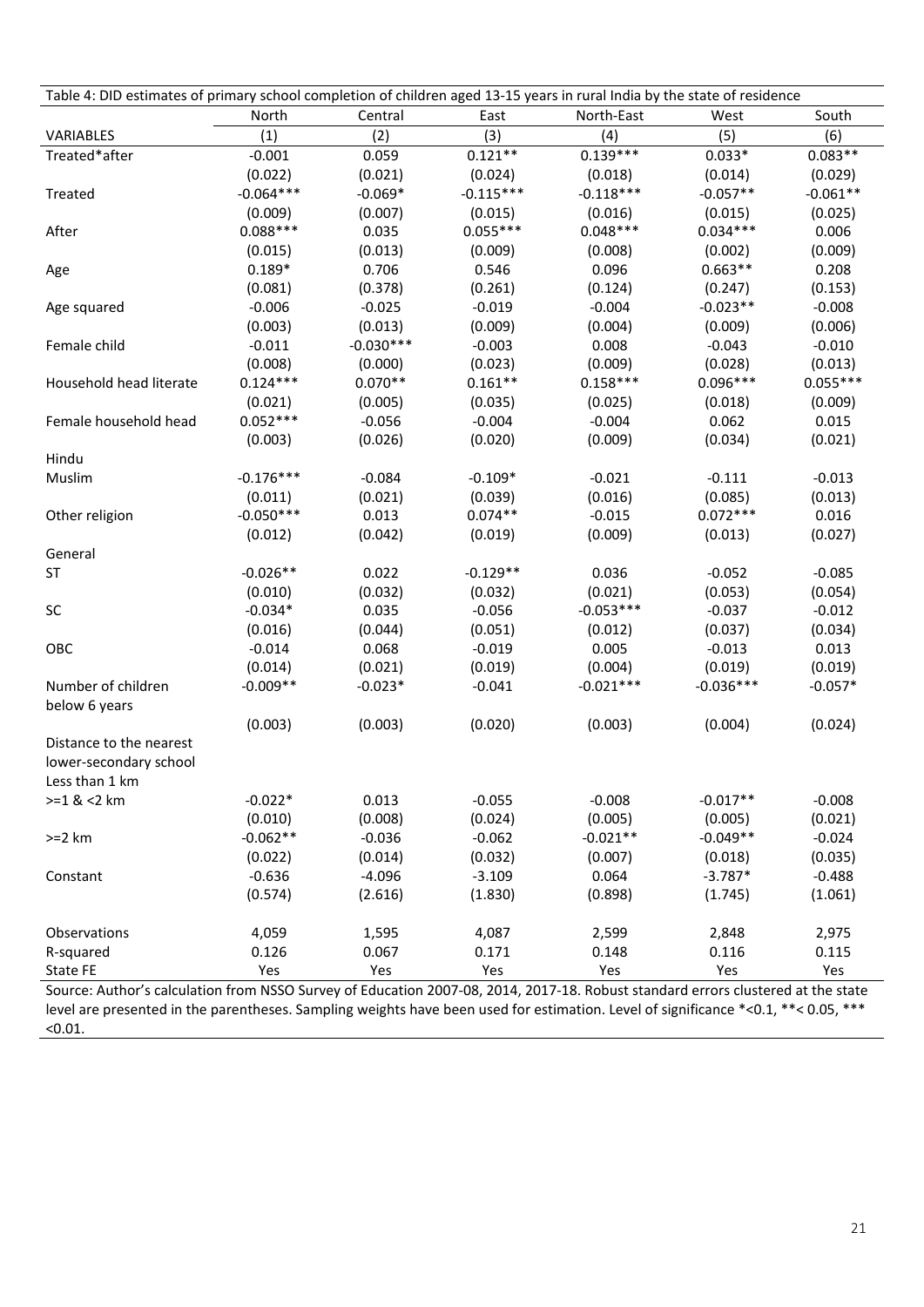### <span id="page-22-0"></span>**7. Role of Private Schools in Implementing the RTE Act**

The RTE Act explicitly specifies the role of non-state actors and has made them central to the proper implementation of the Act. Under Section 12(1)(c) of the RTE Act, private schools are mandated to admit children from disadvantaged groups (DG) or economically weaker sections (EWS) up to 25 percent of the total number of students admitted in Grade  $1<sup>11</sup>$  $1<sup>11</sup>$  $1<sup>11</sup>$  (also referred to as the 'RTE quota'). That is, they are mandated to admit children from DG or EWS up to one-fourth of the strength of Grade 1. While the private schools require to enroll and provide education to these children, the government reimburses the private schools for their education. This section examines the participation of private schools in the implementation of the RTE Act. It explores whether this could be a possible channel to explain an increase in the school completion rate of children from low-income backgrounds.

A preliminary examination shows that although RTE Act was implemented in the year 2010, according to the Government of India report, even in 2013 only 27 states and UTs had started implementing the clause (Government of India, 2014). Among the states and UTs in India, the Union Territory Lakshadweep does not record any private schools, so this clause is not effective there and Jammu and Kashmir was excluded.

The definition of children who were identified as being from the EWS or DG varied from state to state, based on the definition set by the respective states $^{12}$  $^{12}$  $^{12}$ .

For instance, Bihar, a state in northern India defines children to be from an EWS category if the annual income of the parents is less than two lakh rupees(around \$2500 per year). Children from DG are those whose parents had an annual income of less than one lakh rupees and belonged to SC, ST, or minority groups. Delhi, the capital of India, defined EWS as children belonging to families having an income of less than one lakh rupees from all sources. DG included children from SC, ST, or OBC families, children with special needs, having some forms of disability, orphan or transgender students.

Himachal Pradesh mandates private schools to admit children under the RTE quota but specifies that the state government will not reimburse the per-child cost to the private schools in case seats remain vacant in neighbouring government schools. Punjab specifies that children from weaker backgrounds can only apply for admission in private schools under the quota if they are unable to seek admission in the nearby government schools for lack of available seats, or other reasons(Government of Punjab, 2011). The Karnataka state rules of 2012, that directed private schools to admit children under the RTE quota, were amended in January 2019. The amendment mentioned that private schools were not mandated to admit children under the RTE quota, in case there were government schools in the

<span id="page-22-1"></span><sup>&</sup>lt;sup>11</sup> Some states also consider pre-primary grades as the entry-level to admit children from DG or EWS background

<span id="page-22-2"></span><sup>12</sup> [https://www.education.gov.in/en/rte\\_dws](https://www.education.gov.in/en/rte_dws)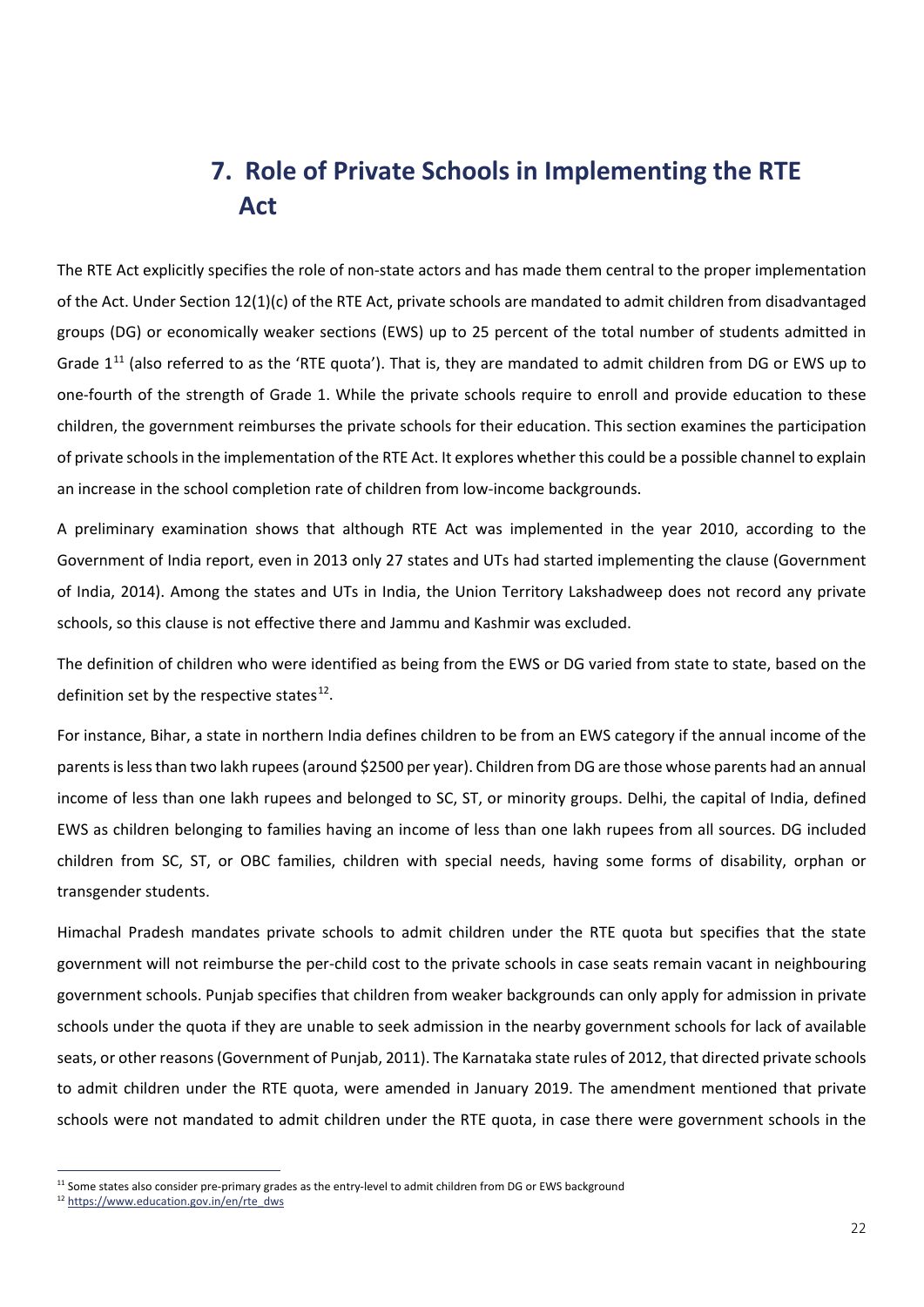same locality. This resulted in a lot of controversies and the amendment was challenged in the High Court of Karnataka, which ruled in favour of the amendment in May 2019 (High Court of Karnataka, 2019). The case was moved to the apex court, the Supreme Court of India, which sought a reply from the Government of Karnataka in August 2019 (The Hindu, August 19, 2019). Based on the definitions and process of implementation, the states are required to inform about their rules and admit children in their respective schools.

Nationally representative DISE<sup>[13](#page-23-0)</sup> data is used to check the percentage of seats filled under Section 12(1)(c) of the RTE Act and to examine how the states have implemented it. The DISE data is mainly self-reported by the schools and might not yield the exact picture, but it is widely used in the literature (see for example Sarin et al., 2018; Shah & Steinberg, 2019). Furthermore, it is the only source of data that captures information related to admission under the RTE quota at the national level.

The minority private schools are exempted from implementing the RTE quota, but in the initial surveys till 2017-18, data is not available on the minority status of the school. Hence, all private unaided schools, irrespective of their minority status, are considered in Figure 2. The increasing trend in the number of available seats under this quota is evident in Figure 2. In the year 2019-20, 2.4 million seats were available under the RTE quota in Grade 1 of private unaided schools across India.



Figure 2: Seats available at private schools under the RTE quota Source: Author's calculation from DISE data

From the year 2018-19, data was made available on the minority status of schools, making a more nuanced analysis possible. Since it was possible to segregate unaided private schools based on their minority status, only non-minority private unaided schools were considered for the rest of the analysis.

Further, schools that report greater enrolment under the RTE quota for Grade 1, than the total enrolment in Grade 1, are dropped. This leads to less than 1 percent sample being dropped. In 2018-19, out of the 2.08 million seats that

<span id="page-23-0"></span><sup>&</sup>lt;sup>13</sup> As an alternative data source, data reported by the Central Government as a part of Parliamentary debates are presented (Lok Sabha, July 1, 2019) in Appendix Table A3. The data suggest that 7 states, viz., Assam, Chhattisgarh, Karnataka, Madhya Pradesh, Maharashtra, Rajasthan, and Tamil Nadu accounted for over 85 percent of all-India students who were admitted under the RTE quota, across the years. Of these seven states, Maharashtra and Rajasthan accounted for the largest share. However, a discrepancy was observed in some other states like West Bengal which reported zero enrolments under the specified data, but positive enrolment under DISE data.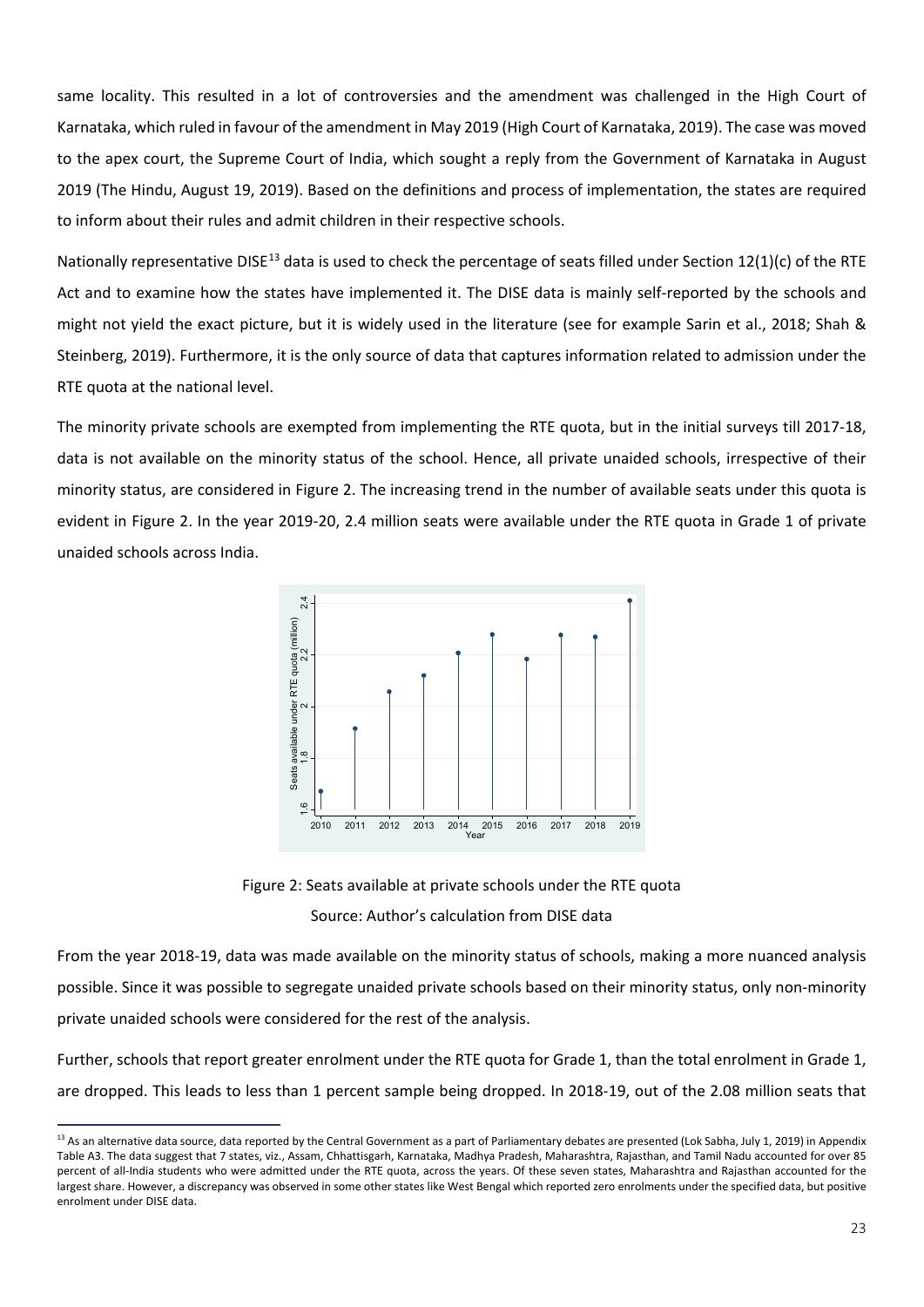were available under the RTE quota in non-minority private unaided schools, only 0.75 million seats were filled. That is, only 36 percent of the available seats were filled. In 2019-20, 38 percent of the seats were filled (Table 5). The table refers to this as the uncapped<sup>[14](#page-24-0)</sup> figures. Although the numbers remain low, the share of seats that were filled under the quota has increased over the years. In 2012-13, 21.5 percent of the available seats were filled while the corresponding share of 2013-14 was 31 percent.

In some of the schools, the reported enrolment under 12(1)(c) was greater than one-fourth of the total students in Grade 1 that was earmarked for the students. Aside from the state of Madhya Pradesh, the other state governments only provide reimbursement for 25 percent of the total number of students in that class. Hence, it is less likely that schools would enroll more students under this quota, and this could be a discrepancy in reporting. An alternate estimate is provided, where the effective enrolment under this quota is capped at one-fourth of the number of students in Grade 1 in these schools (Sarin et al., 2018). Under this estimation, the seat-fill rate for the year 2018-19 falls to 23.1 percent and that of 2019-20 falls to 27.5 percent. In this way of estimation, the fill rate for 2013-14 and 2014-15 was 14.66 percent and 15.12 percent respectively (Sarin et al., 2018).

There was considerable heterogeneity among the states. Among the major states that had enrolled students under this quota, only Gujarat, Odisha, Rajasthan, Tamil Nadu, and West Bengal had filled up more than 50 percent of their available seats (Table 5). Andhra Pradesh and Telangana did not report any enrolment under the RTE quota. The noncompliance with RTE Act was brought to the courts through Public Interest Litigations (PIL), which were filed by advocates in the State High Court of Andhra Pradesh and State High Court of Telangana. Recent media reports suggest that the School Education Department in Andhra Pradesh is working on implementing the RTE quota from the next academic year (The Hindu, January 1, 2022), but the Government of Telangana is yet to notify the criteria for being DG and EWS who are eligible for seeking admission under the RTE quota (Lok Sabha, March 23, 2020). The Government of Punjab had notified EWS and DG for admission in private unaided schools but had not initiated the process of enrolment of students under Section 12(1)(c) as per state report in the year 2019-20 (Government of Punjab, 2019).

The number of schools that were taking admission under the quota also varied over the years. In 2019-20, out of all the private unaided non-minority schools, only 26 percent of schools admitted children under the RTE quota. There was wide variation across states in terms of school participation rates. Over half of the private unaided schools recorded positive enrolment under the RTE quota in Chhattisgarh, Chandigarh, Gujarat, Rajasthan, Tamil Nadu whereas private unaided schools in Andhra Pradesh and Telangana did not record any positive enrolment even in 2019-20.

A point of concern that remains is ensuring that the children who seek enrolment under this clause complete their education. Karnataka, one of the southern states of India, implemented admission under the RTE quota in 2012. Of

<span id="page-24-0"></span><sup>&</sup>lt;sup>14</sup> Uncapped figure: (Total enrolment (E) under Section 12(1)(c) in Grade 1 of school (S)) / (25 percent of Total students (T) in Grade 1 of School (S)) ; S<T Capped figure: (Total enrolment (E) under Section 12(1)(c) in Grade 1 of school (S)) / (25 percent of Total students (T) in Grade 1 of School (S)) ; where E has been capped at 25 percent of T, that is, E<=0.25XT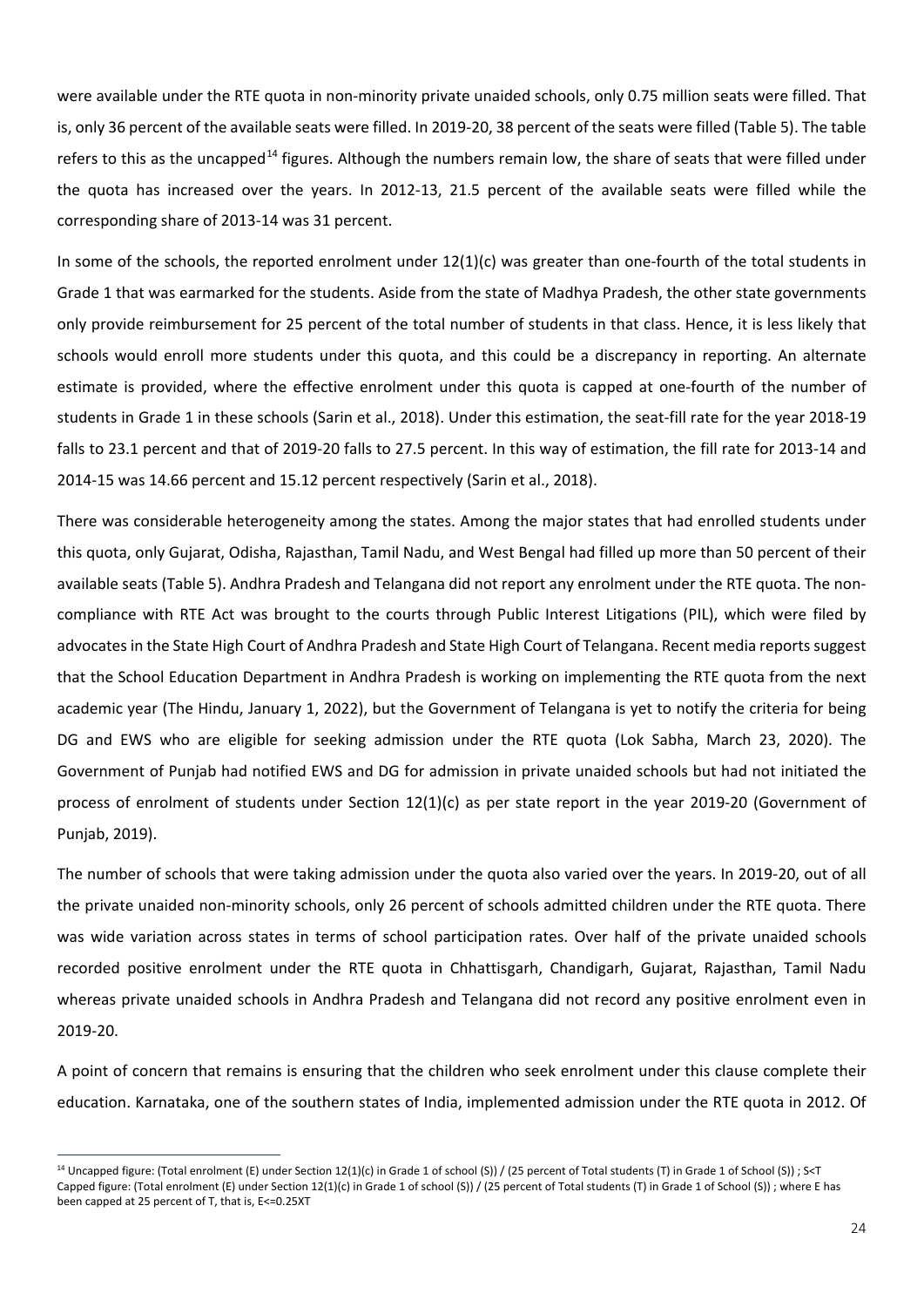the 43,626 children who were admitted in the first year in 2012, only 13,910 children were continuing in eight years, showing a 68 percent fall in retention from the first year (The Hindu, October 14, 2020).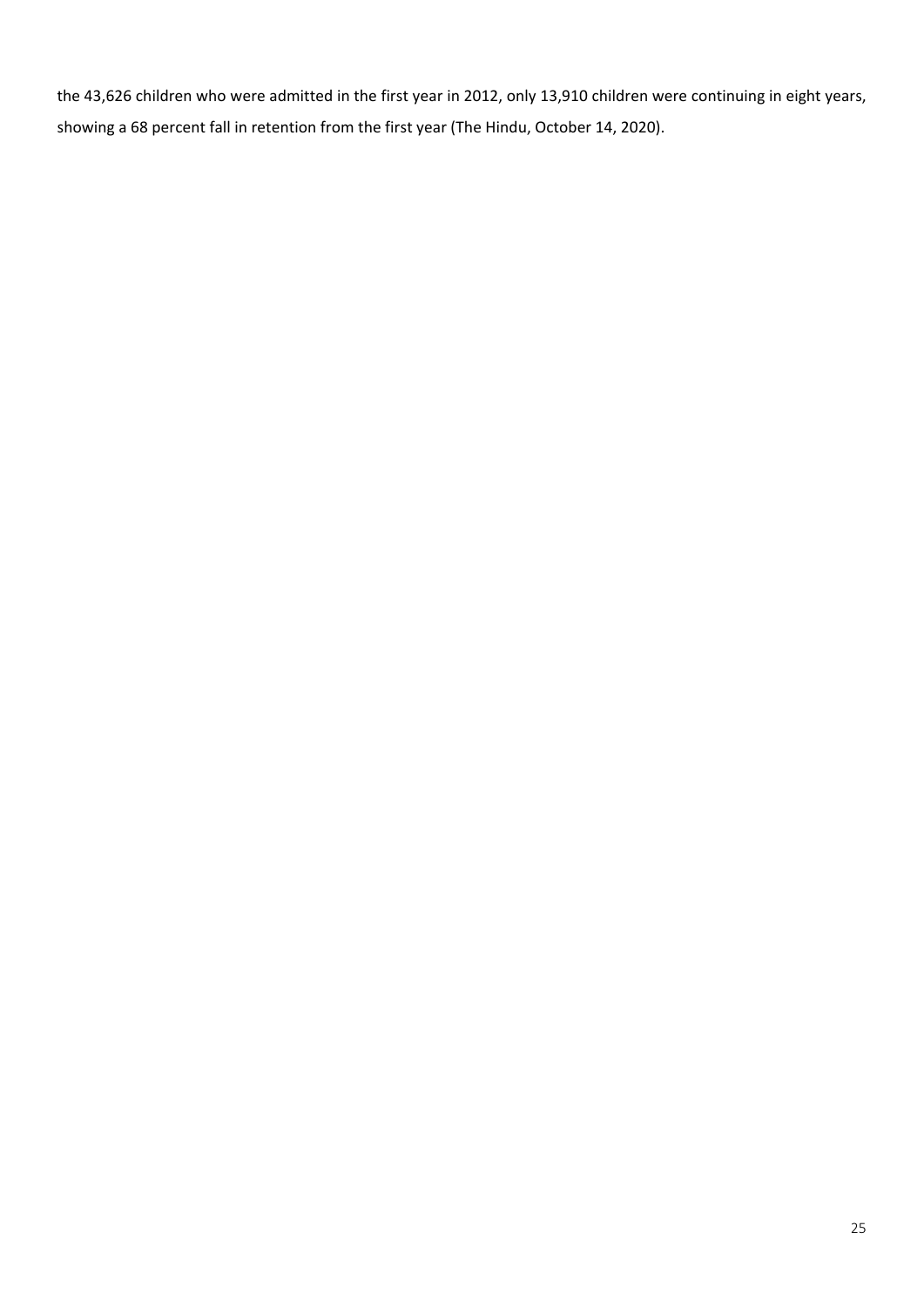| Table 5: State share of seats available and filled in private unaided non-minority schools under Section 12 (1)(c) |  |
|--------------------------------------------------------------------------------------------------------------------|--|
| of the RTE Act in 2019-20                                                                                          |  |

|                          | Seats available<br>in Grade 1 | Seats filled<br>(uncapped) | % of seats filled |                |  |
|--------------------------|-------------------------------|----------------------------|-------------------|----------------|--|
|                          |                               |                            | Uncapped          | Capped         |  |
| <b>Himachal Pradesh</b>  | 57286                         | 7199                       | 50.3              | 18.2           |  |
| Punjab                   | 258637                        | $\pmb{0}$                  | $\pmb{0}$         | $\pmb{0}$      |  |
| Chandigarh               | 3854                          | 572                        | 59.4              | 58.1           |  |
| Uttarakhand              | 124878                        | 8354                       | 26.8              | 23.4           |  |
| Haryana                  | 309517                        | 4433                       | 5.7               | 3.1            |  |
| Delhi                    | 171659                        | 22163                      | 51.6              | 39.7           |  |
| Rajasthan                | 931165                        | 132143                     | 56.8              | 49.7           |  |
| <b>Uttar Pradesh</b>     | 2053215                       | 91114                      | 17.8              | 8.8            |  |
| <b>Bihar</b>             | 303364                        | 30194                      | 39.8              | 31.3           |  |
| Sikkim                   | 4742                          | 197                        | 16.6              | 8.2            |  |
| Arunachal Pradesh        | 11823                         | 1413                       | 47.8              | 23.7           |  |
| Nagaland                 | 18914                         | 713                        | 15.1              | 7.3            |  |
| Manipur                  | 33500                         | 2157                       | 25.8              | 11.8           |  |
| Mizoram                  | 14832                         | 424                        | 11.4              | 3              |  |
| Tripura                  | 10991                         | 1161                       | 42.3              | 20.9           |  |
| Meghalaya                | 25489                         | 1409                       | 22.1              | $\overline{7}$ |  |
| Assam                    | 165132                        | 22454                      | 54.4              | 29.3           |  |
| West Bengal              | 327056                        | 70918                      | 86.7              | 30.9           |  |
| Jharkhand                | 54886                         | 3140                       | 22.9              | 17.2           |  |
| Odisha                   | 137155                        | 30119                      | 87.8              | 45.6           |  |
| Chhattisgarh             | 179583                        | 32729                      | 72.9              | 54.5           |  |
| Madhya Pradesh           | 687919                        | 79180                      | 46                | 30.8           |  |
| Gujarat                  | 448358                        | 75851                      | 67.7              | 61.1           |  |
| Daman & Diu              | 1537                          | 13                         | 3.4               | 3.4            |  |
| Dadra & Nagar Haveli     | 2787                          | 41                         | 5.9               | 5.9            |  |
| Maharashtra              | 511969                        | 82849                      | 64.7              | 55.9           |  |
| Andhra Pradesh           | 401718                        | 0                          | $\pmb{0}$         | $\pmb{0}$      |  |
| Karnataka                | 490271                        | 52781                      | 43.1              | 35.6           |  |
| Goa                      | 5067                          | 807                        | 63.7              | 16.5           |  |
| Lakshadweep              |                               |                            |                   |                |  |
| Kerala                   | 111844                        | 5111                       | 18.3              | 5.3            |  |
| <b>Tamil Nadu</b>        | 508605                        | 74938                      | 58.9              | 52             |  |
| Pondicherry              | 10968                         | 616                        | 22.5              | 6.6            |  |
| Andaman & Nicobar Island | 1671                          | 39                         | 9.3               | 9.2            |  |
| Telangana                | 363538                        | 0                          | 0                 | $\pmb{0}$      |  |
| India                    | 2185983                       | 835232                     | 38.21             | 27.5           |  |

Source: The author's calculation from DISE microdata for 2019-20 is based on the data obtained from https://udiseplus.gov.in/#/home. Data from Jammu and Kashmir is not reported here. Lakshadweep does not have any private school, hence the row is left empty. Uncapped figure: (Total enrolment (E) under Section 12(1)(c) in Grade 1 of school (S)) / (25 percent of Total students (T) in Grade 1 of School (S)); S<T. Capped figure: (Total enrolment (E) under Section 12(1)(c) in Grade 1 of school (S)) / (25 percent of Total students (T) in Grade 1 of School (S)); where E has been capped at 25 percent of T, that is, E<=0.25XT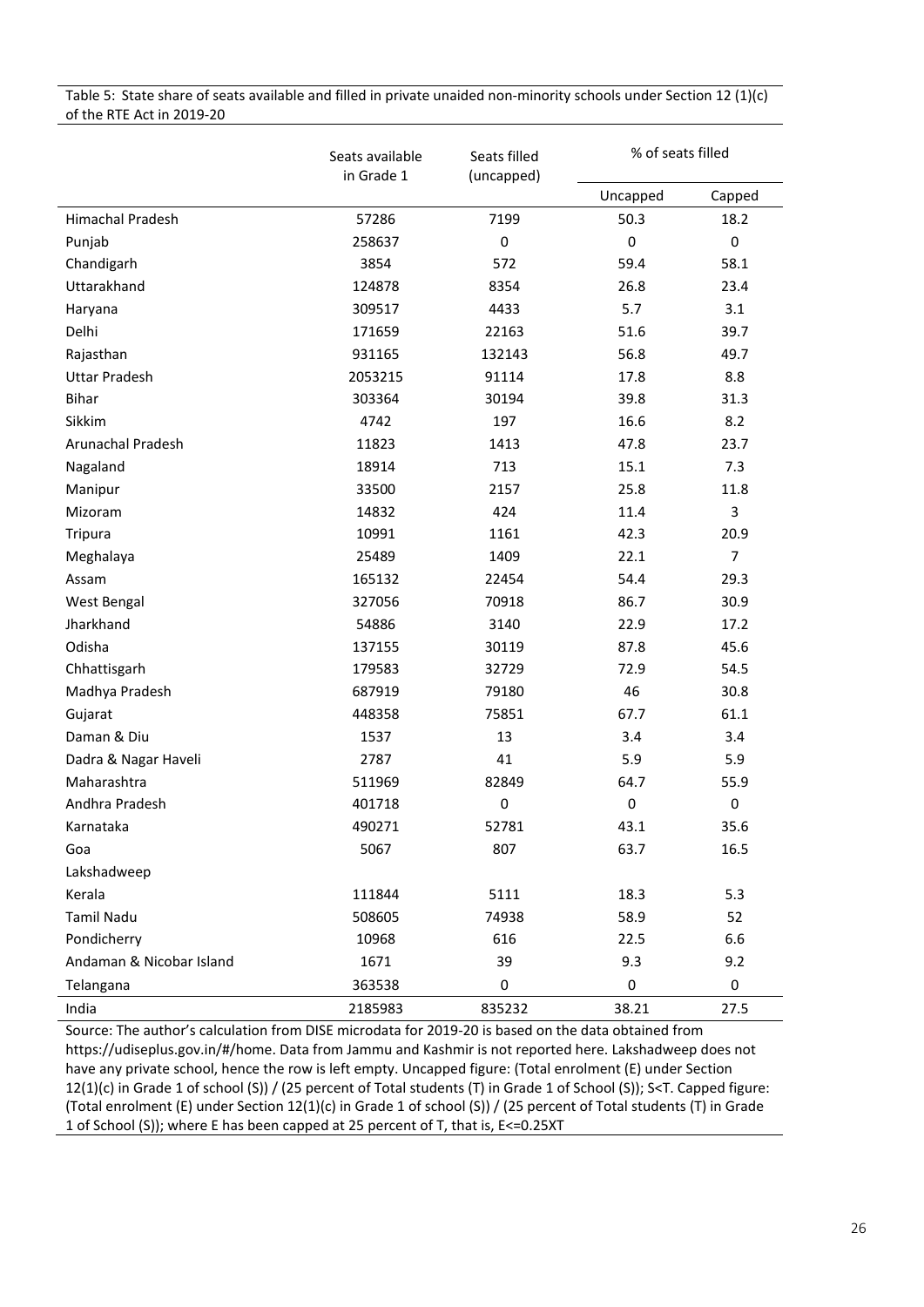The DISE data provides evidence at the sub-national level, but the data cannot provide any evidence at the individual level. For a more detailed picture at the individual level, data is used from NSSO's Survey of Education over the years 2007-08 to 2017-18. The type of school attended by children aged 6-14 years, based on the consumption expenditure of families is presented in Figure 3. There has been an overall increase in attendance in private schools for each consumption quintile between 2007 and 2017. As is evident from the figure, the trends in the urban sector were higher than the ones in the rural sector. In the urban sector, at each consumption quintile, a greater share of children was attending private school than in the rural sector.





In both sectors, the children reported traveling a greater distance to reach private school. In 2017-18, 3 percent of the children in India traveled more than 5 km to reach a government school whereas 18 percent traveled more than 5 km to reach a private unaided school. This is not driven by the absence of schools in the vicinity, as was shown earlier. The three main reasons for attending private schools that emerge from the data were dissatisfaction regarding the quality of education in government schools, the location of private schools in the vicinity, and having English as a preferred medium of instruction (Table 6).

| Table 6: Major reason for attending private school                                            |     |       |       |       |      |       |
|-----------------------------------------------------------------------------------------------|-----|-------|-------|-------|------|-------|
|                                                                                               |     | Rural |       | Urban |      |       |
|                                                                                               | Boy | Girl  | Total | Boy   | Girl | Total |
| The school is located nearby                                                                  | 17  | 18    | 17    | 27    | 29   | 28    |
| Social Reasons                                                                                | 10  | 10    | 10    | 8     | 8    | 8     |
| Availability of special facilities                                                            | 12  | 9     | 11    | 12    | 9    | 11    |
| The medium of instruction is English                                                          | 15  | 13    | 14    | 18    | 17   | 18    |
| Quality of education in nearby government institutions is perceived to be not<br>satisfactory | 39  | 42    | 40    | 27    | 29   | 28    |
| Other reasons                                                                                 | 7   | 8     | 8     | 8     | 8    | 7     |
| Total                                                                                         | 100 | 100   | 100   | 100   | 100  | 100   |
| Source: NSSO's Survey of Education 2017-18                                                    |     |       |       |       |      |       |

Overall, the evidence presented in this section shows that a very limited role of private schools is observed in implementing RTE. The ways to increase engagement and the role of private school calls for further research.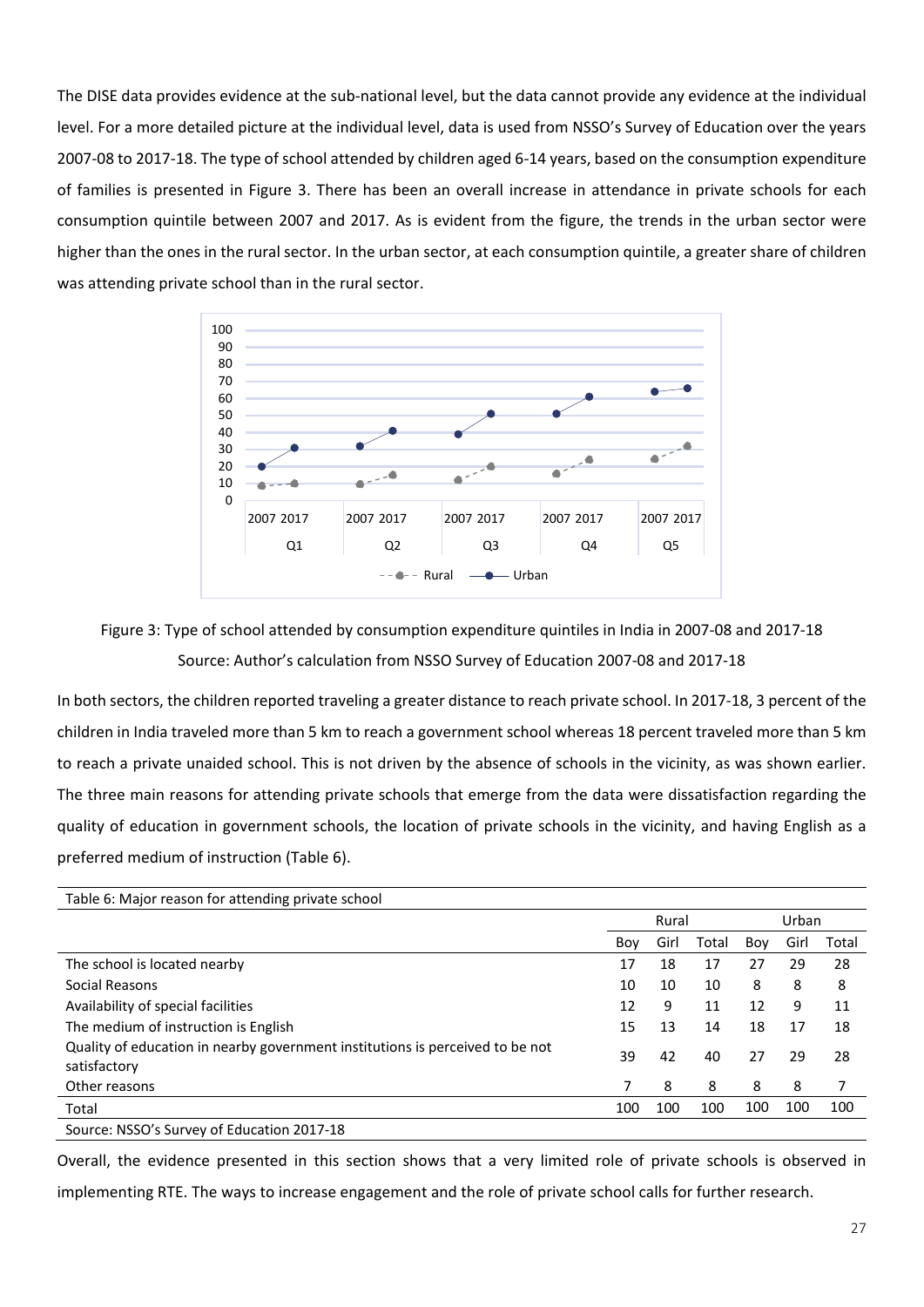### <span id="page-28-0"></span>**8. Conclusion and Policy Recommendation**

The year 2020 marked a decade after the implementation of the RTE Act and enrolment of children has reportedly increased over time. 2020 also marks the year in which India passed the National Education Policy (NEP) after a gap of three decades from the previous National Policy on Education, 1986. This section will discuss how three important results of this paper regarding the RTE Act are dealt with in the NEP, namely, the low school completion rate of children from Muslim families, the limited role of private unaided schools in implementing RTE, and the progress toward the overall target of increasing school completion rate. Based on these, a couple of policy recommendations are proposed.

This study discusses the change in the school completion rate of children due to the passage of the RTE Act. The findings suggest that there was an improvement in school completion rates of rural low-income children, both for boys and girls, due to the passage of the RTE Act. However, the increase was not uniform across the sub groups of children. An examination within groups has shown that low-income children belonging to Muslim families in rural India did not see an improvement in school completion rates.

The low participation of children from the Muslim community has been observed by Indian policymakers. Both Draft NEP 2019 and NEP 2020 acknowledge the need to have interventions to promote the education of children from religious or linguistic minority groups, especially the ones who are under-represented. The draft talks about incentivising Muslims and other educationally under-represented minorities to complete school education, strengthening minority institutions like *madrasahs*, modernising education, including the children in national examinations, but falls short of suggesting that the minority institutions should be brought under the purview of the RTE Act (pp. 151, Government of India, 2019b).

Could the lack of improvement within the Muslim community be stemming from the choice of schools attended – that is, minority or non-minority schools? This question could not be answered in this study because of data limitations, but it could be a possible channel. The RTE Act applies to government schools, aided and unaided non-minority schools, but the minority schools are exempted from RTE Act to give them the freedom to conserve their language, script, and culture.

In '*Society for Un-aided Private Schools of Rajasthan vs. Union of India'[15](#page-28-1)* in 2012, the Supreme Court exempted the unaided private minority schools from implementing the RTE quota. That is, all the minority schools that did not receive any funding from the government, did not need to admit children from weaker sections in their schools. Two years later, in '*Pramati Educational & Cultural Trust & Other vs. the Union of India'[16](#page-28-2),*2014, the Supreme court extended the exemption to all minority schools. After these judgments, there was a surge in the number of schools that secured Minority Status Certificates to avoid admitting children from weaker sections (Kothari & Ravi, 2017). Furthermore, evidence suggests that 62.5 percent of students who were studying in the minority schools are from

<span id="page-28-1"></span><sup>&</sup>lt;sup>15</sup> The Supreme Court judgement dated April 12, 2012[: https://main.sci.gov.in/judgment/judis/39251.pdf](https://main.sci.gov.in/judgment/judis/39251.pdf) <sup>16</sup>The Supreme Court judgement dated May 6, 2014 https://main.sci.gov.in/judgment/judis/41505.pdf

<span id="page-28-2"></span>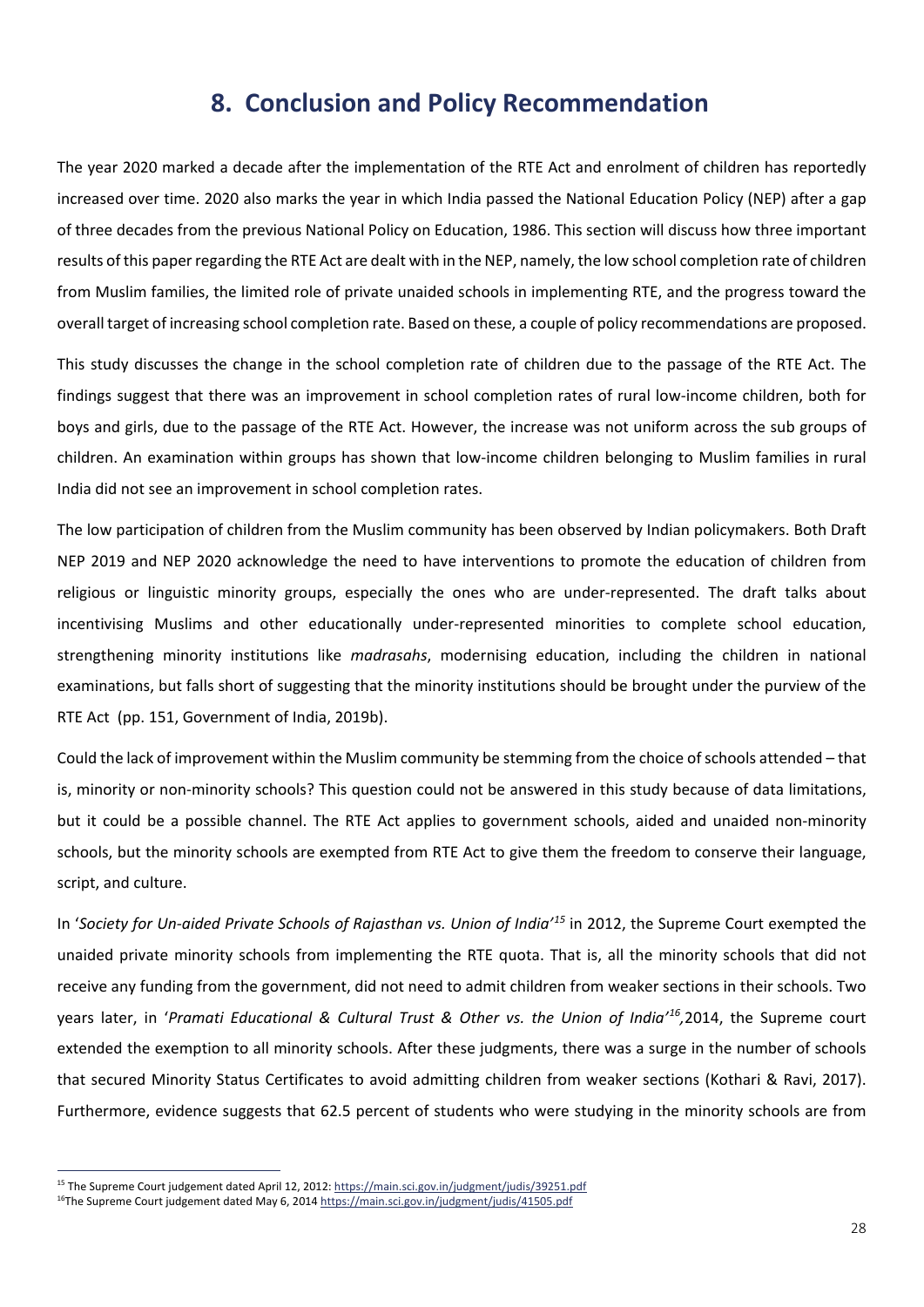non-minority communities, and only 8.76 percent of the students in minority schools belong to socially and economically disadvantaged backgrounds (Government of India, 2021). This pattern has been highlighted in draft NEP 2019 as a 'misuse' of judicial exemption granted by the Supreme Court. The minority schools remain outside the ambit of RTE as of early 2022, despite the recommendation of the government to include them in RTE (Government of India, 2021). In February 2022, the Supreme Court of India refused to intervene in a petition challenging the sections of RTE that excludes Vedic *pathshalas*, *madrasahs,* and institutions imparting religious education from its realm[17](#page-29-0).

The first recommendation of this study is to increase the attention paid to the education of children from Muslim communities. This can be done by proper implementation of NEP 2020 along with the strategies elaborated in Draft NEP 2019. A recent report by the National Commission for Protection of Child Rights (NCPCR) mentions that '*the schools being run by the Muslim community have more than 75% of the student population belonging to the Muslim community'* (pp.11, Government of India, 2021). Thus, strengthening the minority institutions, and bringing the minority schools under the purview of the RTE Act can be the other possible channel of improving the school completion rates of children from low-income Muslim families.

Second, is the role of private schools in implementing the RTE Act. There has been an increase in the enrolment of children under Section 12(1)(c) but the future of this clause remains uncertain. Draft NEP 2019 mentioned that Section  $12(1)(c)$  will be reviewed based on the evidence present, but the tone of the discussion cast doubt on its inclusion in the final policy. It mentioned '*the large amounts of money and effort spent on implementing this clause may be more effectively spent, e.g. by investing the money on the public schooling system – particularly in disadvantaged areas – which would directly support many more students from underprivileged backgrounds in a sustainable manner*.' (p. 194, Government of India, 2019). Not surprisingly, NEP 2020 remains silent on the implementation of Section 12(1)(c) of the RTE Act. Neither the clause nor the mandates under the clause, are explicitly mentioned in the policy. Hence, there could be an ambiguity in the implementation of Section 12(1)(c) once NEP is implemented across India. The second recommendation of this paper in this regard, is to ensure proper implementation of clause 12 (1)(c), which would ensure that children from DG and EWS background can attend private unaided schools.

The effect of having a mixed group of students in the classroom has benefits for both the advantaged and the disadvantaged children in the classroom. Rao (2019) studied the peer effects that children from poor families have on students from relatively wealthier families in 17 schools in Delhi, India. The study finds that having poor classmates made their richer counterparts more pro-social; they were more likely to attend charitable events and help raise funds. The effect of this clause moves beyond the classroom, as wealthier children from more economically diverse classrooms were less likely to discriminate, even outside of school.

Overall, the question that is explored in this study is in line with the targets under RTE and is still relevant in the context of NEP 2020 (Government of India, 2020). One of the targets set under NEP 2020 is to curtail dropout rates and to ensure that the children who are enrolled in school attend classes, and are retained till the completion of school

<span id="page-29-0"></span><sup>&</sup>lt;sup>17</sup> Date 11 February 2022, Writ Petition(s)(Civil) No(s).1382/2021[, https://main.sci.gov.in/judgments](https://main.sci.gov.in/judgments)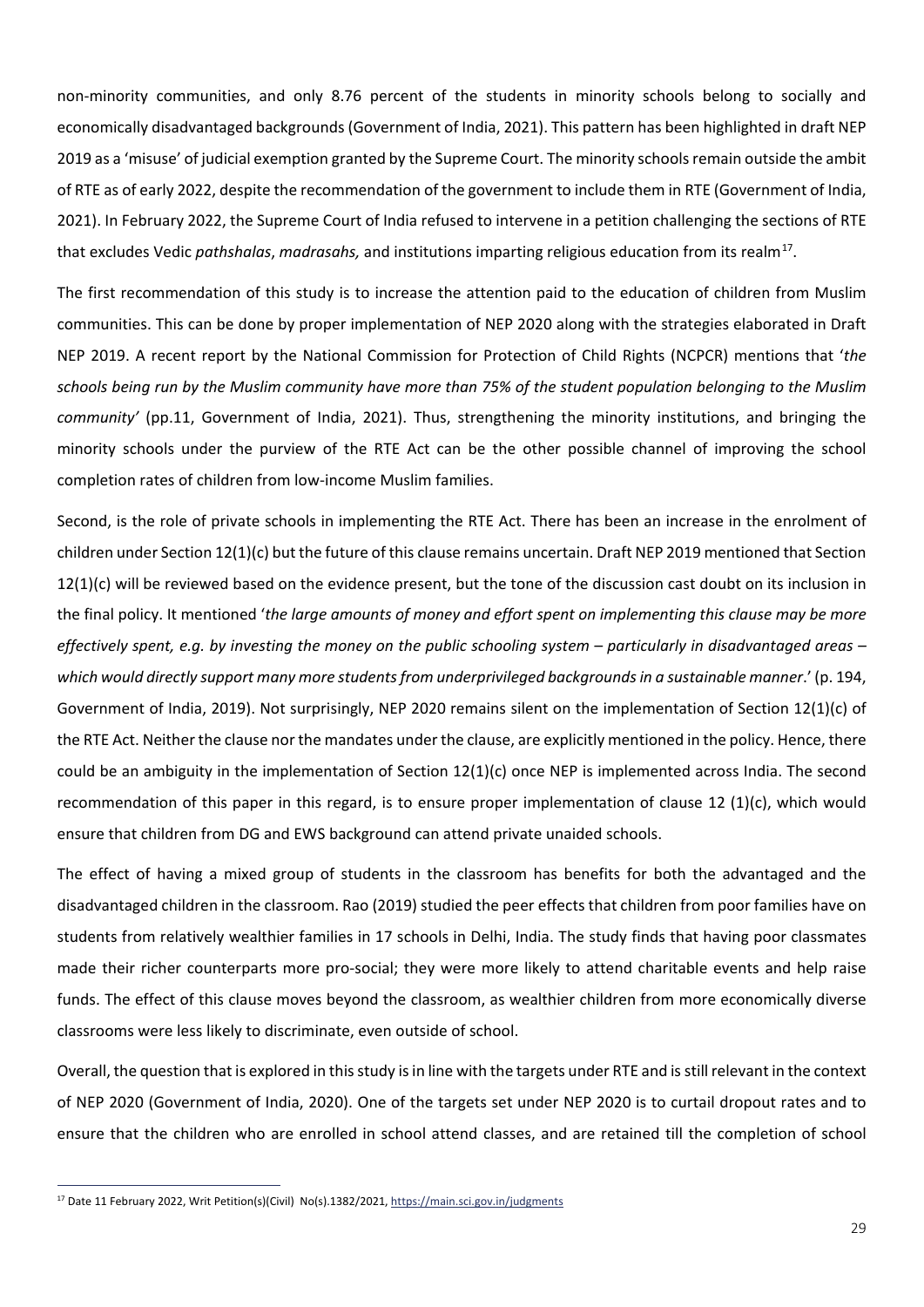education. The policy, in line with RTE Act, talks about bringing the students who drop-out, back into the educational system and ensuring that these students do not drop out of the system once again. NEP 2020 aims to achieve this goal through easing access to quality schools, providing appropriate infrastructure, and tracking students and their learning levels as they move through the schooling system.

States across India have started preparing for the implementation of NEP 2020. Moving ahead, only through proper implementation of policy along with active participation of the stakeholders, India can achieve the target of not only universal school enrolment, but universal school completion and learning.

#### <span id="page-30-0"></span>**ACKNOWLEDGEMENT**

The author is grateful to her mentor Camila Lima De Moraes, for her support, guidance, and warmth throughout the Fellowship. She acknowledges the support of the other Fellows of the 2021 cohort. The author is grateful to the entire GEM team for their suggestions and comments during the presentations and for helping to strengthen the paper by providing constructive feedback on the earlier version of the draft.

### <span id="page-30-1"></span>**REFERENCES**

- Agarwal, M. (2020). *Retain, promote or support: How to reduce inequality in elementary education* (No. 10). https://gem-report-2020.unesco.org/wp-
- content/uploads/2020/10/Reduce\_inequality\_in\_elementary\_education\_.Argawal.pdf Amin, S. (2007). Schooling in Bangladesh. Going to school in South Asia, 37-52.
- Angrist, J. D., & Krueger, A. B. (1991). Does Compulsory School Attendance Affect Schooling And Earnings? *Quarterly Journal of Economics*, *106*(4), 979–1014. https://doi.org/https://doi.org/10.2307/2937954
- Azam, M., & Saing, C. H. (2017). Assessing the Impact of District Primary Education Program in India. *Review of Development Economics*, *21*(4), 1113–1131. https://doi.org/10.1111/rode.12281
- Bertrand, M., Duflo, E., & Mullainathan, S. (2004). How much should we trust differences-in-differences estimates? *The Quarterly Journal of Economics*, *119*(1), 249–275.
- Bhattacharya, L. (2019). Short-Term Migration and Children's School Attendance: Evidence from Rural India. *Indian Journal of Labour Economics*, *62*(4). https://doi.org/10.1007/s41027-019-00198-1
- Borooah, V. K. (2012). Social Identity and Educational Attainment: The Role of Caste and Religion in Explaining Differences between Children in India. *Journal of Development Studies*, *48*(7), 887–903. https://doi.org/10.1080/00220388.2011.621945
- Cabus, S. J., & De Witte, K. (2011). Does school time matter?-On the impact of compulsory education age on school dropout. *Economics of Education Review*, *30*(6), 1384–1398. https://doi.org/10.1016/j.econedurev.2011.07.003
- Chatterjee, I., Li, I., & Robitaille, M.-C. (2018). An overview of India's primary school education policies and outcomes 2005- 2011. *World Development*, *106*, 99–110. https://doi.org/10.1016/j.worlddev.2018.01.016
- Clay, K., Lingwall, J., & Stephens, M. (2021). Laws, educational outcomes, and returns to schooling evidence from the first wave of U . S . state compulsory attendance laws. *Labour Economics*, *68*. https://doi.org/10.1016/j.labeco.2020.101935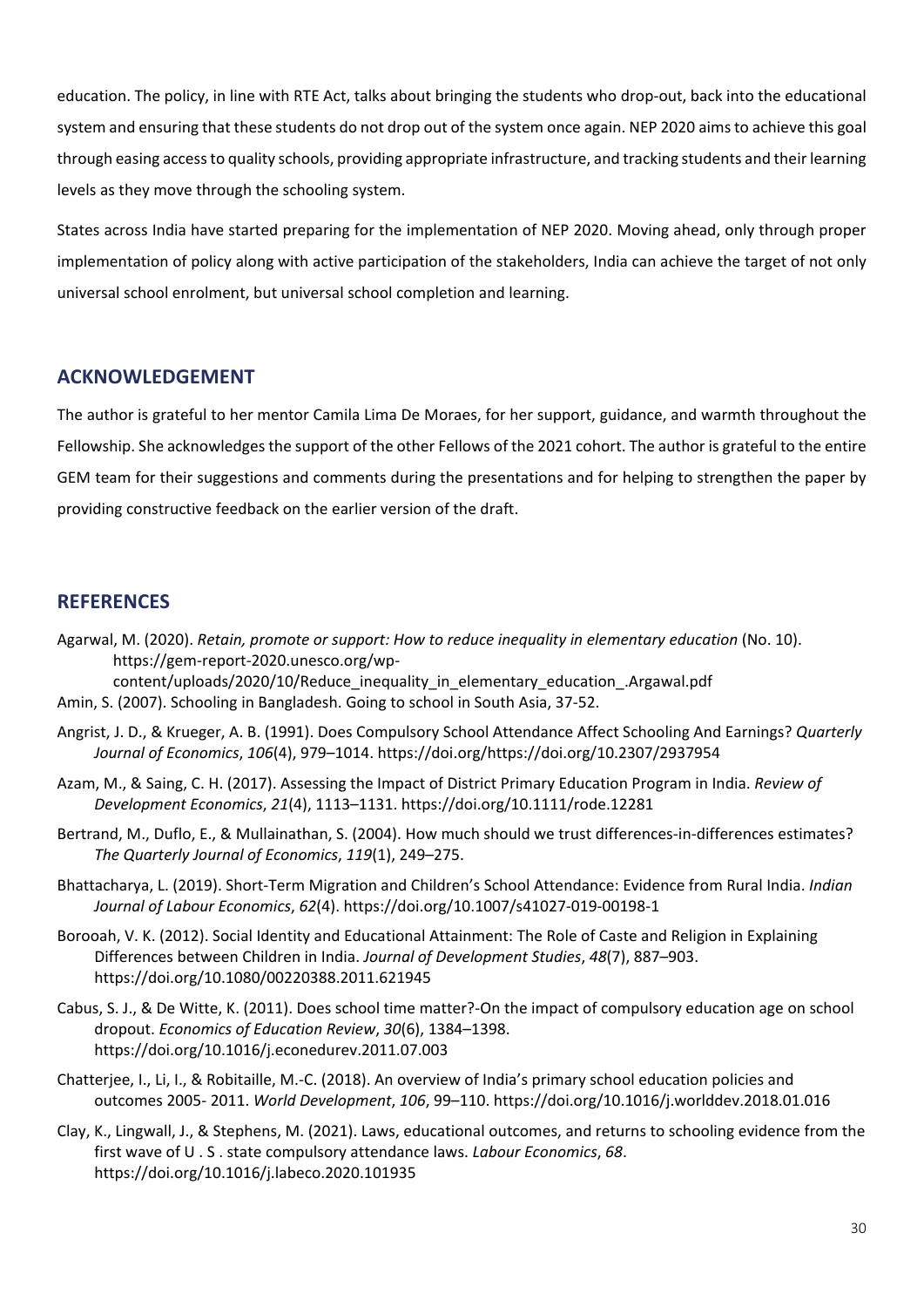- Coffey, D. (2013). Children's Welfare and Short-term Migration from Rural India. *Journal of Development Studies*, *49*(8), 1101–1117. https://doi.org/10.1080/00220388.2013.794934
- Datta Gupta, N., Dubey, A., & Simonsen, M. (2018). Rising school attendance in rural India : an evaluation of the effects of major educational reforms. *Education Economics*, *26*(2), 109–128. https://doi.org/10.1080/09645292.2017.1387887
- Devkota, S., Eklund, J., & Wagle, U. (2020). Caste/ethnic differences in school dropout among 5-20-year olds in Nepal. *Educational Review*, *00*(00), 1–20. https://doi.org/10.1080/00131911.2020.1793734
- Goel, S., & Husain, Z. (2018). Gender, caste, and education in India: A cohort-wise study of drop-out from schools. *Research in Social Stratification and Mobility*, *58*, 54–68. https://doi.org/10.1016/j.rssm.2018.10.002
- Government of India (2009) Model Rules Under The Right of Children to Free And Compulsory Education Act, 2009 [https://www.education.gov.in/sites/upload\\_files/mhrd/files/upload\\_document/RTI\\_Model\\_Rules.pdf](https://www.education.gov.in/sites/upload_files/mhrd/files/upload_document/RTI_Model_Rules.pdf)
- Government of India (2010) Participation and Expenditure in Education, 2007-08, Round 64, Ministry of Statistics & Programme Implementation, National Sample Survey Office, Government of India
- Government of India (2011) Sarva Shiksha Abhiyan Framework for Implementation of the Right of Children to Free and Compulsory Education Act, 2009, Ministry of Human Resource Development, Government of India. [https://www.education.gov.in/en/sites/upload\\_files/mhrd/files/upload\\_document/SSA-Frame-work.pdf](https://www.education.gov.in/en/sites/upload_files/mhrd/files/upload_document/SSA-Frame-work.pdf)
- Government of India (2014) The Right of Children to Free and Compulsory Education Act, the 3<sup>rd</sup> Year, Ministry of Human Resource Development, Department of School Education and Literacy, Government of India, New Delhi. [https://dsel.education.gov.in/sites/default/files/publication/RTE\\_3rd\\_year.pdf](https://dsel.education.gov.in/sites/default/files/publication/RTE_3rd_year.pdf)
- Government of India (2015) Social Consumption Education Survey: Round 71, Schedule 25.2 , January 2014 -June 2014, Ministry of Statistics & Programme Implementation, National Sample Survey Office, Government of India
- Government of India (2019a) Household Social Consumption: Education, NSS 75th Round, July 2017-June 2018, Ministry of Statistics & Programme Implementation, National Sample Survey Office, Government of India
- Government of India (2019b) Draft National Education Policy, Ministry of Human Resource Development, Government of India
- Government of India (2020) National Education Policy, Ministry of Human Resource Development, Government of India
- Government of India (2021) Impact of Exemption Under Article 15(5) W.R.T. Article 21a of the Constitution of India on Education of Children of Minority Communities, National Commission for Protection of Child Rights, New Delhi, India. Available at:<https://www.ncpcr.gov.in/showfile.php?lang=1&level=1&&sublinkid=2141&lid=2041>
- Government of Punjab (2011) Punjab Right of Children to Free and Compulsory Education Act, Department of School Education [https://www.education.gov.in/en/sites/upload\\_files/mhrd/files/upload\\_document/punjab\\_rte](https://www.education.gov.in/en/sites/upload_files/mhrd/files/upload_document/punjab_rte-rules_2011.pdf)[rules\\_2011.pdf](https://www.education.gov.in/en/sites/upload_files/mhrd/files/upload_document/punjab_rte-rules_2011.pdf)
- Government of Punjab (2019) Appraisal Report of Annual Work Plan & Budget 2019-20, Samagra Shiksha [https://dsel.education.gov.in/sites/default/files/2019-07/Punjab\\_2019\\_20.pdf](https://dsel.education.gov.in/sites/default/files/2019-07/Punjab_2019_20.pdf)
- Gupta, A. (Ed.). (2007). Going to school in South Asia. Greenwood Publishing Group.
- High Court of Karnataka (2019) Education Rights Trust and Government of Karnataka (WP/8088/2019) [https://judgments.ecourts.gov.in/pdfsearch/?p=pdf\\_search/index&state\\_code=29~3](https://judgments.ecourts.gov.in/pdfsearch/?p=pdf_search/index&state_code=29%7E3)
- Husain, Z., & Chatterjee, A. (2009). Primary completion rates across socio-religious communities in West Bengal. *Economic and Political Weekly*, *44*(15), 59–67.
- Imchen, A., & Ndem, F. (2020). *Addressing the learning crisis: An urgent need to better finance education for the poorest children*. https://www.unicef.org/media/63896/file/Addressing-the-learning-crisis-advocacy-brief-2020.pdf
- Kono H., Sawada Y., Shonchoy A.S. (2018) Primary, Secondary, and Tertiary Education in Bangladesh: Achievements and Challenges. In: Sawada Y., Mahmud M., Kitano N. (eds) Economic and Social Development of Bangladesh.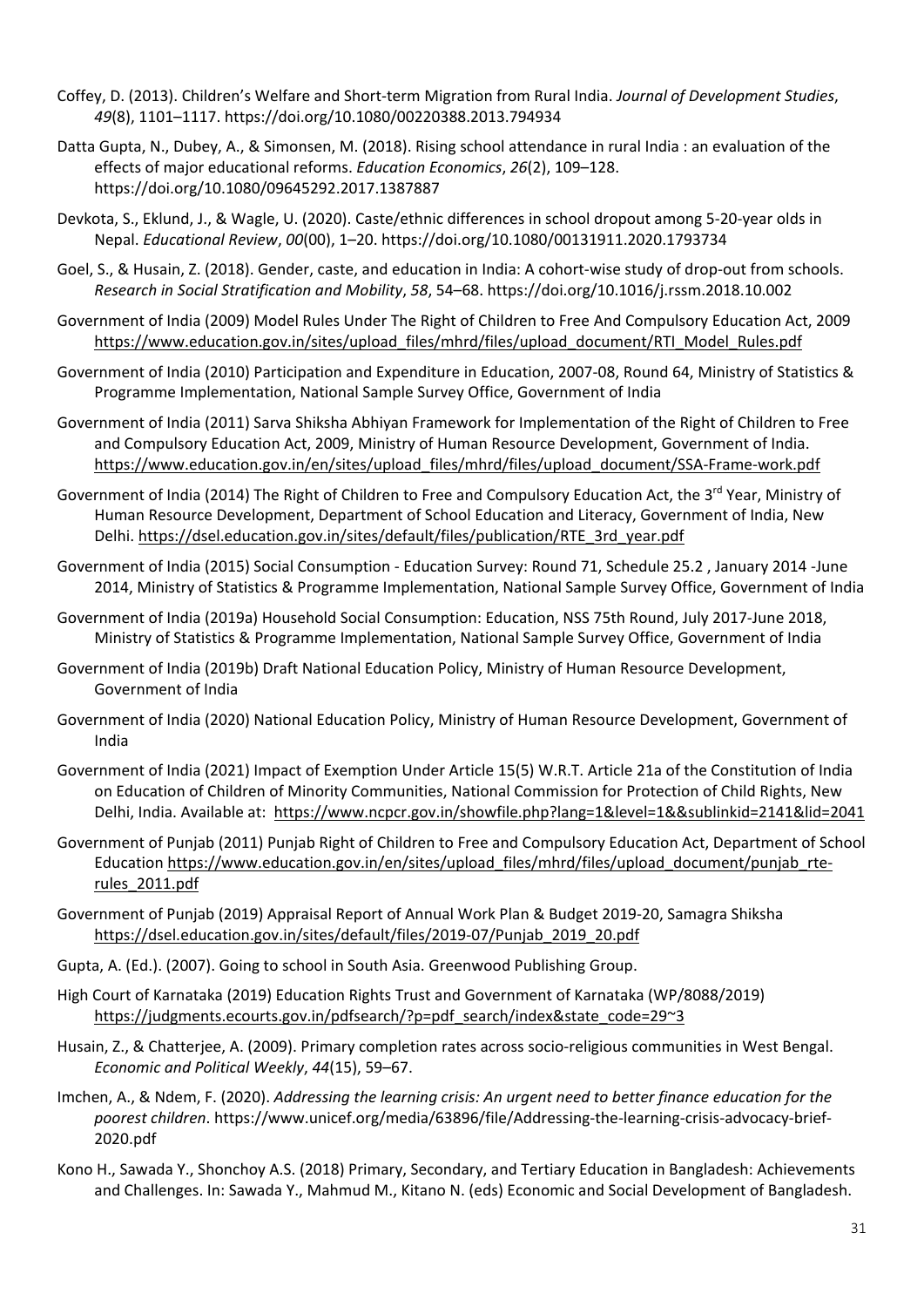Palgrave Macmillan, Cham. [https://doi.org/10.1007/978-3-319-63838-6\\_7](https://doi.org/10.1007/978-3-319-63838-6_7)

- Kothari, J., & Ravi, A. (2017). A battle of rights : the right to education of children versus rights of minority schools. *Oxford University Commonwealth Law Journal*, 1–24. https://doi.org/10.1080/14729342.2017.1285103
- Langsten, R., & Hassan, T. (2018). Primary education completion in Egypt: Trends and determinants. *International Journal of Educational Development*, *59*(October 2017), 136–145. https://doi.org/10.1016/j.ijedudev.2017.10.013
- Lok Sabha, March 23, (2020) Lok Sabha, Unstarred Question No. 4724 To Be Answered On 23.03.2020, Ministry of Human Resource Development, Department of School Education and Literacy
- Lok Sabha, July 1, (2019) Lok Sabha Unstarred Question No. 1474 To Be Answered On 01.07.2019, Ministry of Human Resource Development, Department of Higher Education
- Lohani, S., Singh, R. B., & Lohani, J. (2010). Universal primary education in Nepal: Fulfilling the right to education. *Prospects*, *40*(3), 355–374. https://doi.org/10.1007/s11125-010-9162-6
- Mocan, N., & Pogorelova, L. (2017). Compulsory schooling laws and formation of beliefs: Education, religion and superstition. *Journal of Economic Behavior and Organization*, *142*, 509–539. https://doi.org/10.1016/j.jebo.2017.07.005
- Mukhopadhyay, A., & Sahoo, S. (2016). Does access to secondary education affect primary schooling ? Evidence from India. *Economics of Education Review*, *54*, 124–142. https://doi.org/http://dx.doi.org/10.1016/j.econedurev.2016.07.003
- Peraita, C., & Pastor, M. (2000). The Primary School Dropout in Spain: The Influence of Family Background and Labor Market Conditions. *Education Economics*, *8*(2), 157–168. https://doi.org/10.1080/096452900410721
- Rao, G. (2019). Familiarity Does Not Breed Contempt: Generosity, Discrimination, and Diversity in Delhi Schools. *American Economic Review*, *109*(3), 774–809. https://doi.org/10.1257/aer.20180044
- Sarin, A., Dongre, A., Khanghta, P., Varshney, N., Gaur, A., & Sengai, A. (2018). Implementation of section 12(1)(c) of the right to education act. *Economic and Political Weekly*, *53*(8), 31–38.
- Shah, M., & Steinberg, B. (2019). The Right to Education Act : Trends in Enrollment , Test Scores, and School Quality. *AEA Papers and Proceedings*, *109*, 232–238. https://doi.org/https://doi.org/10.1257/pandp.20191060
- Shi, X. (2016). The Impact of Educational Fee Reduction Reform on School Enrolment in Rural China. *Journal of Development Studies*, *52*(12), 1791–1809. https://doi.org/10.1080/00220388.2016.1156094
- Siddiqui, N. (2017). Parental education as a determinant of school choice: a comparative study of school types in Pakistan. *Research in Education*, *99*(1), 3–18.
- Stash, S., & Hannum, E. (2001). Who goes to school? educational stratification by gender, caste, and ethnicity in Nepal. *Comparative Education Review*, *45*(3), 354–378. https://doi.org/10.1086/447676
- Sznitman, S. R., Reisel, L., & Khurana, A. (2017). Socioeconomic background and high school completion: Mediation by health and moderation by national context. *Journal of Adolescence*, *56*, 118–126. https://doi.org/10.1016/j.adolescence.2017.02.004
- Tang, C., Zhao, L., & Zhao, Z. (2020). Does free education help combat child labor? The effect of a free compulsory education reform in rural China. *Journal of Population Economics*, *33*(2), 601–631. https://doi.org/10.1007/s00148-019-00741-w
- Taş, E. O., Reimão, M. E., & Orlando, M. B. (2014). Gender, ethnicity, and cumulative disadvantage in education outcomes. *World Development*, *64*, 538–553. https://doi.org/10.1016/j.worlddev.2014.06.036
- The Hindu, October 14, (2020) "More than 29,000 children 'disappeared 'from RTE quota over last eight years", [https://www.thehindu.com/news/national/karnataka/more-than-29000-children-disappearedfrom-rte-quota](https://www.thehindu.com/news/national/karnataka/more-than-29000-children-disappearedfrom-rte-quota-over-last-eight-years/article32848713.ece)[over-last-eight-years/article32848713.ece](https://www.thehindu.com/news/national/karnataka/more-than-29000-children-disappearedfrom-rte-quota-over-last-eight-years/article32848713.ece)
- The Hindu, August 19, (2019) "RTE Rules amendment: SC seeks reply from Karnataka", [https://www.thehindu.com/news/national/karnataka/rte-rules-amendment-sc-seeks-reply-from-](https://www.thehindu.com/news/national/karnataka/rte-rules-amendment-sc-seeks-reply-from-karnataka/article29141535.ece)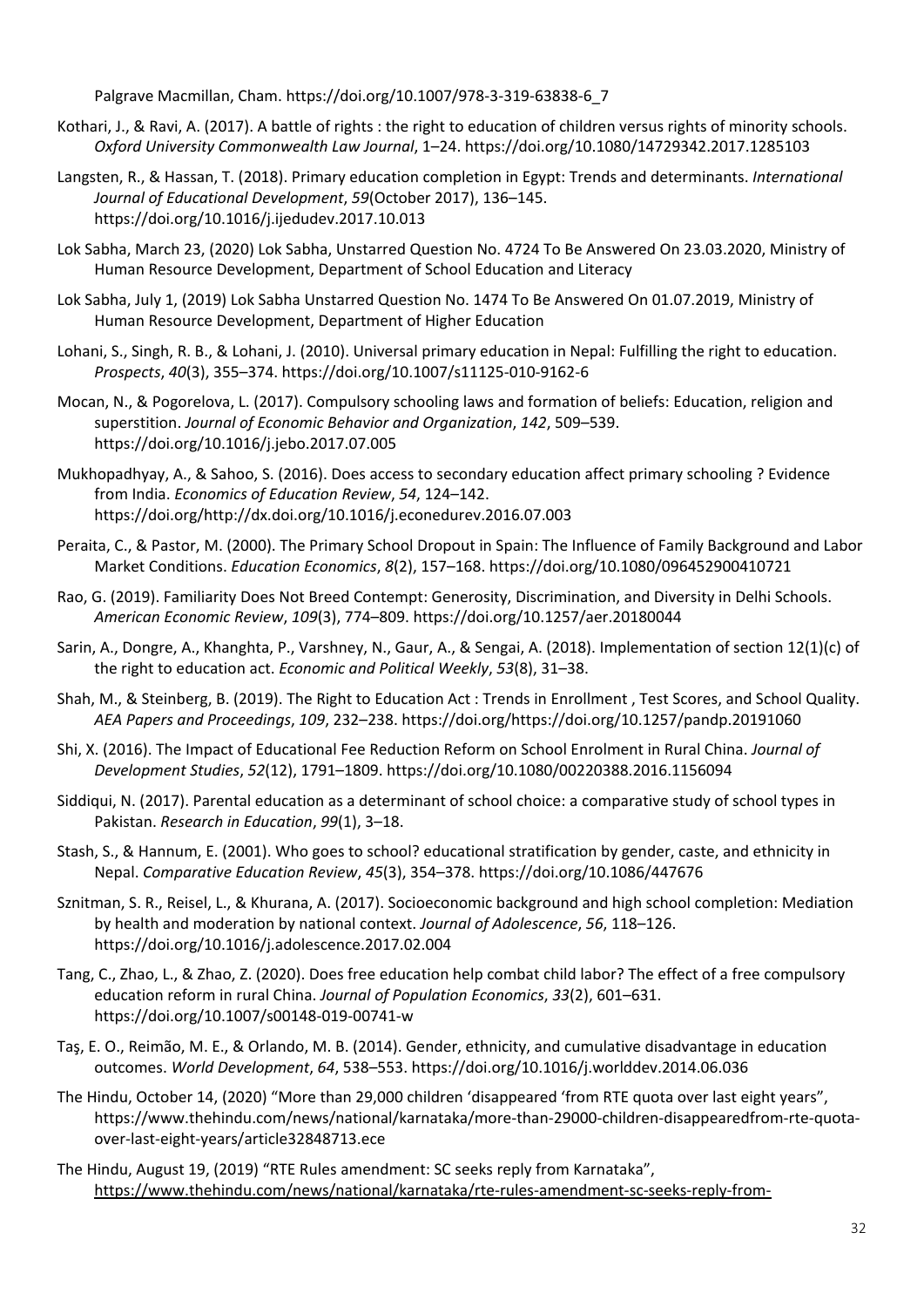[karnataka/article29141535.ece](https://www.thehindu.com/news/national/karnataka/rte-rules-amendment-sc-seeks-reply-from-karnataka/article29141535.ece) 

- The Hindu, January 1, (2022) "A.P. in list of States not implementing RTE Act", [https://www.thehindu.com/news/national/andhra-pradesh/ap-in-list-of-states-not-implementing-rte](https://www.thehindu.com/news/national/andhra-pradesh/ap-in-list-of-states-not-implementing-rte-act/article38083812.ece)[act/article38083812.ece](https://www.thehindu.com/news/national/andhra-pradesh/ap-in-list-of-states-not-implementing-rte-act/article38083812.ece)
- UIS (2018) Metadata for the global and thematic indicators for the follow-up and review of SDG 4 and Education 2030, UNESC[O http://uis.unesco.org/sites/default/files/documents/metadata-global-thematic-indicators-sdg4](http://uis.unesco.org/sites/default/files/documents/metadata-global-thematic-indicators-sdg4-education2030-2017-en_1.pdf) [education2030-2017-en\\_1.pdf](http://uis.unesco.org/sites/default/files/documents/metadata-global-thematic-indicators-sdg4-education2030-2017-en_1.pdf)
- UNESCO. (2019). Migration, displacement and education: Building Bridges, Not Walls. In *UNESCO Publishing: Vol. Second edi*. https://doi.org/10.1017/CBO9781107415324.004
- UNESCO. (2020). *Inclusion and education: All means all*. https://doi.org/10.4135/9788132108320.n14
- Varughese, A. R., & Bairagya, I. (2020). Group-based educational inequalities in India : Have major education policy interventions been effective? *International Journal of Educational Development*, *73*. https://doi.org/10.1016/j.ijedudev.2020.102159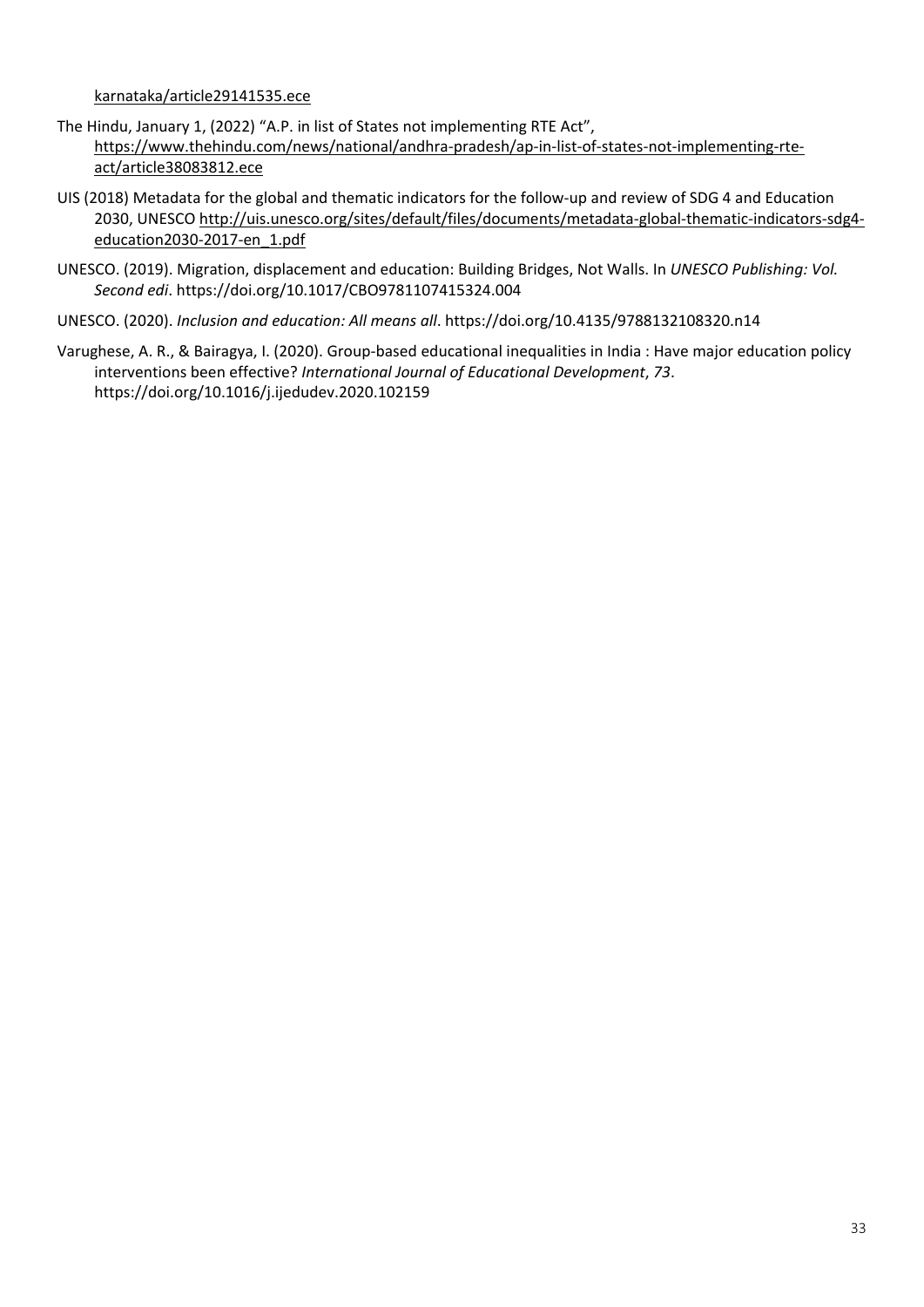### <span id="page-34-0"></span>**APPENDICES**

<span id="page-34-1"></span>

|  | Appendix 1: Details of the state population, caste composition and gross domestic state product in India |  |  |  |
|--|----------------------------------------------------------------------------------------------------------|--|--|--|
|--|----------------------------------------------------------------------------------------------------------|--|--|--|

| Table A1: Details of population, socio-religious composition, female literacy, and gross domestic state product in 2011 |                     |                          |                |                  |                |          |                          |
|-------------------------------------------------------------------------------------------------------------------------|---------------------|--------------------------|----------------|------------------|----------------|----------|--------------------------|
|                                                                                                                         |                     | Percentage of population |                |                  |                | Female   | GSDP 2011-12             |
| State                                                                                                                   | Total<br>population | 6-14 years               | SC             | ST               | Muslim         | Literacy | (rupees lakh)            |
| Jammu And Kashmir                                                                                                       | 12541302            | 20                       | $\overline{7}$ | 12               | 68             | 22       | 7825555                  |
| Himachal Pradesh                                                                                                        | 6864602             | 16                       | 25             | 6                | $\overline{2}$ | 33       | 7271983                  |
| Punjab                                                                                                                  | 27743338            | 16                       | 32             |                  | $\overline{2}$ | 30       | 26662827                 |
| Chandigarh                                                                                                              | 1055450             | 16                       | 19             |                  | 5              | 32       | 1876816                  |
| Uttarakhand                                                                                                             | 10086292            | 20                       | 19             | 3                | 14             | 30       | 11532759                 |
| Haryana                                                                                                                 | 25351462            | 18                       | 20             |                  | $\overline{7}$ | 27       | 29753852                 |
| Delhi                                                                                                                   | 16787941            | 17                       | 17             |                  | 13             | 33       | 34379750                 |
| Rajasthan                                                                                                               | 68548437            | 21                       | 18             | 13               | 9              | 21       | 43483664                 |
| <b>Uttar Pradesh</b>                                                                                                    | 199812341           | 23                       | 21             | $\mathbf{1}$     | 19             | 23       | 72405044                 |
| <b>Bihar</b>                                                                                                            | 104099452           | 25                       | 16             | $\mathbf{1}$     | 17             | 20       | 24714396                 |
| Sikkim                                                                                                                  | 610577              | 19                       | 5              | 34               | 2              | 32       | 1116510                  |
| Arunachal Pradesh                                                                                                       | 1383727             | 23                       |                | 69               | $\overline{2}$ | 24       | 1106269                  |
| Nagaland                                                                                                                | 1978502             | 22                       |                | 86               | 2              | 31       | 1217674                  |
| Manipur                                                                                                                 | 2855794             | 19                       | 3              | 41               | 8              | 30       | 1291460                  |
| Mizoram                                                                                                                 | 1097206             | 19                       | $\mathbf 0$    | 94               | 1              | 37       | 725869                   |
| Tripura                                                                                                                 | 3673917             | 17                       | 18             | 32               | 9              | 35       | 1920841                  |
| Meghalaya                                                                                                               | 2966889             | 23                       | $\mathbf{1}$   | 86               | 4              | 29       | 1991774                  |
| Assam                                                                                                                   | 31205576            | 20                       | $\overline{7}$ | 12               | 34             | 28       | 14317491                 |
| West Bengal                                                                                                             | 91276115            | 17                       | 24             | 6                | 27             | 30       | 52048504                 |
| Jharkhand                                                                                                               | 32988134            | 22                       | 12             | 26               | 15             | 23       | 15091759                 |
| Odisha                                                                                                                  | 41974218            | 18                       | 17             | 23               | 2              | 28       | 23098708                 |
| Chhattisgarh                                                                                                            | 25545198            | 20                       | 13             | 31               | 2              | 26       | 15807382                 |
| Madhya Pradesh                                                                                                          | 72626809            | 21                       | 16             | 21               | $\overline{7}$ | 24       | 31556159                 |
| Gujarat                                                                                                                 | 60439692            | 18                       | $\overline{7}$ | 15               | 10             | 29       | 61560607                 |
| Daman And Diu                                                                                                           | 243247              | 13                       | 3              | $\boldsymbol{6}$ | 8              | 26       |                          |
| Dadra And Nagar Haveli                                                                                                  | 343709              | 19                       | 2              | 52               | 4              | 23       |                          |
| Maharashtra                                                                                                             | 112374333           | 17                       | 12             | 9                | 12             | 32       | 128036944                |
| Andhra Pradesh                                                                                                          | 84580777            | 17                       | 16             | 7                | 10             | 26       | 37940203                 |
| Karnataka                                                                                                               | 61095297            | 16                       | 17             | 7                | 13             | 30       | 60600981                 |
| Goa                                                                                                                     | 1458545             | 13                       | $\overline{2}$ | 10               | 8              | 38       | 4236666                  |
| Lakshadweep                                                                                                             | 64473               | 16                       |                | 95               | 97             | 38       |                          |
| Kerala                                                                                                                  | 33406061            | 15                       | 9              | $\mathbf{1}$     | 27             | 43       | 36404789                 |
| <b>Tamil Nadu</b>                                                                                                       | 72147030            | 15                       | 20             | 1                | 6              | 33       | 75148576                 |
| Puducherry                                                                                                              | 1247953             | 15                       | 16             |                  | 6              | 37       | 1681801                  |
| Andaman And Nicobar<br>Islands                                                                                          | 380581              | 15                       |                | $\overline{7}$   | 9              | 34       | 397843                   |
| India                                                                                                                   | 1210854977          | 19                       | 17             | 9                | 14             | 27       | $\overline{\phantom{a}}$ |

Source: The population numbers are calculated by the author from the Census of India, 2011. The Gross Domestic State Product (GSDP) is reported at constant prices with a base of 2011-12, taken from the Reserve Bank of India website, which is taken from the National Statistical Office, Ministry of Statistics and Programme Implementation, Government of India.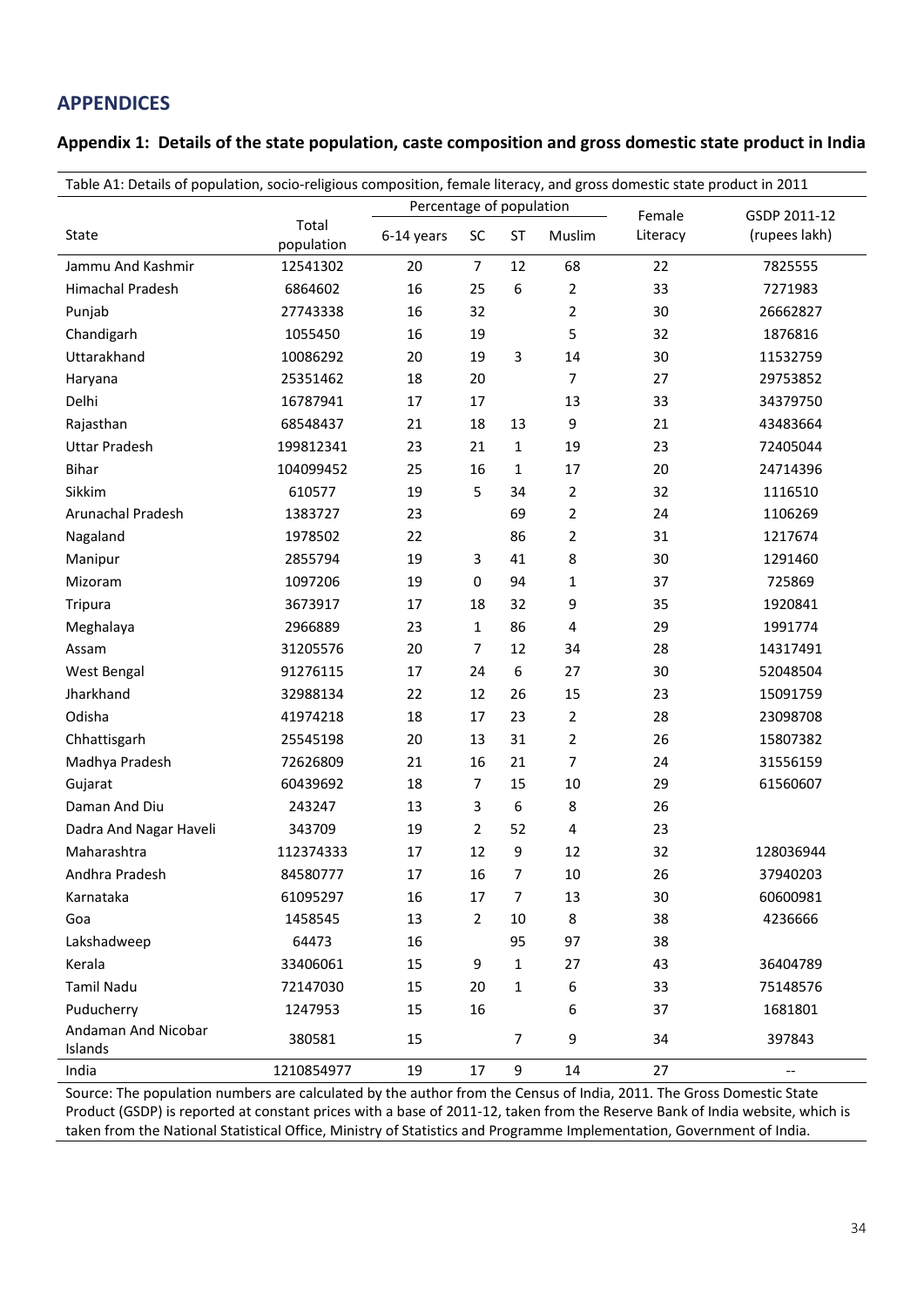### <span id="page-35-0"></span>**Appendix 2: Attendance percentage by state**

| Table A2: Attendance percentage by state and sector of residence |       |         |       |       |       |         |  |  |
|------------------------------------------------------------------|-------|---------|-------|-------|-------|---------|--|--|
| State                                                            |       | 2007-08 |       |       |       | 2017-18 |  |  |
|                                                                  | Rural | Urban   | Total | Rural | Urban | Total   |  |  |
| Himachal Pradesh                                                 | 98    | 98      | 98    | 100   | 100   | 100     |  |  |
| Punjab                                                           | 89    | 84      | 87    | 98    | 95    | 97      |  |  |
| Chandigarh                                                       | 86    | 91      | 90    | 100   | 99    | 99      |  |  |
| Uttarakhand                                                      | 92    | 89      | 91    | 99    | 99    | 99      |  |  |
| Haryana                                                          | 90    | 92      | 90    | 96    | 97    | 96      |  |  |
| Delhi                                                            | 95    | 92      | 93    | 88    | 95    | 95      |  |  |
| Rajasthan                                                        | 84    | 92      | 85    | 91    | 96    | 92      |  |  |
| <b>Uttar Pradesh</b>                                             | 85    | 81      | 84    | 89    | 90    | 89      |  |  |
| <b>Bihar</b>                                                     | 75    | 83      | 76    | 92    | 94    | 92      |  |  |
| Sikkim                                                           | 97    | 90      | 96    | 99    | 100   | 99      |  |  |
| Arunachal Pradesh                                                | 83    | 96      | 86    | 91    | 94    | 91      |  |  |
| Nagaland                                                         | 95    | 95      | 95    | 95    | 96    | 95      |  |  |
| Manipur                                                          | 93    | 97      | 94    | 98    | 98    | 98      |  |  |
| Mizoram                                                          | 98    | 99      | 98    | 97    | 100   | 98      |  |  |
| Tripura                                                          | 88    | 93      | 89    | 99    | 98    | 99      |  |  |
| Meghalaya                                                        | 94    | 96      | 94    | 96    | 98    | 96      |  |  |
| Assam                                                            | 91    | 91      | 91    | 96    | 99    | 96      |  |  |
| West Bengal                                                      | 86    | 88      | 86    | 95    | 96    | 95      |  |  |
| Jharkhand                                                        | 85    | 94      | 86    | 96    | 97    | 96      |  |  |
| Odisha                                                           | 84    | 88      | 85    | 95    | 99    | 96      |  |  |
| Chhattisgarh                                                     | 90    | 91      | 90    | 96    | 97    | 96      |  |  |
| Madhya Pradesh                                                   | 89    | 91      | 89    | 91    | 96    | 92      |  |  |
| Gujarat                                                          | 85    | 92      | 87    | 94    | 98    | 96      |  |  |
| Daman & Diu                                                      | 96    | 98      | 97    | 100   | 83    | 87      |  |  |
| Dadra & Nagar Haveli                                             | 87    | 99      | 88    | 98    | 94    | 97      |  |  |
| Maharashtra                                                      | 91    | 94      | 92    | 97    | 98    | 97      |  |  |
| Andhra Pradesh                                                   | 88    | 94      | 90    | 97    | 99    | 98      |  |  |
| Karnataka                                                        | 90    | 97      | 92    | 96    | 98    | 97      |  |  |
| Goa                                                              | 94    | 92      | 93    | 100   | 100   | 100     |  |  |
| Lakshadweep                                                      | 100   | 94      | 97    | 95    | 100   | 98      |  |  |
| Kerala                                                           | 99    | 100     | 99    | 100   | 100   | 100     |  |  |
| <b>Tamil Nadu</b>                                                | 97    | 97      | 97    | 99    | 100   | 99      |  |  |
| Pondicherry                                                      | 96    | 99      | 98    | 97    | 100   | 99      |  |  |
| Andaman & Nicobar Island                                         | 96    | 99      | 97    | 98    | 99    | 98      |  |  |
| India                                                            | 86    | 91      | 87    | 93    | 96    | 94      |  |  |
| Source: NSSO's Survey of Education                               |       |         |       |       |       |         |  |  |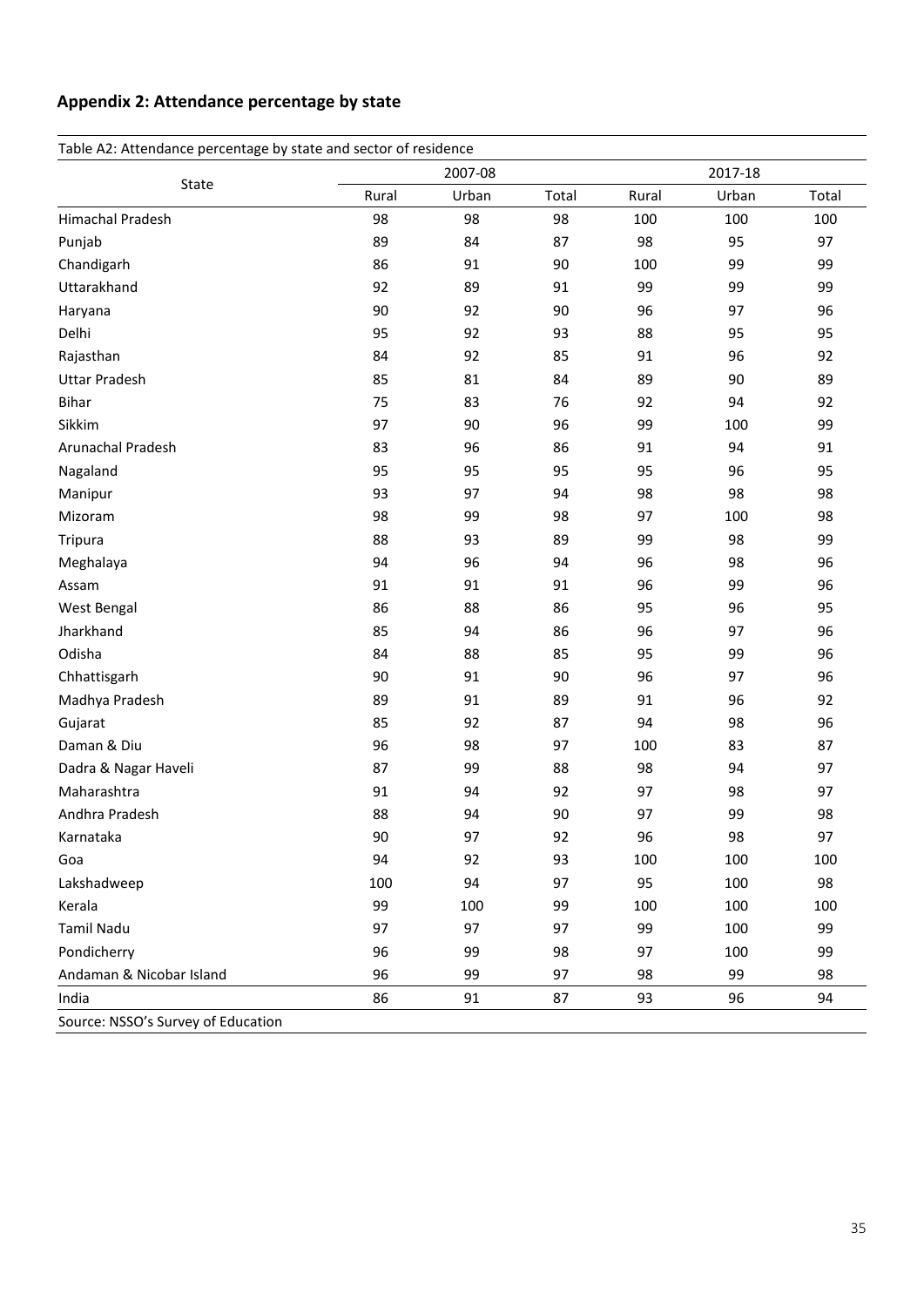| Table A3: State wise report on the number of children who are admitted and are studying under Section 12(1)(c) of RTE Act |                               |           |           |           |           |  |  |  |
|---------------------------------------------------------------------------------------------------------------------------|-------------------------------|-----------|-----------|-----------|-----------|--|--|--|
|                                                                                                                           | 2014-15                       | 2015-16   | 2016-17   | 2017-18   | 2018-19   |  |  |  |
| Andaman & Nicobar Island                                                                                                  | 394                           | 540       | 725       | 1017      | $0*$      |  |  |  |
| Andhra Pradesh                                                                                                            | $\pmb{0}$                     | $\pmb{0}$ | 0         | 0         | 0         |  |  |  |
| Arunachal Pradesh                                                                                                         | 0                             | $\pmb{0}$ | 0         | 0         | 0         |  |  |  |
| Assam                                                                                                                     | 4653                          | 3242      | 15062     | 20731     | $0*$      |  |  |  |
| Bihar                                                                                                                     | 61887                         | 97717     | 139418    | 167039    | 225597    |  |  |  |
| Chandigarh                                                                                                                | 2145                          | 2825      | 3487      | 3915      | 4597      |  |  |  |
| Chhattisgarh                                                                                                              | 100927                        | 128639    | 167044    | 196146    | 236400    |  |  |  |
| D & N Haveli                                                                                                              | $\pmb{0}$                     | $\pmb{0}$ | $\pmb{0}$ | $\pmb{0}$ | $\pmb{0}$ |  |  |  |
| Daman & Diu                                                                                                               | 0                             | $\pmb{0}$ | $\pmb{0}$ | $\pmb{0}$ | 0         |  |  |  |
| Delhi                                                                                                                     | 33201                         | 49043     | 51254     | 124605    | 158242    |  |  |  |
| Goa                                                                                                                       | $\pmb{0}$                     | $\pmb{0}$ | $\pmb{0}$ | $\pmb{0}$ | $\pmb{0}$ |  |  |  |
| Gujarat                                                                                                                   | 13033                         | 41586     | 83734     | 141365    | 215820    |  |  |  |
| Haryana                                                                                                                   | $\pmb{0}$                     | $\pmb{0}$ | $\pmb{0}$ | 0         | $\pmb{0}$ |  |  |  |
| Himachal Pradesh                                                                                                          | 0                             | $\pmb{0}$ | $\pmb{0}$ | 0         | 100       |  |  |  |
| Jammu & Kashmir                                                                                                           | The RTE Act is not applicable |           |           |           |           |  |  |  |
| Jharkhand                                                                                                                 | 8237                          | 10489     | 13244     | 10539     | 14913     |  |  |  |
| Karnataka                                                                                                                 | 217306                        | 316115    | 414106    | 523139    | 639398    |  |  |  |
| Kerala                                                                                                                    | $\pmb{0}$                     | $\pmb{0}$ | $\pmb{0}$ | $\pmb{0}$ | $\pmb{0}$ |  |  |  |
| Lakshadweep                                                                                                               | No Private Unaided School     |           |           |           |           |  |  |  |
| Madhya Pradesh                                                                                                            | 637123                        | 795225    | 851538    | 936255    | 1118433   |  |  |  |
| Maharashtra                                                                                                               | 65719                         | 104945    | 142112    | 197044    | 254351    |  |  |  |
| Manipur                                                                                                                   | $\pmb{0}$                     | 0         | 0         | 0         | $\pmb{0}$ |  |  |  |
| Meghalaya                                                                                                                 | 0                             | 0         | 0         | 0         | 0         |  |  |  |
| Mizoram                                                                                                                   | 0                             | 0         | 0         | 0         | 0         |  |  |  |
| Nagaland                                                                                                                  | 0                             | 0         | 0         | 0         | 0         |  |  |  |
| Odisha                                                                                                                    | 31150                         | 31994     | 38820     | 44519     | 20650     |  |  |  |
| Puducherry                                                                                                                | $\pmb{0}$                     | $\pmb{0}$ | $\pmb{0}$ | 0         | $\pmb{0}$ |  |  |  |
| Punjab                                                                                                                    | $\pmb{0}$                     | $\pmb{0}$ | 0         | 0         | $\pmb{0}$ |  |  |  |
| Rajasthan                                                                                                                 | 436070                        | 555966    | 600666    | 622271    | 675907    |  |  |  |
| Sikkim                                                                                                                    | 0                             | 0         | $\pmb{0}$ | 0         | $\pmb{0}$ |  |  |  |
| <b>Tamil Nadu</b>                                                                                                         | 131566                        | 197369    | 287068    | 346510    | 394032    |  |  |  |
| Telangana                                                                                                                 | $\pmb{0}$                     | $\pmb{0}$ | $\pmb{0}$ | 0         | $\pmb{0}$ |  |  |  |
| Tripura                                                                                                                   | $\pmb{0}$                     | 0         |           | 0         | 0         |  |  |  |
| <b>Uttar Pradesh</b>                                                                                                      | 108                           | 3278      | 21598     | 46188     | 72428     |  |  |  |
| Uttarakhand                                                                                                               | 66851                         | 83450     | 95427     | 102736    | 104147    |  |  |  |
| West Bengal                                                                                                               | 0                             | $\pmb{0}$ | 0         | 0         | $\pmb{0}$ |  |  |  |
| Total                                                                                                                     | 1810370                       | 2422423   | 2925303   | 3484019   | 4135015   |  |  |  |
| Source: Lok Sabha Debate dated July 1, 2019 (Lok Sabha, July 1, 2019)                                                     |                               |           |           |           |           |  |  |  |

<span id="page-36-0"></span>**Appendix 3: Number of children admitted and studying under clause 12(1)(c) of the RTE Act by state**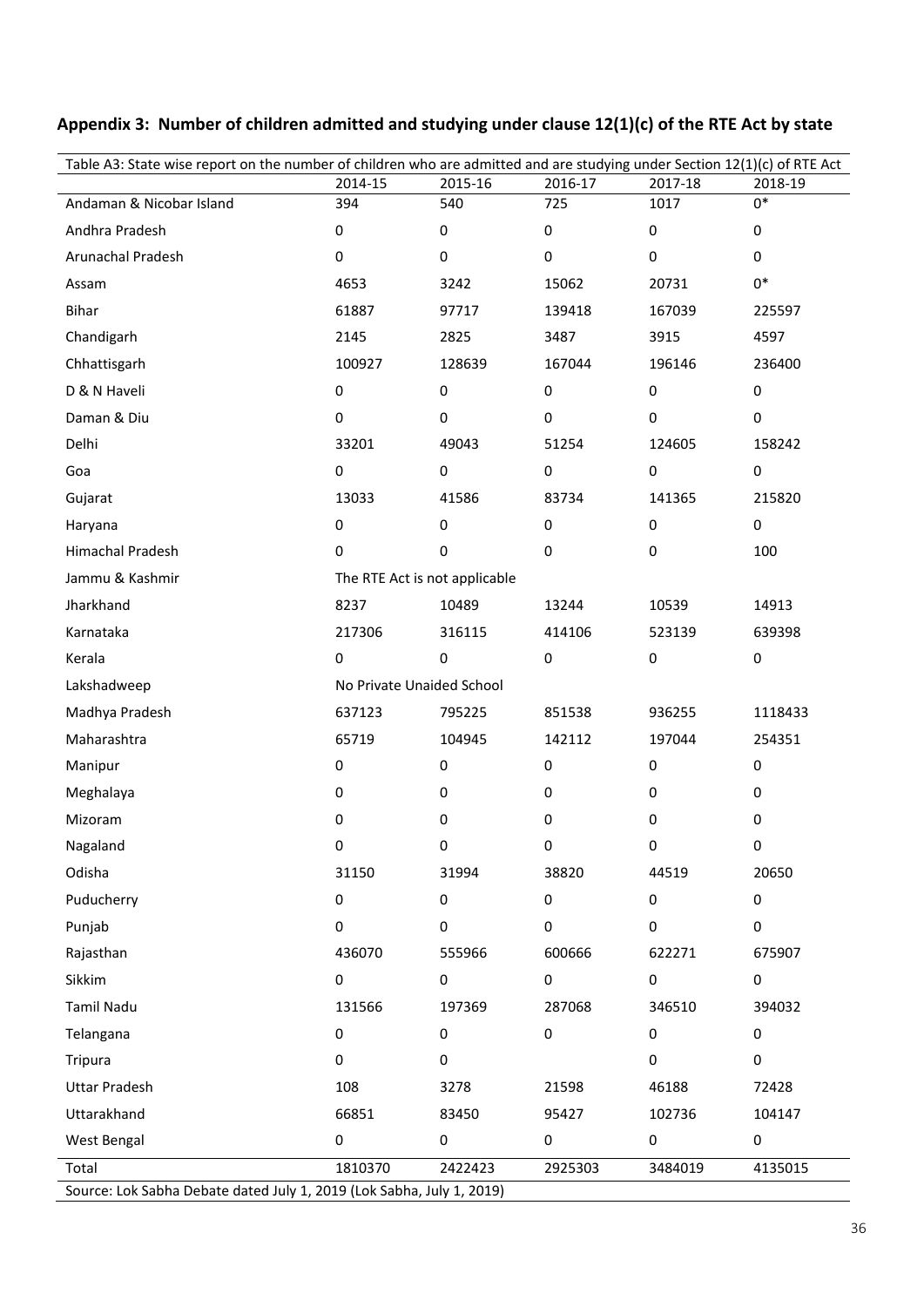#### <span id="page-37-0"></span>**Appendix 4: Lower-secondary school completion**

This sub-section assesses the extent to which lower-secondary school completion of children aged 17-19 years, belonging to rural low-income families, increased due to the passage of the RTE Act. The paper recognizes the fact that while the household characteristics will not lead to an estimation issue for unmarried individuals in this particular age group, the patrilocal structure in Indian society might change the characteristics of married women. This will lead to the improper use of control variables, which could lead to incorrect estimation.

There is also a possibility that children from low-income backgrounds might get married at an earlier age. Appendix Table A4.1 shows the marital status of individuals aged 17-19 years by year and gender in rural India. It can be seen that the percentage of married individuals in that age group has fallen over time, but in all the years, women from low-income backgrounds are more likely than men to be married. Thus, an estimation that would consider only unmarried individuals, might disproportionately affect low-income women.

| Appendix Table A4.1: Marital status of individuals by year and gender |     |                 |     |             |     |            |     |             |            |      |             |      |
|-----------------------------------------------------------------------|-----|-----------------|-----|-------------|-----|------------|-----|-------------|------------|------|-------------|------|
|                                                                       |     | 2007-08<br>2014 |     |             |     |            |     | 2017-18     |            |      |             |      |
|                                                                       |     | Low-income      |     | High-income |     | Low-income |     | High-income | Low-income |      | High-income |      |
|                                                                       | Boy | Girl            | Boy | Girl        | Boy | Girl       | Boy | Girl        | Boy        | Girl | Boy         | Girl |
| Never Married                                                         | 94  | 68              | 98  | 77          | 97  | 79         | 99  | 90          | 98         | 86   | 99          | 93   |
| Married                                                               | 6   | 32              | 2   | 23          | 3   | 10         |     | 10          | 3          | 14   | 1           |      |
| Widowed/Divorced                                                      | 0   | 0               | 0   | 0           | 0   | 0          | 0   | 0           | 0          | 0    | 0           | 0    |
| Total                                                                 | 100 | 100             | 100 | 100         | 100 | 100        | 100 | 100         | 100        | 100  | 100         | 100  |
| Source: Author's calculation from Survey of Education                 |     |                 |     |             |     |            |     |             |            |      |             |      |

Keeping this in mind multiple models are estimated and the results are presented in Appendix Table A4.2. In the first model, the results are presented with the full sample but household characteristics are not controlled for. Models without and with state-fixed effects are presented in Columns 1 and 2 respectively. In the next model (Column 3), the analysis is restricted to unmarried individuals. The parallel trends assumption is examined and is found to be satisfied. Finally, the regression results suggest that the lower-secondary completion rate of rural low-income individuals has increased in the post-RTE period. The positive effect of RTE was seen on low-income individuals of both genders. This indicates possible convergence in lower-secondary school completion rates between the high-income individuals and low-income individuals over time.